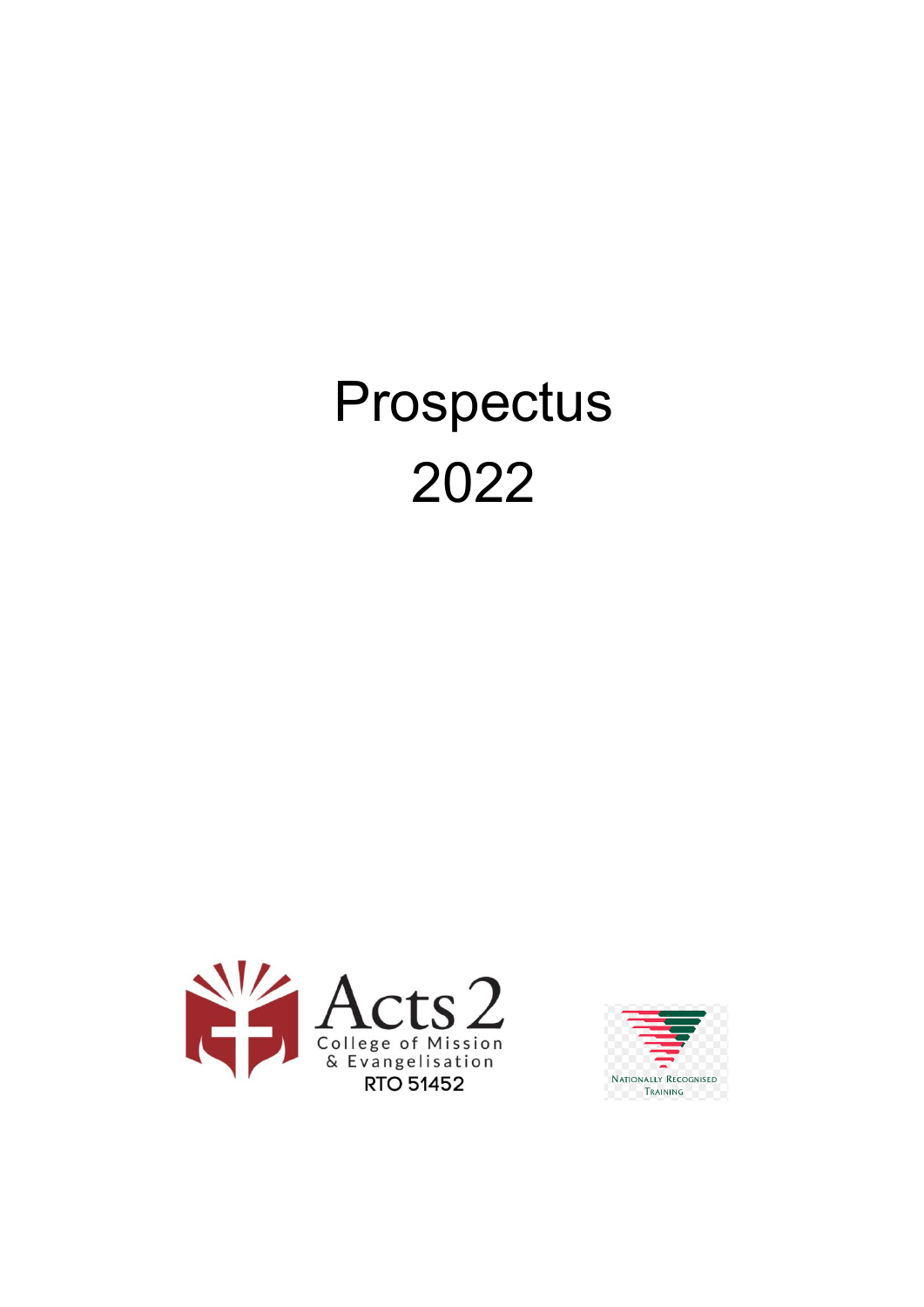67 Howe Street OSBORNE PARK WA 6017 PO Box 1118 OSBORNE PARK WA 6916 Ph: 0401 692 690 Email: [principal@acts2come.wa.edu.au](mailto:principal@acts2come.wa.edu.au) Web: [www.acts2come.wa.edu.au](http://www.acts2come.wa.edu.au/)



National Provider No 51452

January 2022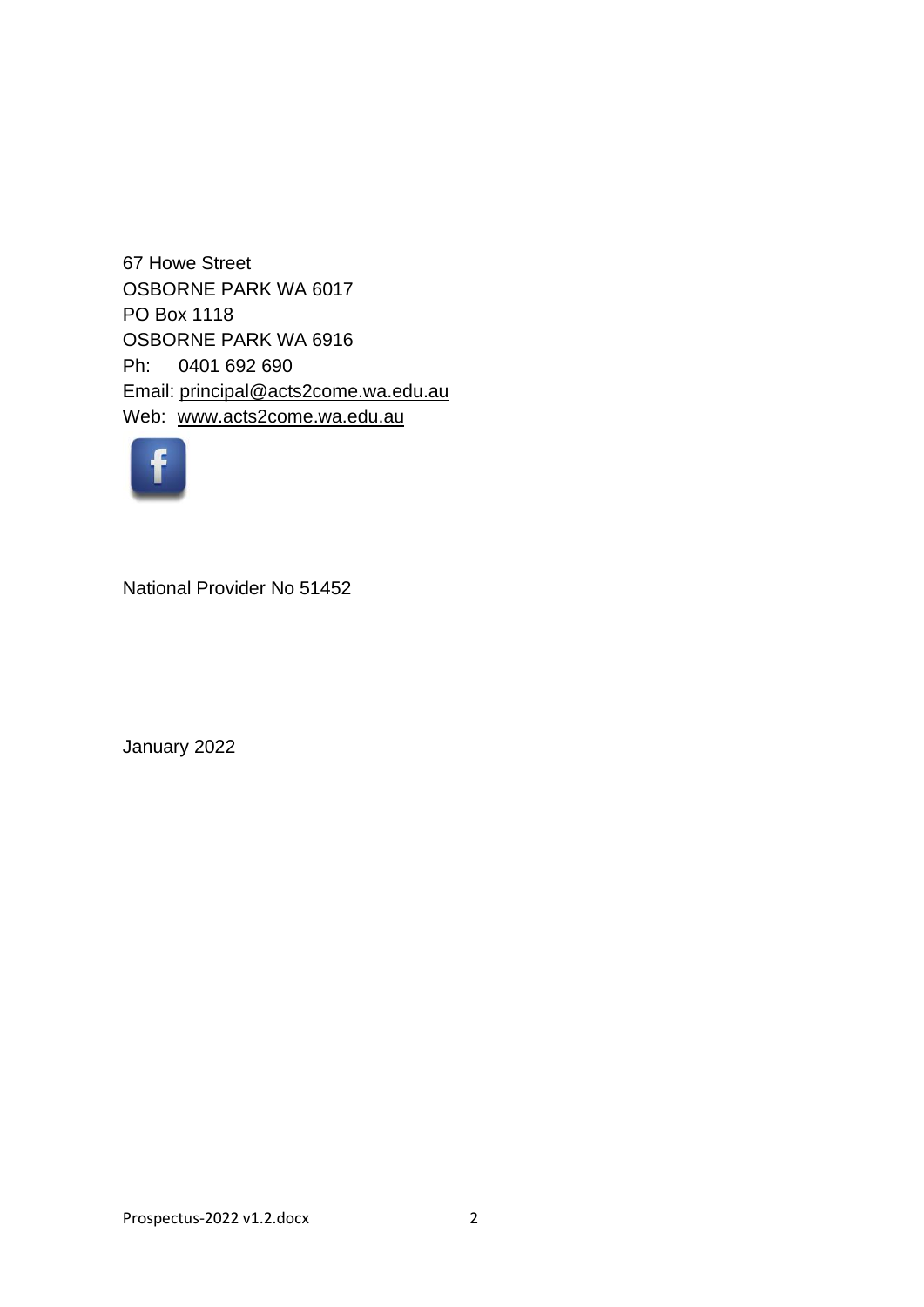# TABLE OF CONTENTS

| <b>WELCOME</b>                                          | <u>6</u>       |
|---------------------------------------------------------|----------------|
| <b>FROM THE ARCHBISHOP OF PERTH</b>                     | 6              |
| <b>FROM THE CEO</b>                                     | $\overline{7}$ |
| <b>FROM THE PRINCIPAL</b>                               | 8              |
| <b>TESTIMONIES</b>                                      | 10             |
| <b>ABOUT ACTS2COME</b>                                  | 12             |
| <b>LIFE CHANGING</b>                                    | 12             |
| <b>OUR VISION</b>                                       | 12             |
| <b>LOCATION OF ACTS2COME</b>                            | 13             |
| <b>ACCOMMODATION</b>                                    | 13             |
| STUDENT LIFE AT ACTS2COME                               | 14             |
| PRACTICUM                                               | 14             |
| <b>MASS AND CORPORATE PRAYER</b>                        | 14             |
| <b>STUDENT SUPPORT</b>                                  | 14             |
| <b>SERVICE</b>                                          | 14             |
| LIBRARY                                                 | 14             |
| <b>TEXTBOOKS</b>                                        | 15             |
| <b>COMPUTER REQUIREMENTS</b>                            | 15             |
| THE CURRICULUM                                          | 16             |
| <b>INTRODUCTION</b>                                     | 16             |
| <b>ACCREDITATION AND REGISTRATION</b>                   | 16             |
| <b>TRAINING FOR MINISTRY</b>                            | 16             |
| <b>ACADEMIC YEAR 2022</b>                               | 17             |
| <b>ORIENTATION WEEK</b>                                 | 17             |
| <b>FOUNDATION SKILLS</b>                                | 17             |
| <b>ONLINE LEARNING</b>                                  | 17             |
| <b>USUAL DAILY TIMETABLE FOR FULLTIME COURSES</b>       | 19             |
| <b>WORKING WITH CATHOLIC SECONDARY COLLEGES</b>         | 20             |
| <b>COURSES</b>                                          | 20             |
| PARTNERING OPTIONS                                      | 20             |
| <b>CERTIFICATE I IN ACTIVE VOLUNTEERING (CHC14015)</b>  | 21             |
| <b>CORE UNITS:</b>                                      | 22             |
| <b>ELECTIVE UNITS:</b>                                  | 22             |
| <b>CERTIFICATE II IN ACTIVE VOLUNTEERING (CHC24015)</b> | 23             |
| <b>CORE UNITS:</b>                                      | 23             |
| <b>ELECTIVE UNITS:</b>                                  | 23             |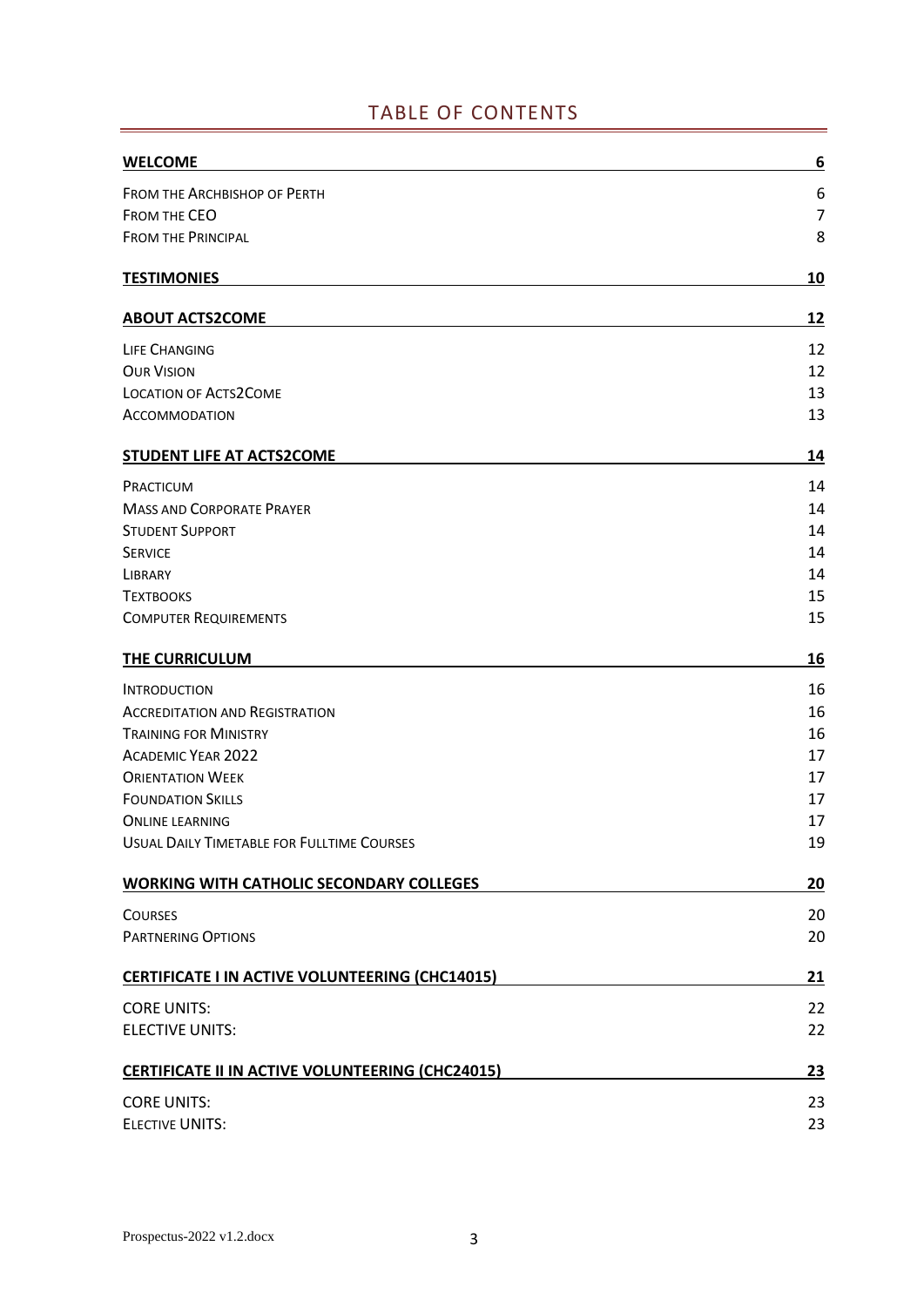| <b>CERTIFICATE III IN CATHOLIC YOUTH MINISTRY AND LEADERSHIP (11011NAT)</b>  | 24        |
|------------------------------------------------------------------------------|-----------|
| <b>CORE UNITS:</b>                                                           | 24        |
| <b>ELECTIVE UNITS:</b>                                                       | 24        |
| <b>CERTIFICATE IV IN CATHOLIC MINISTRY (11012NAT)</b>                        | 25        |
| <b>CORE UNITS:</b>                                                           | 25        |
| <b>ELECTIVE UNITS:</b>                                                       | 25        |
| CERTIFICATE IV IN CHAPLAINCY AND PASTORAL CARE (CHC42315)                    | 26        |
| <b>CORE UNITS:</b>                                                           | 26        |
| <b>ELECTIVE UNITS:</b>                                                       | 26        |
| DIPLOMA OF CATHOLIC YOUTH MINISTRY (11013NAT)                                | 27        |
| <b>CORE UNITS:</b>                                                           | 27        |
| <b>ELECTIVE UNITS:</b>                                                       | 27        |
| <b>TIMETABLES</b>                                                            | 28        |
| <b>CLASSES - CERTIFICATE IV IN CATHOLIC MINISTRY</b>                         | 28        |
| <b>CLASSES - DIPLOMA OF CATHOLIC YOUTH MINISTRY</b>                          | 29        |
| SUBJECT OUTLINES - CERTIFICATE III IN CATHOLIC YOUTH MINISTRY AND LEADERSHIP | 30        |
| <b>SUBJECT OUTLINES - CERTIFICATE IV IN CATHOLIC MINISTRY</b>                | 32        |
| TERM 1                                                                       | 32        |
| TERM <sub>2</sub>                                                            | 33        |
| <b>SUBJECT OUTLINES - DIPLOMA OF CATHOLIC YOUTH MINISTRY</b>                 | 34        |
| TERM 1                                                                       | 34        |
| TERM <sub>2</sub>                                                            | 35        |
| TERM <sub>3</sub>                                                            | 35        |
| TERM 4                                                                       | 36        |
| <b>APPLICATION REQUIREMENTS</b>                                              | <u>37</u> |
| LANGUAGE, LITERACY AND NUMERACY (LLN) REQUIREMENTS                           | 37        |
| ETHOS OF THE COLLEGE                                                         | 37        |
| <b>HEALTH</b>                                                                | 37        |
| <b>DISCRIMINATION</b>                                                        | 38        |
| <b>APPLICATION PROCESS</b>                                                   | 38        |
| <b>UNIQUE STUDENT IDENTIFIER (USI)</b>                                       | 38        |
| RECOGNITION OF OTHER QUALIFICATIONS                                          | 38        |
| <b>RECOGNITION OF PRIOR LEARNING</b>                                         | 38        |
| <b>GRADUATION</b>                                                            | 39        |
| <b>CHANGING SUBJECTS/WITHDRAWING</b>                                         | 39        |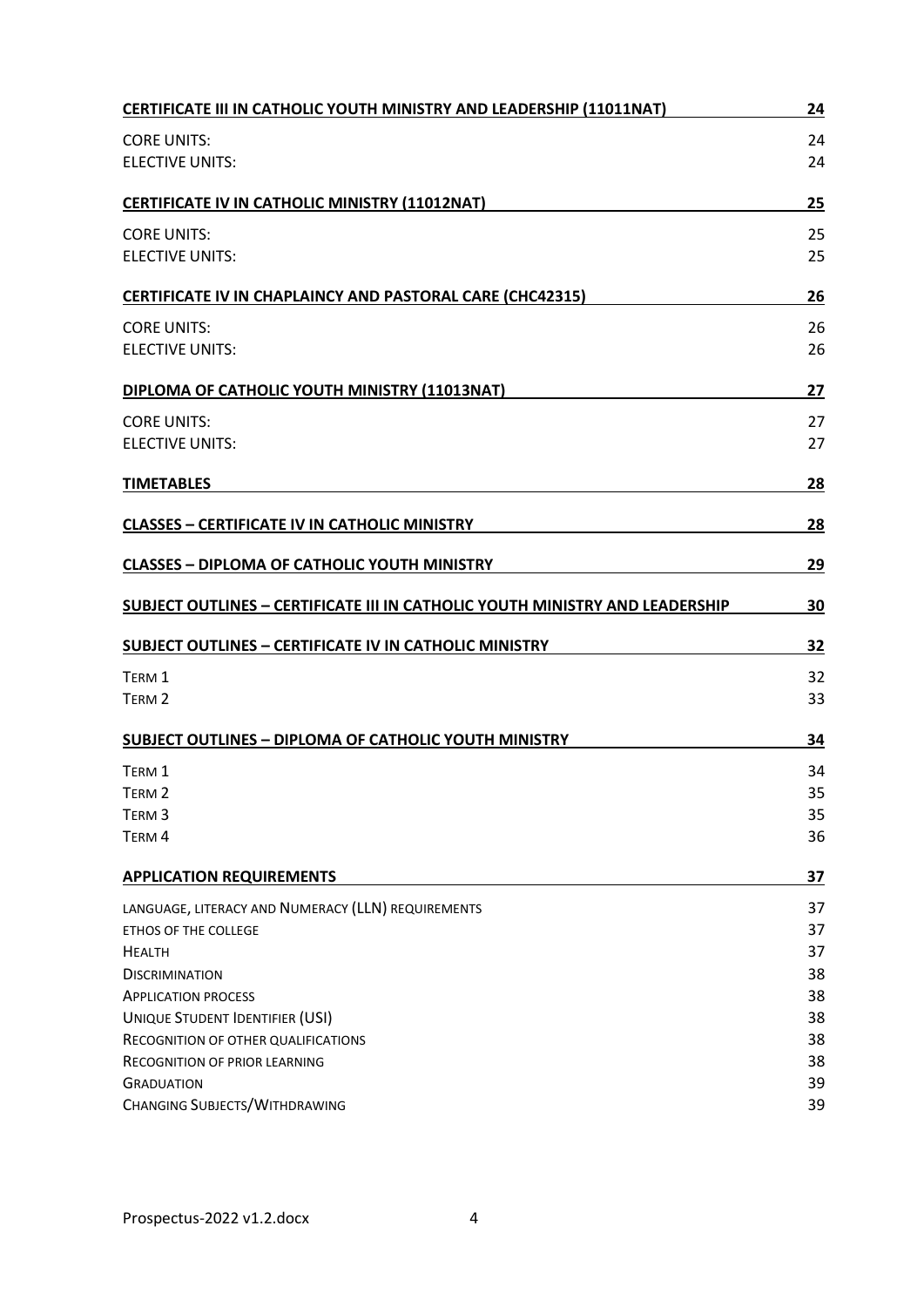#### **[COURSE FEES](#page-39-0) 40**

| <b>ACADEMIC FEES</b>                | 40 |
|-------------------------------------|----|
| <b>APPLICATION FEE</b>              | 40 |
| <b>TUITION FEES</b>                 | 40 |
| <b>RPL FEE</b>                      | 40 |
| <b>TEXTBOOKS</b>                    | 41 |
| PERSONAL DEVELOPMENT COURSES        | 41 |
| <b>SCHOLARSHIPS</b>                 | 41 |
| <b>REFUND POLICY</b>                | 41 |
| YOUTH ALLOWANCE/AUSTUDY/ABSTUDY     | 42 |
| <b>STANDARD OF CONDUCT</b>          | 42 |
| <b>LIFE-CONTROLLING SUBSTANCES</b>  | 42 |
| <b>RELATIONSHIPS</b>                | 42 |
| <b>DRESS</b>                        | 42 |
| <b>ATTENDANCE (CAMPUS STUDENTS)</b> | 42 |
| <b>PUNCTUALITY</b>                  | 43 |
| <b>COMPUTER USE</b>                 | 43 |
| <b>GENERAL BEHAVIOUR</b>            | 43 |
| <b>DECLARATION</b>                  | 43 |
| <b>STATEMENT OF FAITH</b>           | 44 |
| <b>NOTES</b>                        | 45 |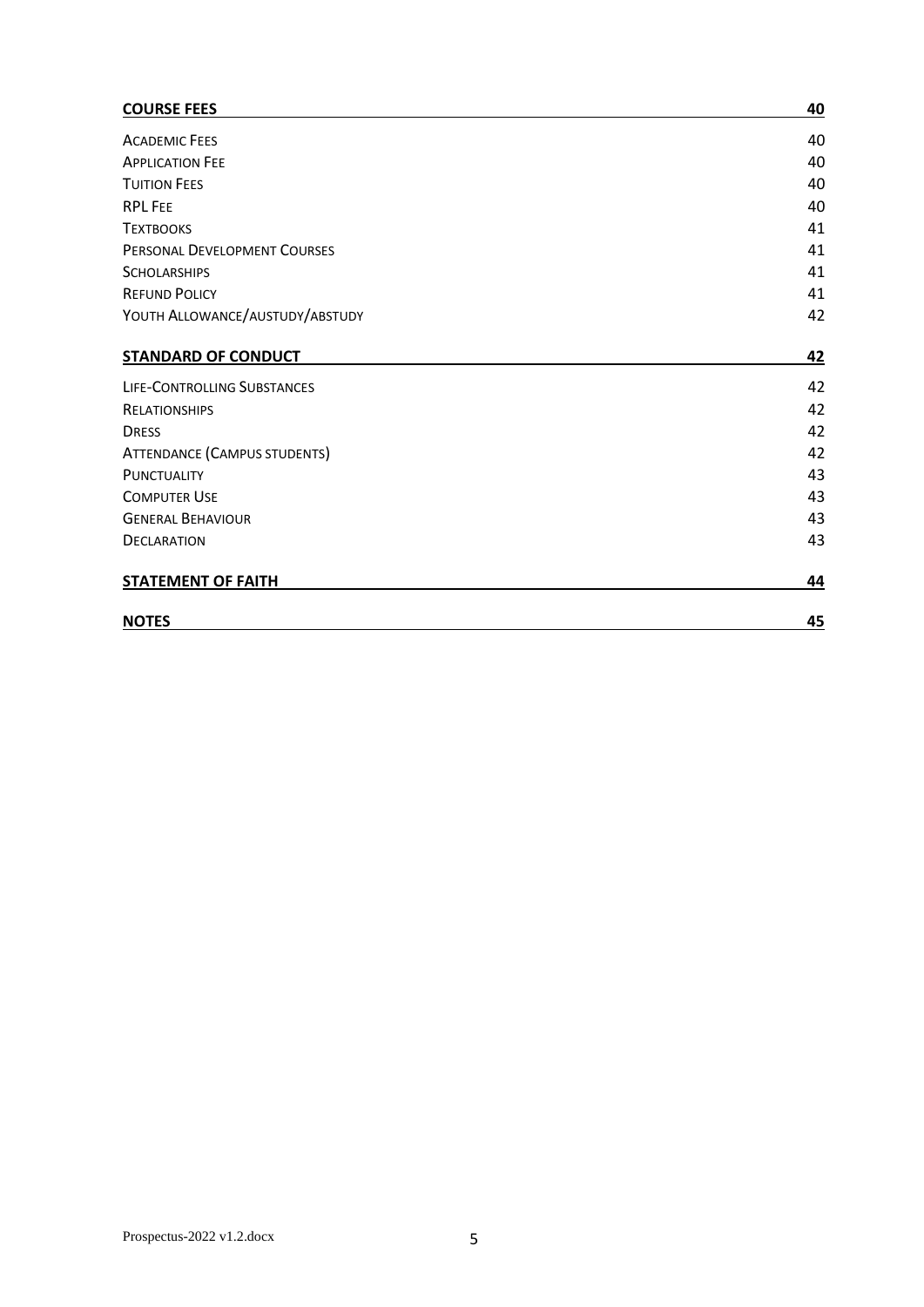# WELCOME

#### FROM THE ARCHBISHOP OF PERTH

<span id="page-5-1"></span><span id="page-5-0"></span>Acts 2 College of Mission & Evangelisation has made an important contribution to our Archdiocese since its inception in 2005. The college is the only Catholic ministry training organisation in Perth that is also a registered training organisation delivering accredited Catholic ministry qualifications. Graduates serve in our Archdiocese and across Australia in ministry positions – schools ministry, Parish youth ministry, various chaplaincy services and consecrated life. In addition, there are many other graduates engaged in studies and secular careers who are more grounded in their Catholic faith. This can only strengthen our Church.



The College experience, supported by its curriculum, has at its heart an encounter with the person of Jesus Christ and a response to that encounter of discipleship. Faith formation and practical ministry training enable graduates to share this faith and encounter with others in whatever vocational path they choose.

The content of the presentations and the Catholicity of the College are at all times subject to the approval and scrutiny of the local Ordinary. Acts 2 College has my support and encouragement as it continues its work, and I would encourage all Catholics who want to deepen their faith journey to consider what it has to offer.

Most Rev Timothy Costelloe, SDB DD Archbishop of Perth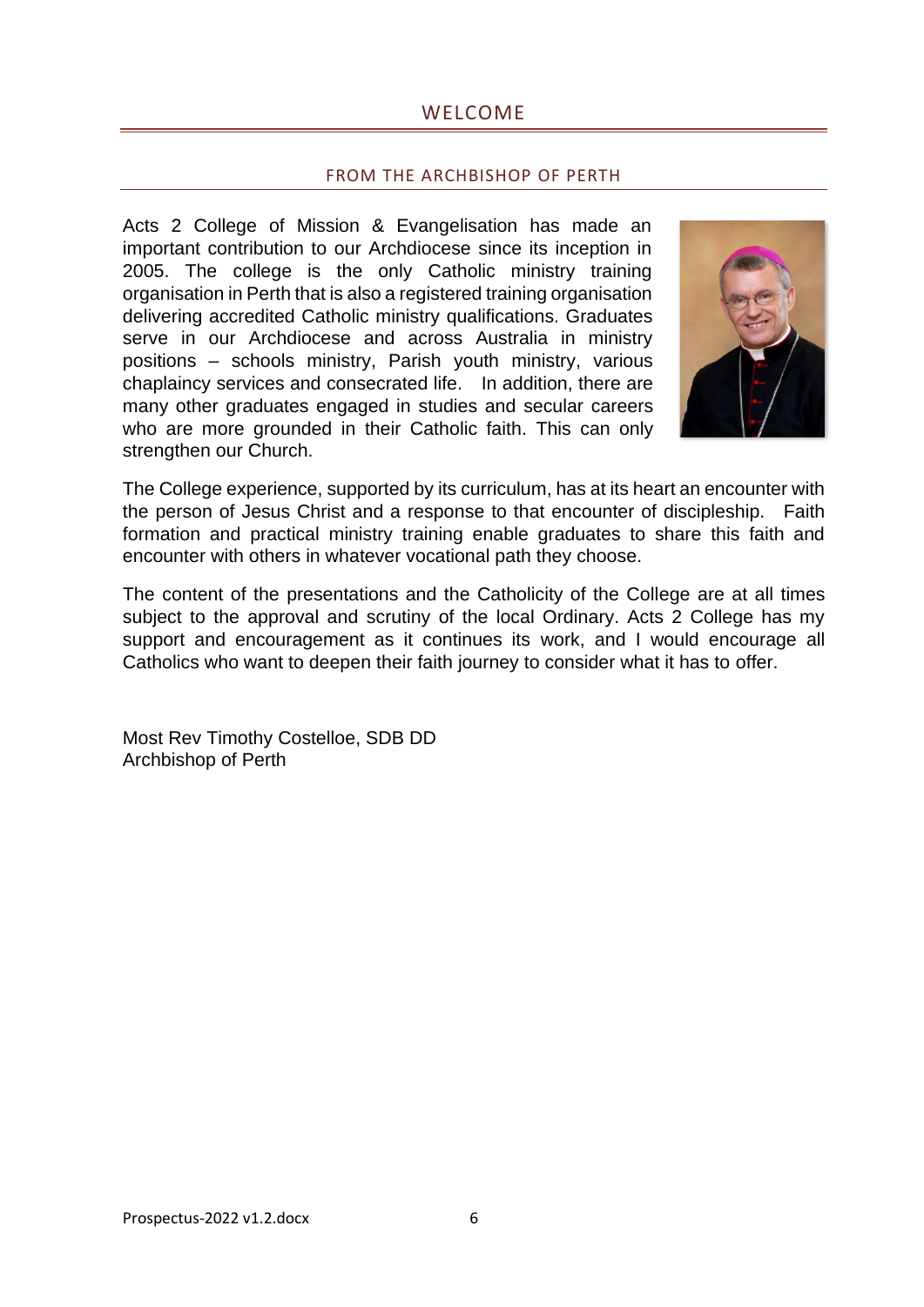<span id="page-6-0"></span>The Catholic faith is an exciting journey.

In and through the Church, God's people can be empowered to impact the world. Leaders are raised up who will stand strong in their faith and impact cities and nations. Young men and women are encouraged into such relationship with Jesus Christ that generations will be forever changed. People of all ages are enabled to bring Christian values into their families, work, and social life.



The College takes its name from the second chapter of Acts of the

Apostles, which tells of the outpouring of God's Spirit at Pentecost, the dynamic difference in people's lives, and their impact on the world. It's about living that life today.

Our passion at Acts 2 College of Mission & Evangelisation is to present the person of Jesus Christ in a manner that equips men and women to make a difference in this society and assist in the renewal in the Church. We seek to present the scriptures through Catholic formation, which equips people committed to impacting the world with the gospel of Jesus Christ.

We invite you to come to Acts 2 College of Mission & Evangelisation, to be trained and equipped for your God-given destiny. You have the potential to become a person of increased influence. Our desire is that your love and passion for Jesus Christ will be impossible to silence.

*"Christianity is not an opinion, nor does it consist of empty words. Christianity is Christ! It is a Person, a Living Person! To meet Jesus, to love him and make him loved: this is the Christian vocation*". (Saint Pope John Paul II)

Reg Firth Senior Coordinator, Disciples of Jesus Covenant Community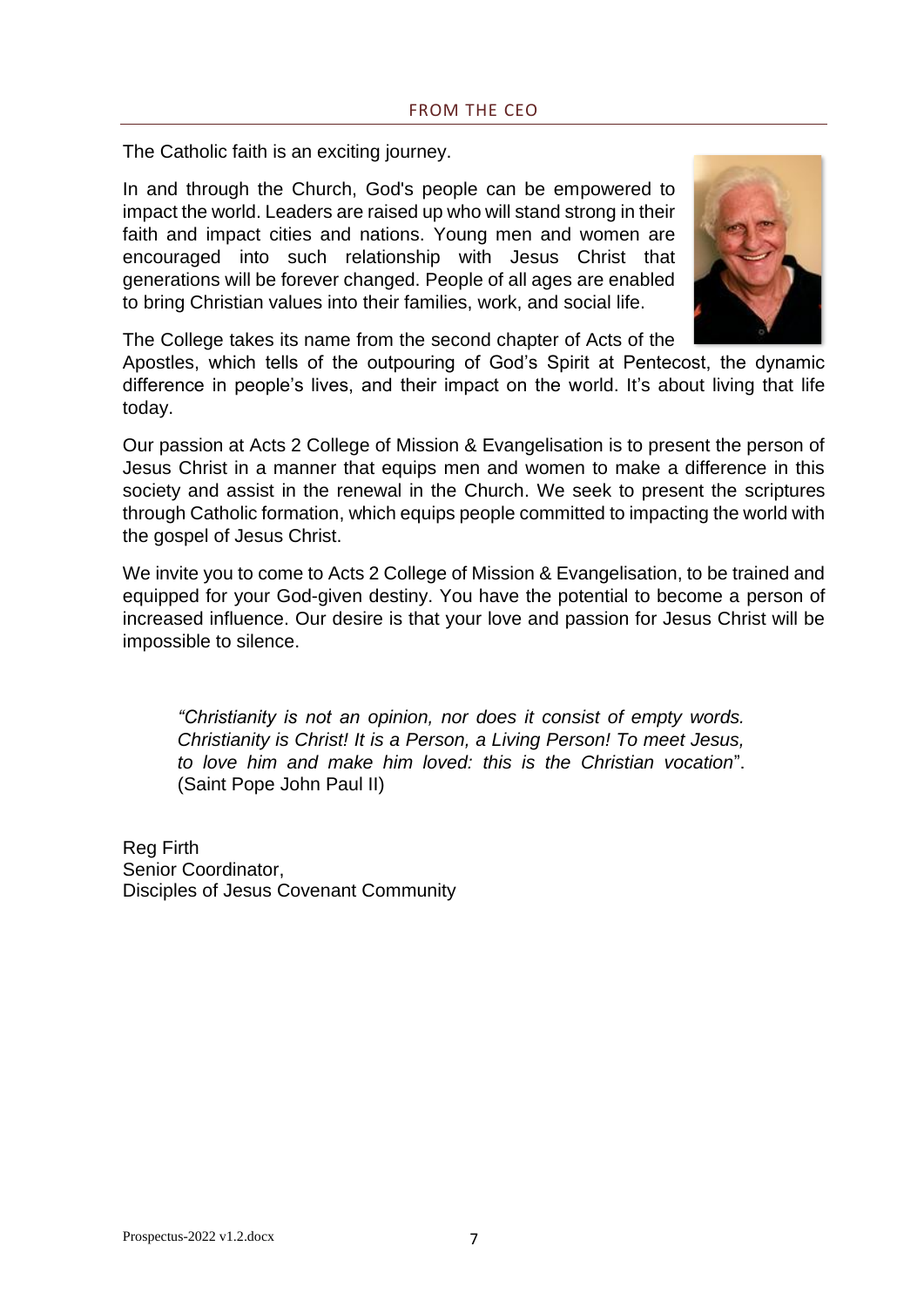<span id="page-7-0"></span>Acts2CoME is a Registered Training Organisation delivering nationally registered training in Catholic Ministry, Catholic Youth Ministry, Leadership, and volunteering. Courses are available from Certificate I to Diploma levels, depending on the field of study.

This is competency-based training, with units designed to help students grow in their understanding and application of the Catholic faith, regardless of where they work or minister. Those in our ministry courses study sacred scripture and the



Catechism, in addition to a wide range of units that give practical support in areas that people face today. Topics include relationships, self-image and peer group pressure, character, dignity, work, goal setting, and the role of spirituality in society today. A Catholic perspective on these matters enables students to explore their own vocation in bringing hope and support to others. Specific ministry skills complete the curriculum; skills that are transferable to a wide range of occupations. These include communication skills, evangelisation skills, events management, and work health and safety.

In 2022, Acts 2 College will welcome its 18<sup>th</sup> cohort of students and we are very excited that God has chosen to use us year after year to change the lives of those who come to us. Please take time to read some of the testimonies in this prospectus. Most have gone on to deepen their vocations within the Church; either discerning priesthood, serving their parishes and schools, or serving the wider Church in paid or voluntary youth ministry positions. Our graduates are running some of the largest youth groups in Perth, collectively ministering to around 300-400 young people every week. They are also running school retreats, serving as Chaplains or youth ministers in schools, and adding life and vitality to their local parishes through their prayer and service. All testify to a strengthening of, and commitment to, their Catholic faith.

This year also heralds the start of our re-accredited courses: 11011NAT Certificate III in Catholic Youth Ministry and Leadership; 11012NAT Certificate IV in Catholic Ministry and 11013 Diploma of Catholic Youth Ministry. This is exciting for us, for although Certificate III has not changed much, there are significant changes in the Certificate IV and Diploma. The Certificate IV has had all youth ministry stripped out and is now a six-month course aimed at providing training for those engaged in other Catholic ministries – parishes, organisations, or just seeking formation in their faith. There is, however, a practicum component so it is not just a theoretical course. The revised Diploma has gone from a two-year course to a one-year youth ministry Diploma. It is an internship so specifically targeting those active in youth ministry.

We continue to offer the Certificate II in Active Volunteering online or through schools and we continue to work with the Knights of the Southern Cross to power their Knights Catholic Leadership Academy.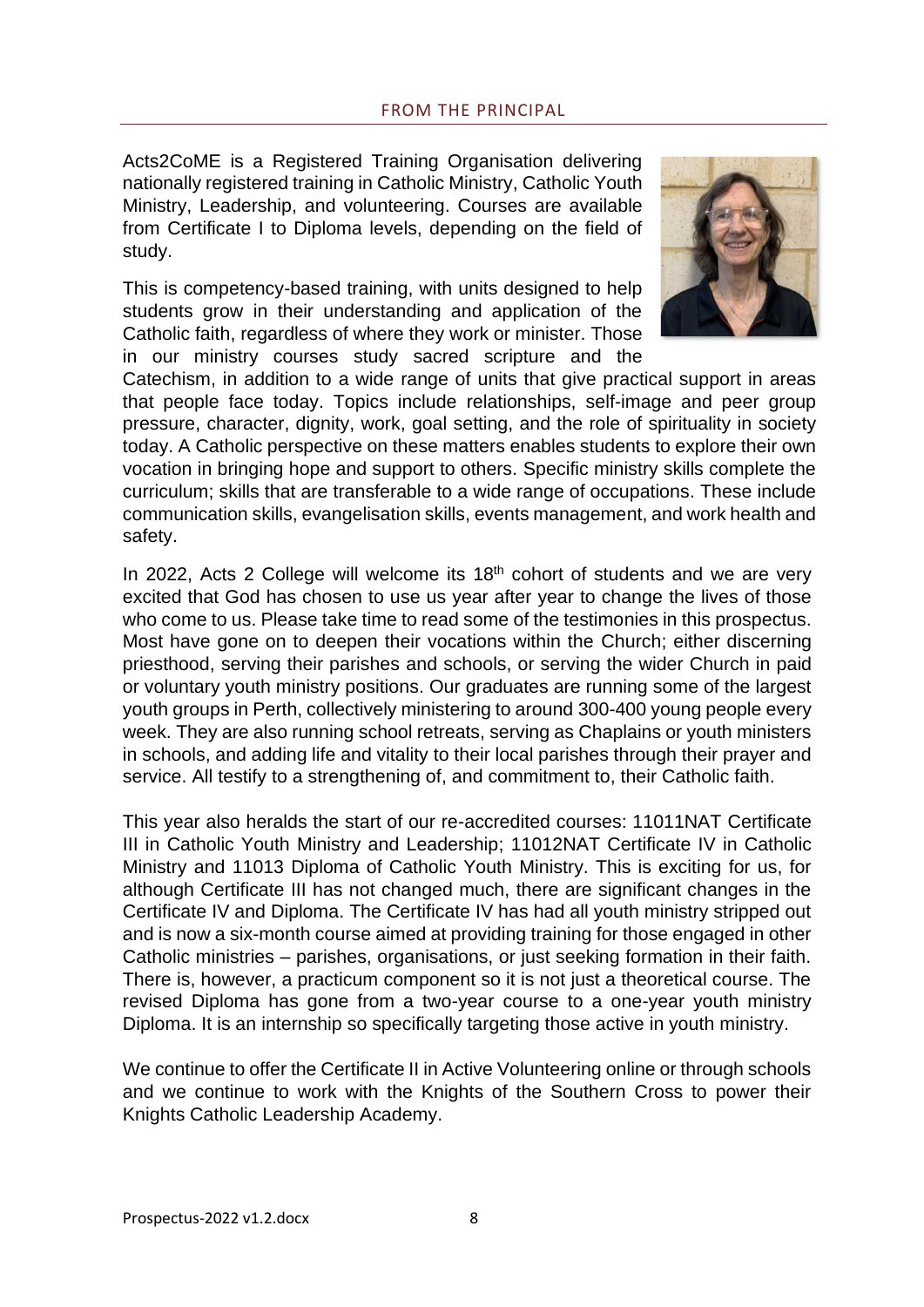Acts 2 is also the only Catholic RTO providing the Certificate IV in Chaplaincy and Pastoral Care. This can be studied either fully online or partially in class/part online as some units are delivered in other courses.

Availability of online study opens our courses to people all over Perth, Australia, and the world. So, whether you work in ministry within the Church or just want to know more about your Catholic faith, explore the scriptures and find out how God wants to use you in His Church, I invite you to come and spend a year (or two) with us – either on campus or online. There is no upper age limit, so all welcome!

Come and experience God in a new way and see what He has in store for your life and your ministry.

Jane Borg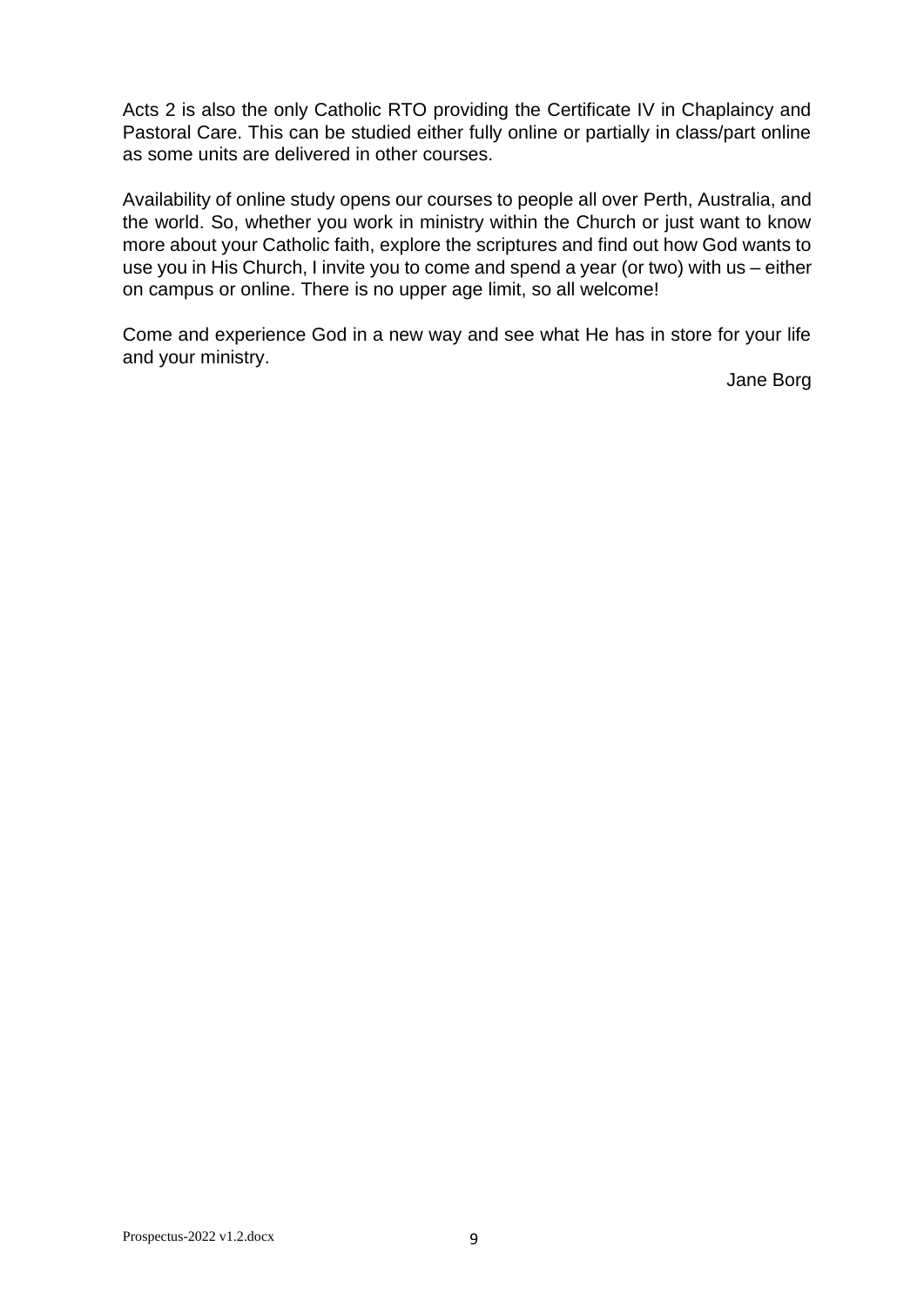<span id="page-9-0"></span>Prior to Acts 2, I was an engineer who had a simple prayer: to know and love God more. By my surprise, it led me to Acts 2. Studying here has been one of the best things that has happened in my life, with the college being a blessing to the city as a tool for inspiring and equipping people for youth ministry, as well as a source for personal transformation. Each day I was exposed to the deep and rich treasures of the Catholic faith and was filled with awe at the new things I was learning. Having learnt many things about youth ministry and our Catholic faith, my hope now is to always be of support to those who are in need. I am currently working full-time as a Youth Ministry Worker with Catholic Youth Ministry, Archdiocese of Perth. *(Theo, class of 2017)*

Entering Acts 2 College halfway through my Politics and Law degree was a big leap of faith for me. Having now completed my Certificate IV in Christian Ministry, I have no regrets. My year at Bible College was a year that challenged me greatly in my faith but has also consolidated what I believe and what I stand for as a person. I loved journeying with my classmates and learning from my teachers. I am much more grounded in my faith and believe that I will look back on my year at Acts 2 as the year that really brought my focus back to God. I am looking forward to applying all that I have learnt into my everyday life, my ministry engagements and in my work as a lawyer. *(Ashley, class of 2017)*

Studying at Acts 2 was one of the greatest decisions I have made for my faith and ministry. Not only did this year at college develop my faith on a personal level and give me the opportunity to learn more about the Catholic faith than I ever have, but it gave me practical help to bring into my ministry. Acts2CoME has developed my confidence and love for ministry, and I will bring the knowledge I have gained into every part of my life, especially in my job as Youth Ministry Co-ordinator for a parish home in Sydney. *(Caitlin, class of 2017, online student)*

At the end of 2017 I needed something more when it came to my faith, so I decided to go to Acts 2 College. My faith grew hugely. I cannot thank enough the many people that helped that happen, but it was the friendships that were the highlight for me. I met people who wanted to grow in a deeper relationship with God and that inspired me. It was awesome to be friends with people that had the same goal in mind. We were able to encourage one another and build each other up every single day. Ministry was a great part of the year; it really stretched my comfort zone when it came to upfront work but also just small group stuff. My year at Acts2 tested me in ways I didn't think it would, but if there was one thing that it helped the most, it was my capacity to love others as much as I could. It was the best possible way I could have spent that year. *(Aidan, class of 2018)*

I came into Acts 2 College seeking to be better informed in my faith to help me navigate through tricky conversations at university and everyday life. Deferring my studies in accounting for a year to pursue a Cert IV in Catholic Ministry was challenging, important, humbling, and informative. I'm glad I made the decision. At Acts 2, some of the best and most supportive teachers poured into us what they know, provided me a firmer foundation in what I believe as a Catholic and through inspection, reinforced God's movement within my own life. I've really enjoyed my time at Acts 2 College, and it has only expanded upon my relationship with God more by knowing his Word and people. Overall, I'm grateful for the opportunities Acts 2 College has given me and look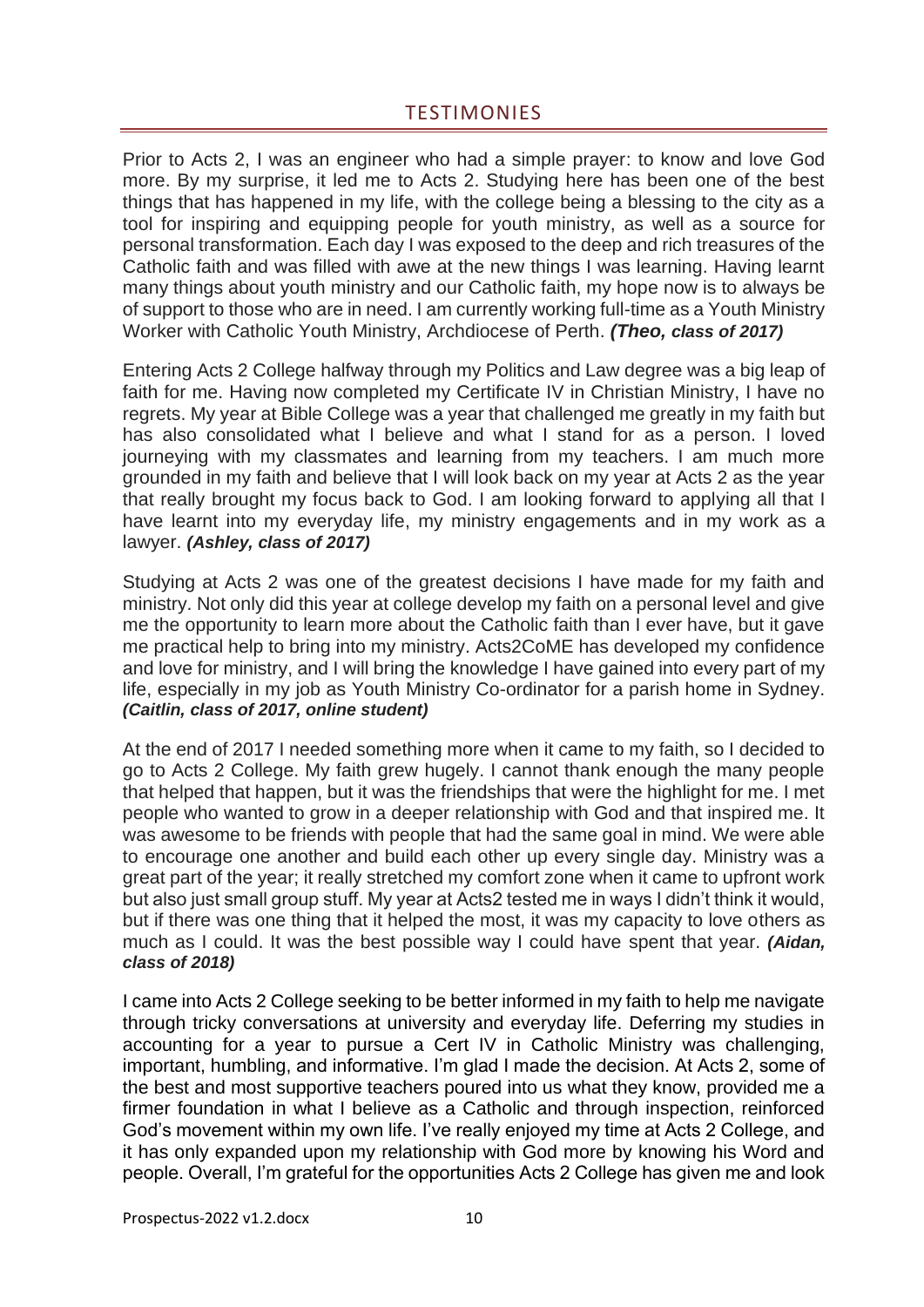forward to continuing my spiritual and personal growth at university, the workplace and wider community. *(Maria, class of 2019)*

Having completed my engineering degree the year prior, my decision to study Youth Ministry at Acts2CoME last year was a surprise to many people, although none of them were more shocked than myself. It was an incredible year of theological insights, ministry training and personal growth, surrounded by wonderful staff and a set of extremely lovable and highly entertaining classmates. Studying at Acts2CoME was an experience that I hope to always remember with a great deal of fondness, a fair portion of bewilderment and as a blessing from start to finish. *(Elizabeth, class of 2019)*

For me, the Certificate IV was a fruitful year of practically living out Jesus' call to evangelise through youth group, school ministry and growing in relationship with my classmates. I thank all the lecturers as well for being true to the faith and always seeking to help us grow. I loved developing and exploring my vision of youth ministry, and really excited for what comes next! *(Daniel, class of 2020)*

Acts 2 was a great learning experience for me. I really felt that I gained a deeper understanding of the faith and the ability to live out my faith more consistently than I ever had before. Not only is Acts 2 very informative, but you get to make friends along the way. The fact that I had my classmates beside me made the experience all the more enjoyable; through our fellowship, socialising and just having fun together. I am very grateful to have studied at Acts 2, and I recommend this to anyone who is interested in youth ministry or anyone who would like to explore the many blessings and graces of the Catholic faith. *(Gabriel, class of 2020)*

For me Bible College was one of the best experiences of my life and has given me some memories I will never forget. The amount of support and guidance I have received from both classmates and lecturers was incredible and helped me to grow as a person and has given me the skills to be the best leader I can be. *(Jesse, class of 2021)*

My year at Bible College was one of the best years of my life. The relationships I made with my class are ones that I will keep for the rest of my life. They truly are my family. I was able to grow and deepen my faith tenfold. I have many regrets in life but my year at Bible College will never be one. For anyone who is thinking about it, I 100% recommend. *(Michaela, class of 2021)*

I've never been in an environment where everyone around me was equally as crazy as me. Crazy in love with God, crazy to learn more about Him, and crazy to do his work here on earth. Bible College did not only give me the knowledge so I could do this, but it also strengthened my character through the blessing of my peers, lecturers and communities and the memories we made. It has truly been one of the best years of my life. *(Jerome, class of 2021)*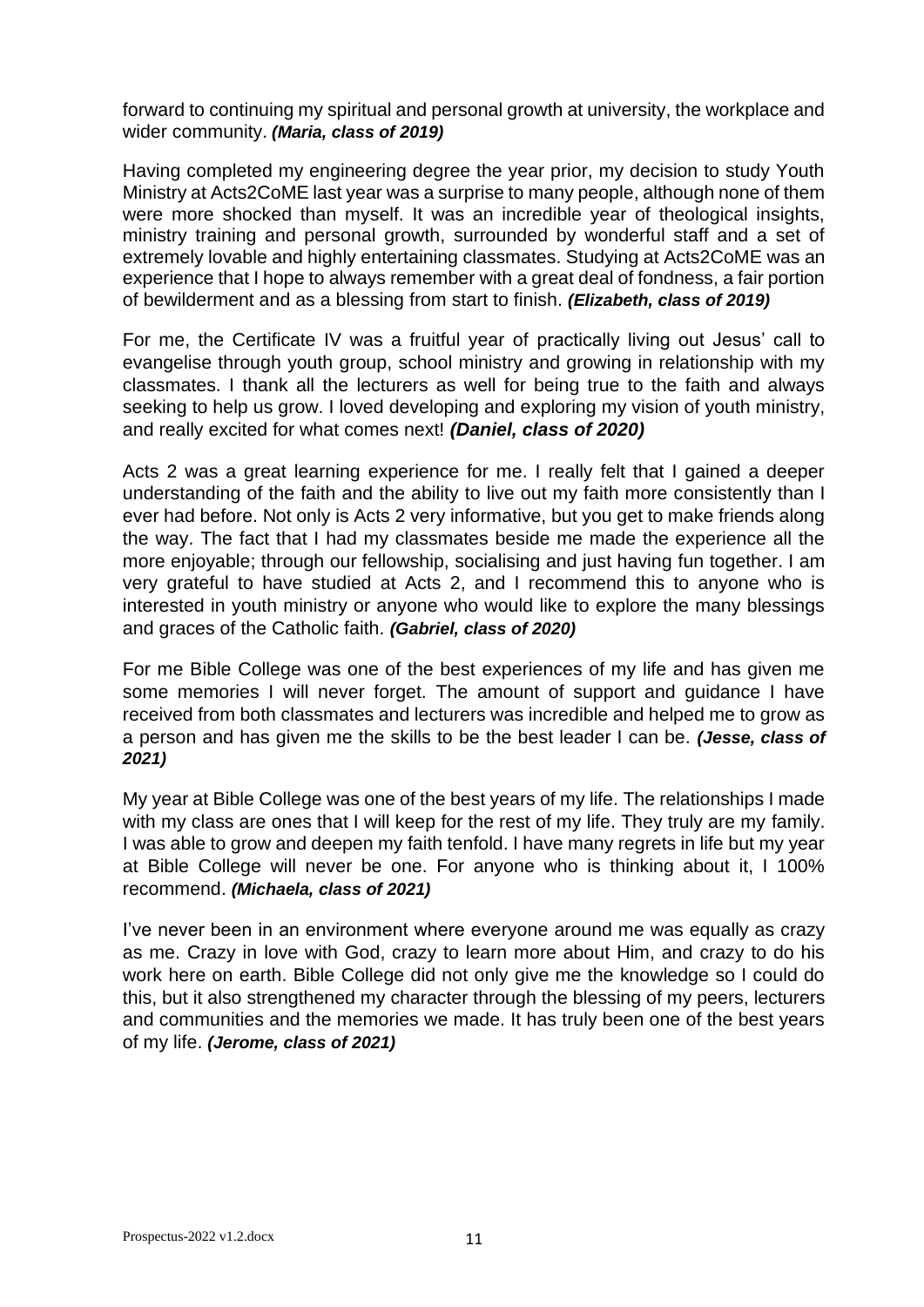# ABOUT ACTS2COME

#### LIFE CHANGING

<span id="page-11-1"></span><span id="page-11-0"></span>The Acts 2 College of Mission & Evangelisation (Acts2CoME) is about fostering a change in your life - the kind of change that only God can bring; the kind of change that helps you focus your life; and the kind of change that can have a positive impact on your world.

The College aims to form adults, young and old, to be missionary in their whole being - in their actions and words - so that by the end of the years' experience they can form others to evangelise, while continuing to pursue their professional, academic, and family life.

Acts2CoME is an opportunity to experience the love of God and the empowerment of His Spirit. It's about a life changing experience of God through prayer and study. It's about becoming a disciple of Jesus, living a life that is fully alive.

Most students come to learn more about God's plan for their lives, to grow in their relationship with Jesus, to come to a deeper understanding of their faith, and to be equipped to live out their faith in a meaningful and dynamic way. The experience of living in a vibrant faith community allows God to reveal more and more of His purpose for each person's life.

#### OUR VISION

<span id="page-11-2"></span>As a Catholic training organisation, our vision is to empower, inspire, and equip people to take the Lord Jesus Christ to others.

We will achieve our vision by:

- Forming students in the Catholic faith to live a dynamic faith in their daily lives and to take the message of Jesus Christ to others
- Teaching in a practical and experiential manner from a Charismatic perspective
- Ensuring our staff consciously engage in enriching their own faith in order to enrich their students
- Helping contribute to a sustainable youth ministry industry that has qualifications to minister to the people of God
- Producing faithful Christians of the New Evangelisation<sup>1</sup> in parish and school youth ministries, school chaplaincy, and youth apostolates
- Developing a diverse range of training products to meet the needs of various stakeholders and partnering with faith-driven organisations.

 $1$  The New Evangelisation has been encouraged by several popes since the term was first used by Pope Paul IV in *Evangelii Nuntiandi.* All Christians are called to evangelise, not just those who do not know Christ, but more recently (and especially through St John Paul II) there has been an emphasis on re-evangelising lapsed Christians to the gospel message.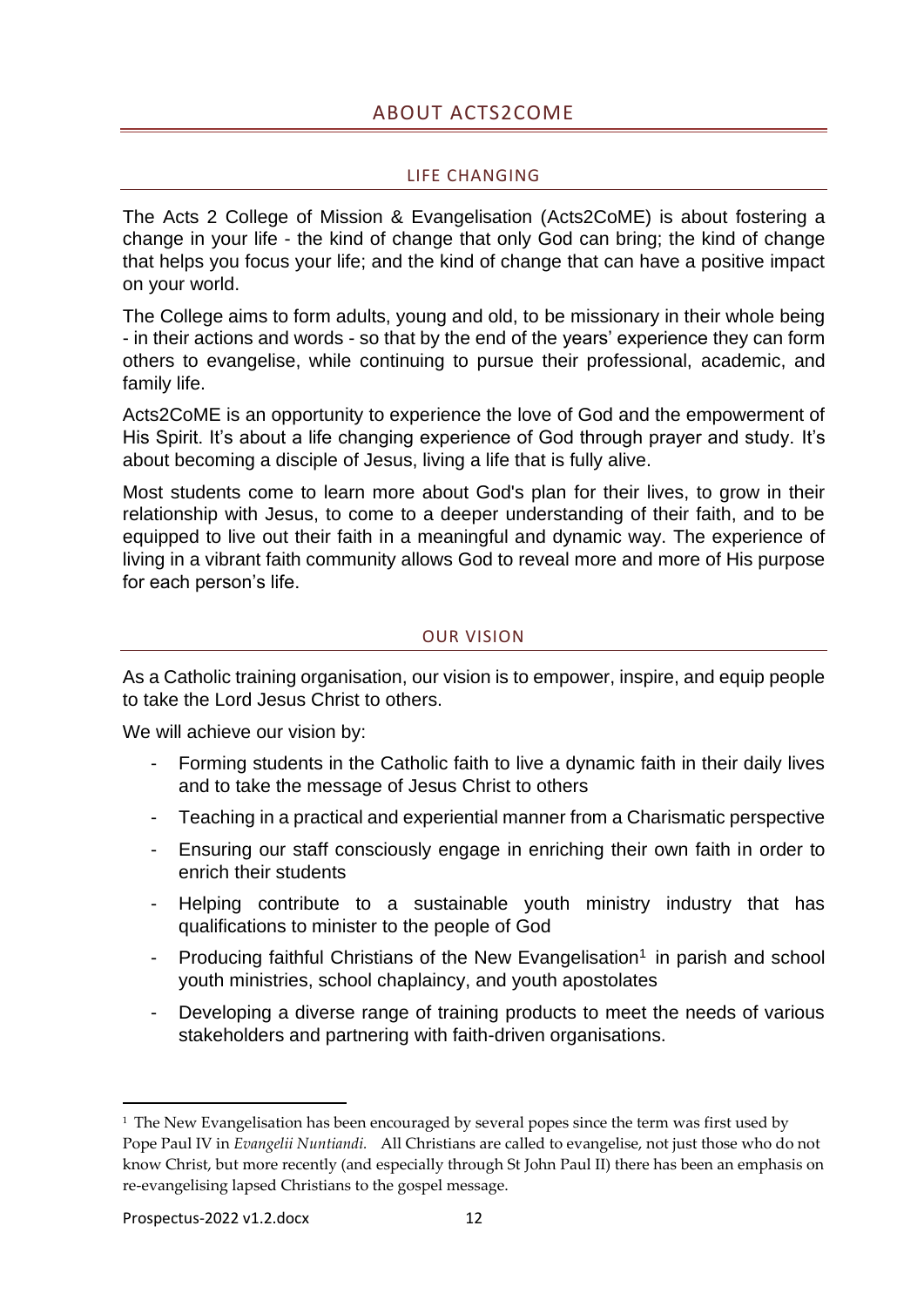#### LOCATION OF ACTS2COME

<span id="page-12-0"></span>Acts2CoME is located at the rear of Integrity House at 67 Howe Street in Osborne Park, close to the corner of Howe and Hutton Streets. Limited parking is available behind the building. The nearest train station is Glendalough Station (1.5kms via Scarborough Beach Road).



# ACCOMMODATION

<span id="page-12-1"></span>The College does not offer residential accommodation. Within an easy bus ride there are a variety of accommodation choices. Families within the Disciples of Jesus Covenant Community, and the local Parish, may also be available to accept boarders.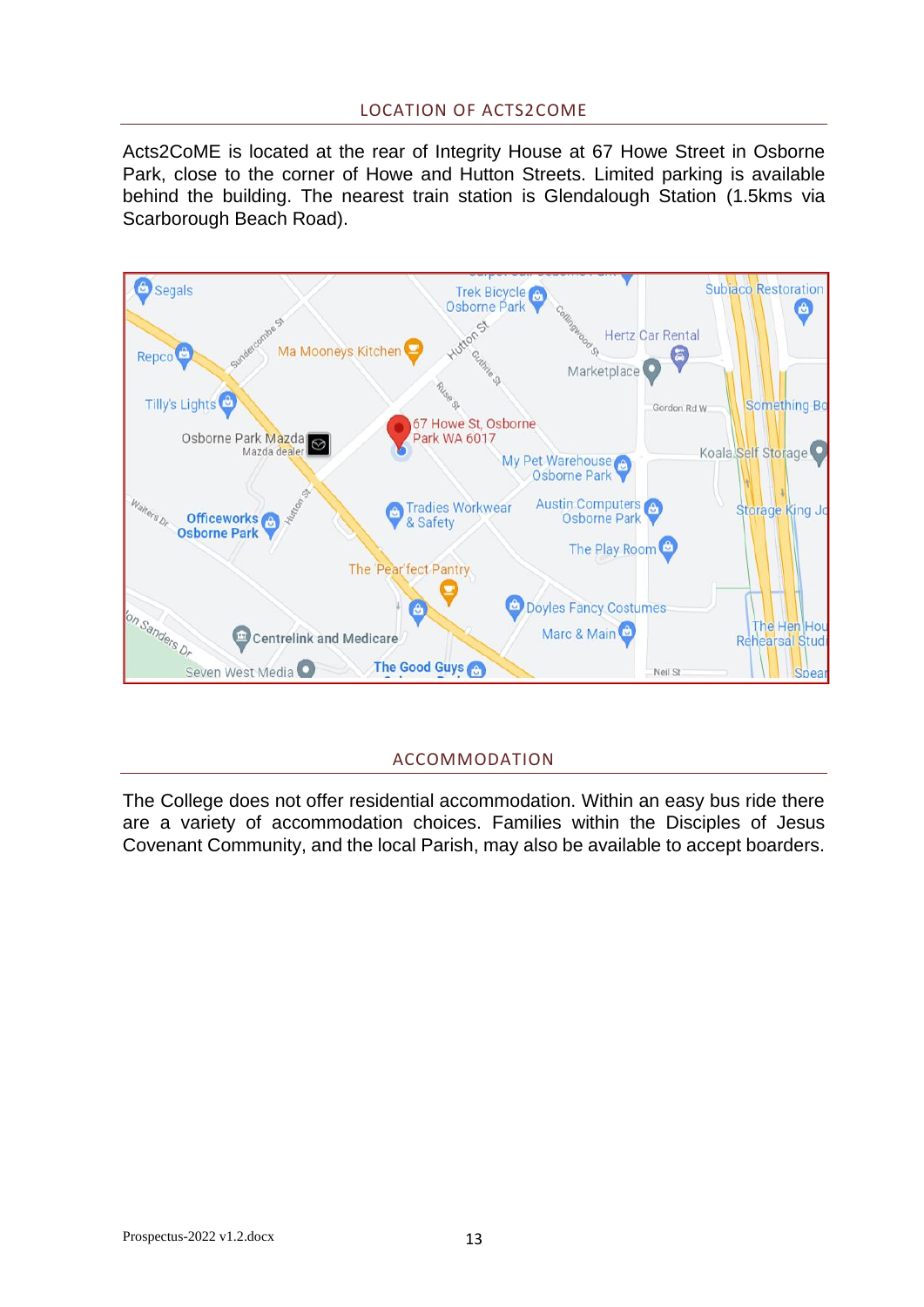# STUDENT LIFE AT ACTS2COME

#### PRACTICUM

<span id="page-13-1"></span><span id="page-13-0"></span>Students at Acts2CoME are encouraged to be involved in their local parish community, serving, and using the gifts that God has given them. Catholic Ministry students are required to undertake 54 hours practicum in Catholic Ministry over the six-month course. Catholic Youth Ministry students are required to undertake 220 hours practical ministry/service over the year. The practicum ensures the material learned in the course is applied in practical ways that benefit both the student and the Parish/organisation. To this end, a valid Working with Children Check is required for the evangelisation practicum where under 18s are involved. The practicum is an essential aspect of the courses and graduation is dependent upon its completion.

#### MASS AND CORPORATE PRAYER

<span id="page-13-2"></span>Mass is held at the College on Wednesdays of term. Attendance is compulsory for all full-time students, and encouraged for part-time students attending a lecture that follows Mass.

On other college days, prayer will start each day. Attendance at these prayer sessions is a vital aspect of College life. Initially in each year, a member of the College staff will lead these sessions; however, this responsibility will then pass to students, providing further experience towards their ministry.

# STUDENT SUPPORT

<span id="page-13-3"></span>Every effort is made to provide students with spiritual, academic, and personal support. Academic support is available through lecturers and tutors. Students are placed in pastoral care small groups, usually led by experienced graduates.

# **SERVICE**

<span id="page-13-4"></span>All students are required to assist in areas of service within the College. Tasks include maintaining a clean canteen area, vacuuming/cleaning the classrooms and common areas, and setting up for and clearing up after Mass. Students may also be involved in serving at seminars or conferences held by the College.

#### LIBRARY

<span id="page-13-5"></span>The Acts2CoME library is a developing facility. Many references and texts directly associated with courses being given may be found in the library, as can a significant number of other books and audio-visual material of a spiritual nature. Students are, however, strongly encouraged to use other libraries to supplement our collection.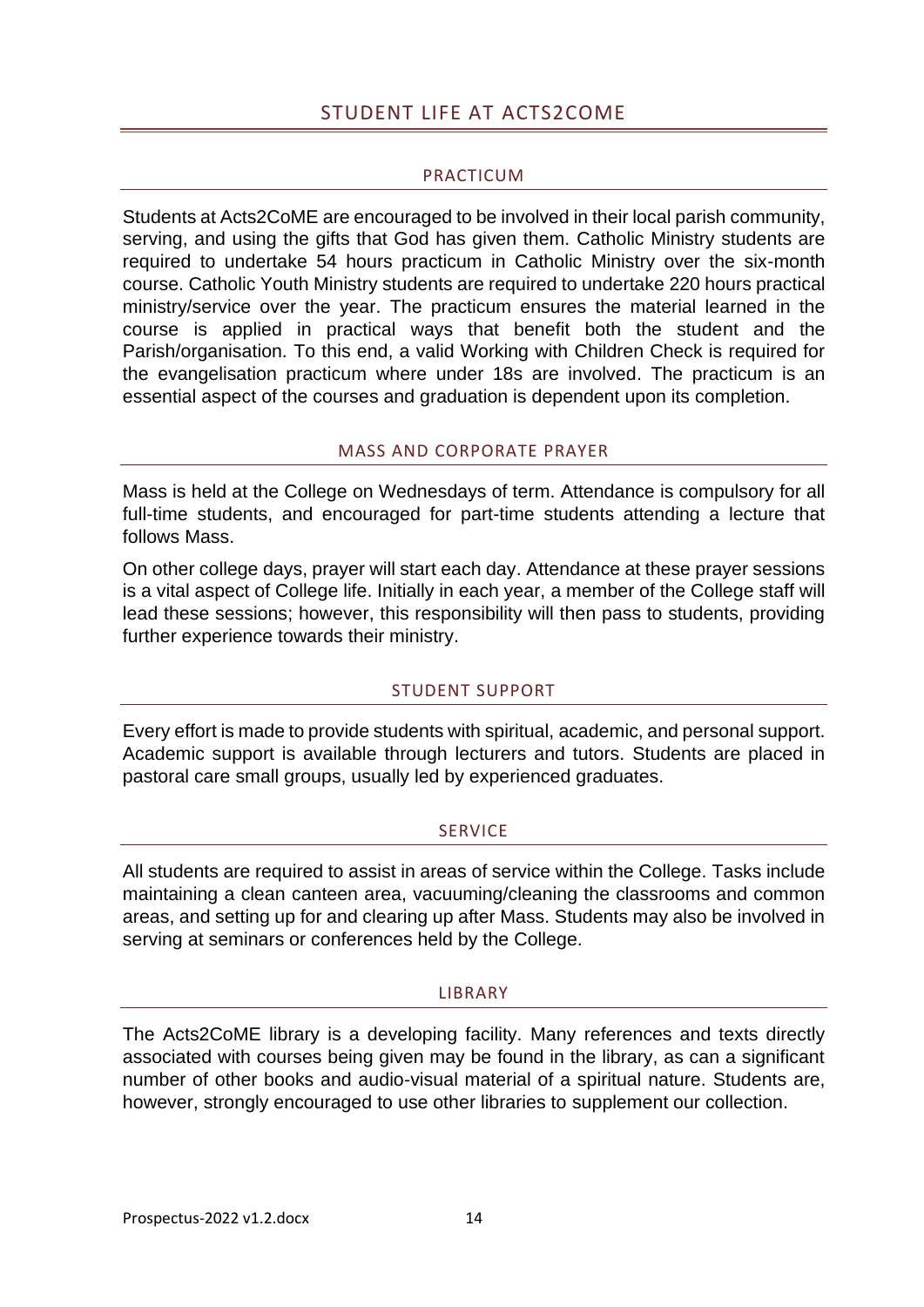#### TEXTBOOKS

<span id="page-14-0"></span>The College uses the Ignatius Press Catholic Revised Standard Version Bible, 2<sup>nd</sup> Edn; the Ignatius Catholic Study Bible: New Testament; and the Catechism of the Catholic Church. Students studying on campus are provided with all textbooks as required and invoiced at the commencement of the academic year. These have been obtained at lowest possible prices to keep study costs to a minimum. Students undertaking study online may source their own copies.

#### COMPUTER REQUIREMENTS

<span id="page-14-1"></span>Students are required to provide their own laptop, iPad, or tablet. It will need to be capable of running Office 365 software. Students will be allocated an Office365 account to provide access to OneNote and Microsoft Teams, through which supports much of the training and assessment. This access also provides the suite of Microsoft office software.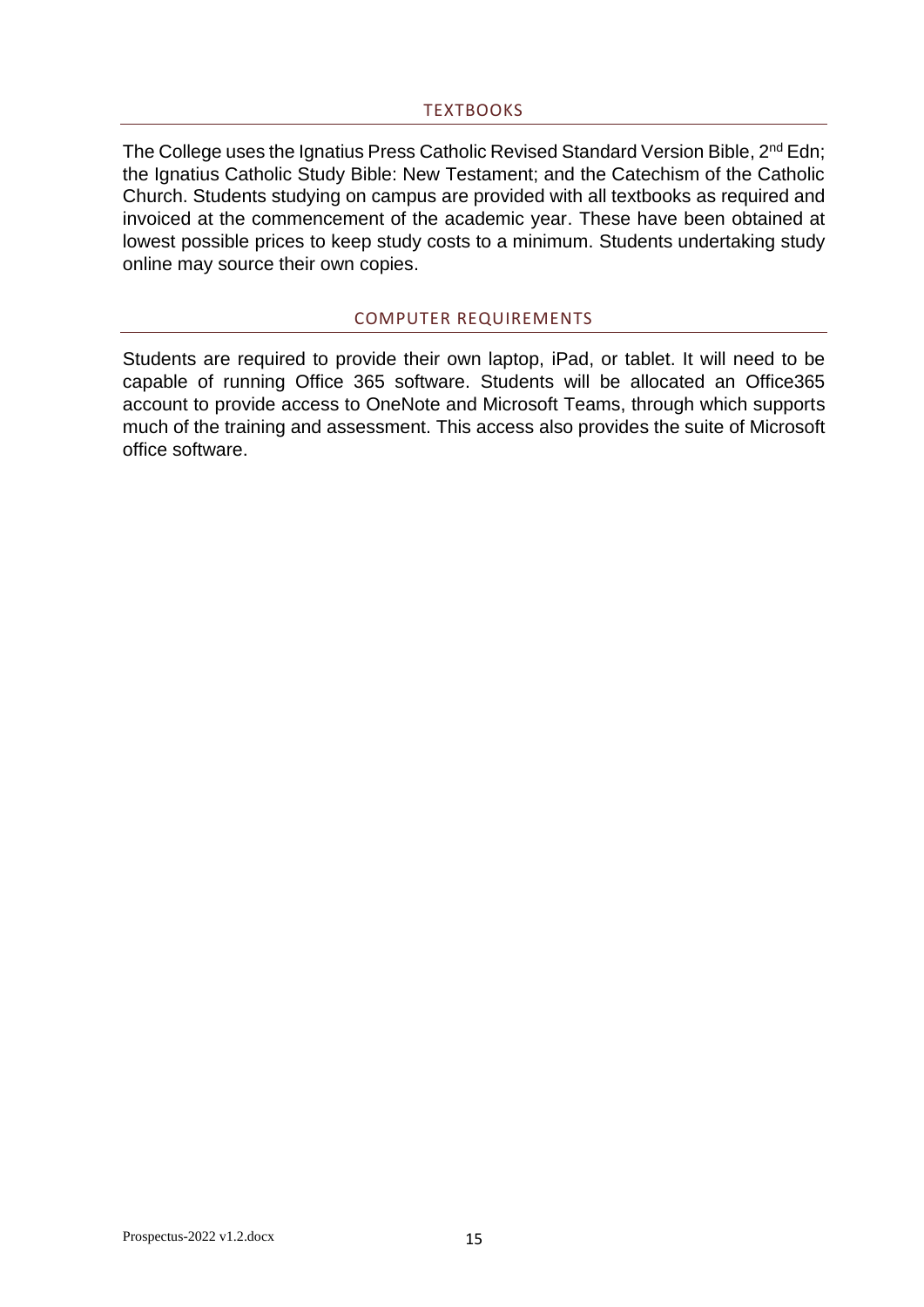# THE CURRICULUM

#### INTRODUCTION

<span id="page-15-1"></span><span id="page-15-0"></span>Participating in Acts2CoME is really an experience of dynamic Christian living. Our teaching staff present courses designed to be informative, engaging, and interactive.

Students engage in studies of the scriptures and the Catechism, as well as having opportunities to learn practical ministry skills such as communication, presenting the Gospel message, sharing their story, ministering to youth, events management as well as a variety of other skills. They also have the chance to develop their relationship with God through a number of learning and prayer opportunities.

As part of the curriculum, students attending the campus will be involved in areas of service. This may include youth outreach, conferences, retreats, assisting the needy and underprivileged, etc. As the Lord helps each person to become more aware of their gifts and amazing potential, each will have the opportunity to utilise them.

#### ACCREDITATION AND REGISTRATION

<span id="page-15-2"></span>Acts2CoME is a nationally registered training organisation regulated through the Australian Skills Quality Authority (ASQA) to deliver the following qualifications and accredited courses: Certificate I in Active Volunteering (CHC14015); Certificate II in Active Volunteering (CHC24015); Certificate III in Catholic Youth Ministry and Leadership (11011NAT); Certificate IV in Catholic Ministry (11012NAT); Certificate IV in Chaplaincy and Pastoral Care (CHC42315); and Diploma of Catholic Youth Ministry (11013NAT). The accredited courses (suffix NAT) have been developed by Acts2CoME to meet the requirements of ministry within Catholic parishes, schools, and the wider Catholic Church.

#### TRAINING FOR MINISTRY

<span id="page-15-3"></span>As students grow in their relationship with God, and develop their knowledge and skills, they will be attracted to different ministries and experiences. The College is about equipping students for ministry to youth, missionary work, parish ministry, consecrated life, lay apostolate, university, marriage, and many more things. Whatever our graduates do, the key is learning to surrender and say "yes" to God's awesome plan. You can make a difference!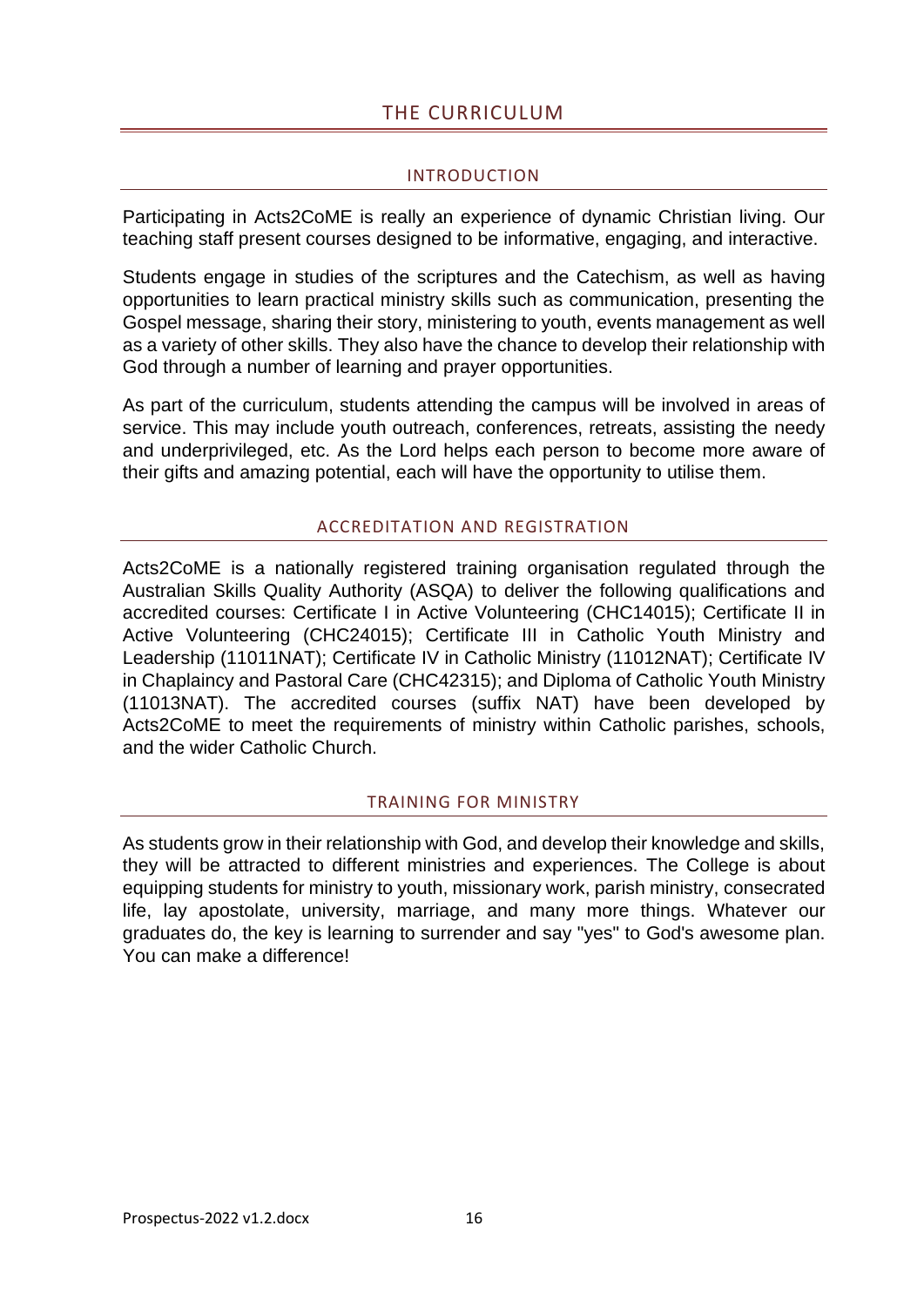# ACADEMIC YEAR 2022

<span id="page-16-0"></span>Contact hours for the Diploma of Catholic Youth Ministry are generally 9am to 5pm Monday to Wednesday each week over four terms. Contact hours for the Certificate IV in Catholic Ministry are between 9am and 5pm Tuesday to Thursday each week over two terms, the timetable depending on electives chosen. Exceptions to this will be provided under individual course descriptions within this prospectus and online.

|         | Orientation Camp*: Monday 31 <sup>st</sup> January to Friday 4 <sup>th</sup> February 2022 |
|---------|--------------------------------------------------------------------------------------------|
| Term 1: | Monday 7 <sup>th</sup> February to Friday 8 <sup>th</sup> April 2022                       |
| Term 2: | Tuesday 26 <sup>th</sup> April to Friday 1 <sup>st</sup> July 2022                         |
| Term 3: | Monday 18th July to Friday 23rd September 2022                                             |
| Term 4: | Monday 10 <sup>th</sup> October to Friday 2 <sup>nd</sup> December 2022                    |

\* The camp is aimed at the diploma students. Certificate III and IV students will be required on day 1 only.

These dates are also shown on the College calendar on our website.

Graduation for students is in the first term of each year and coincides with commissioning of new full-time students of the College for that year. In 2022, this will occur on the evening of Wednesday 23rd February.

# ORIENTATION WEEK

<span id="page-16-1"></span>Attendance at Orientation is compulsory for all full-time campus-based students and is run over five days. Online and part time students who are unable to attend O-Week will have access to necessary material through OneNote.

For the first time, an orientation camp is being held for diploma students during O week. Students and staff will use this time to engage in learning, culture building and fellowship. Other students will be asked to attend campus day 1 of this week.

#### FOUNDATION SKILLS

<span id="page-16-2"></span>Embedded in every vocational training qualification are Foundation Skills. These are generic skills and capabilities that each student will have once the full Certificate course is successfully completed.

#### ONLINE LEARNING

<span id="page-16-3"></span>All courses delivered on campus are available for online study. Certificates I to II will be self-paced; the Certificate III in Catholic Youth Ministry and Leadership and Certificate IV in Chaplaincy and Pastoral Care will be a mix of self-paced and campus-led learning depending whether courses are being delivered on campus in that term. The Certificate IV in Catholic Ministry and the Diploma of Catholic Youth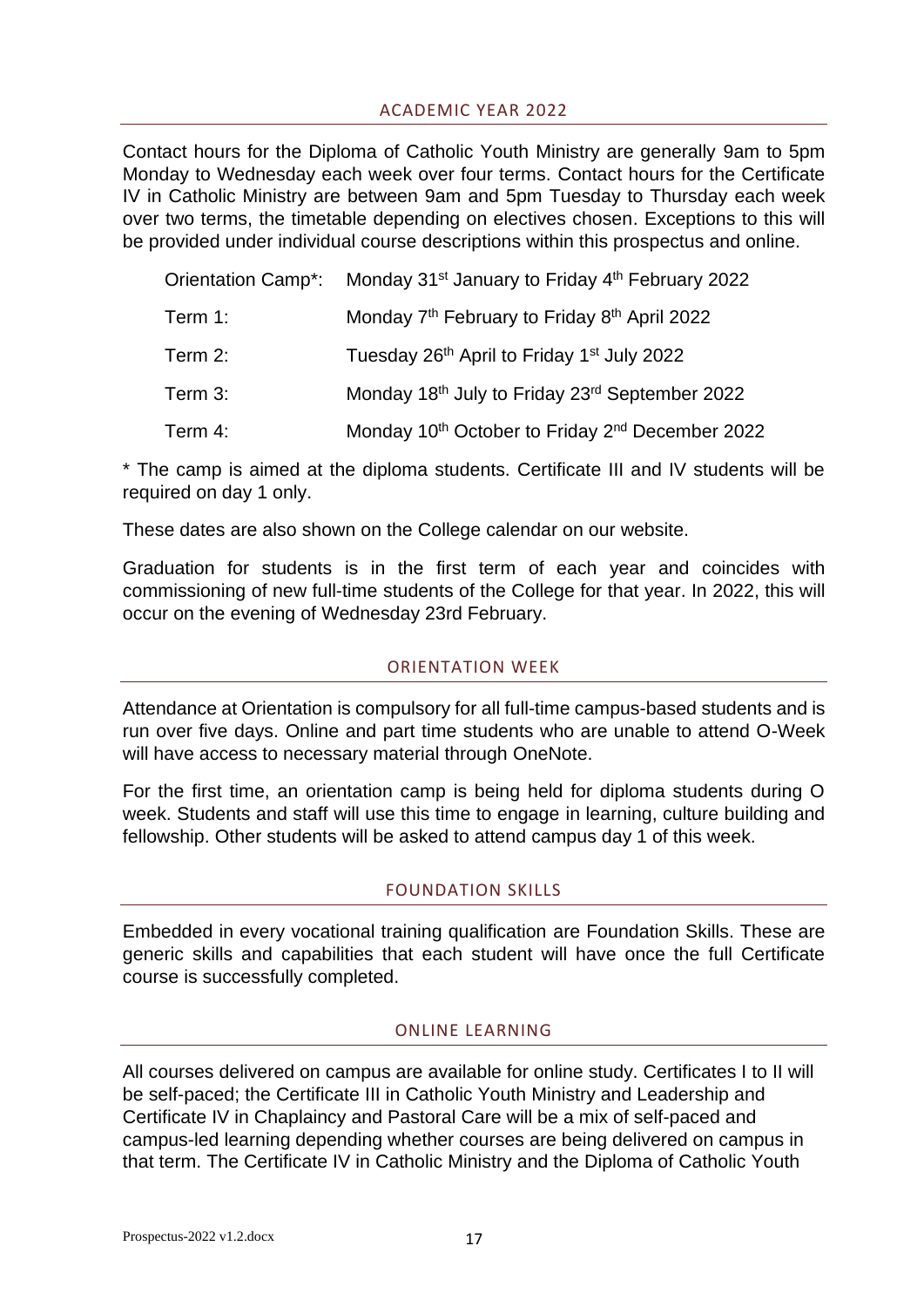Ministry will run alongside campus-based delivery of the units unless particular electives are not being delivered on campus that year.

Online course delivery will involve a mix of video, animation, and PowerPoint presentations, with interaction with other students often available through forums. Courses will operate through Microsoft Teams and OneNote, as will submission of assessments. Each student will have access to the lecturer or tutor involved in his/her unit(s) and can be assured of full support in his/her studies.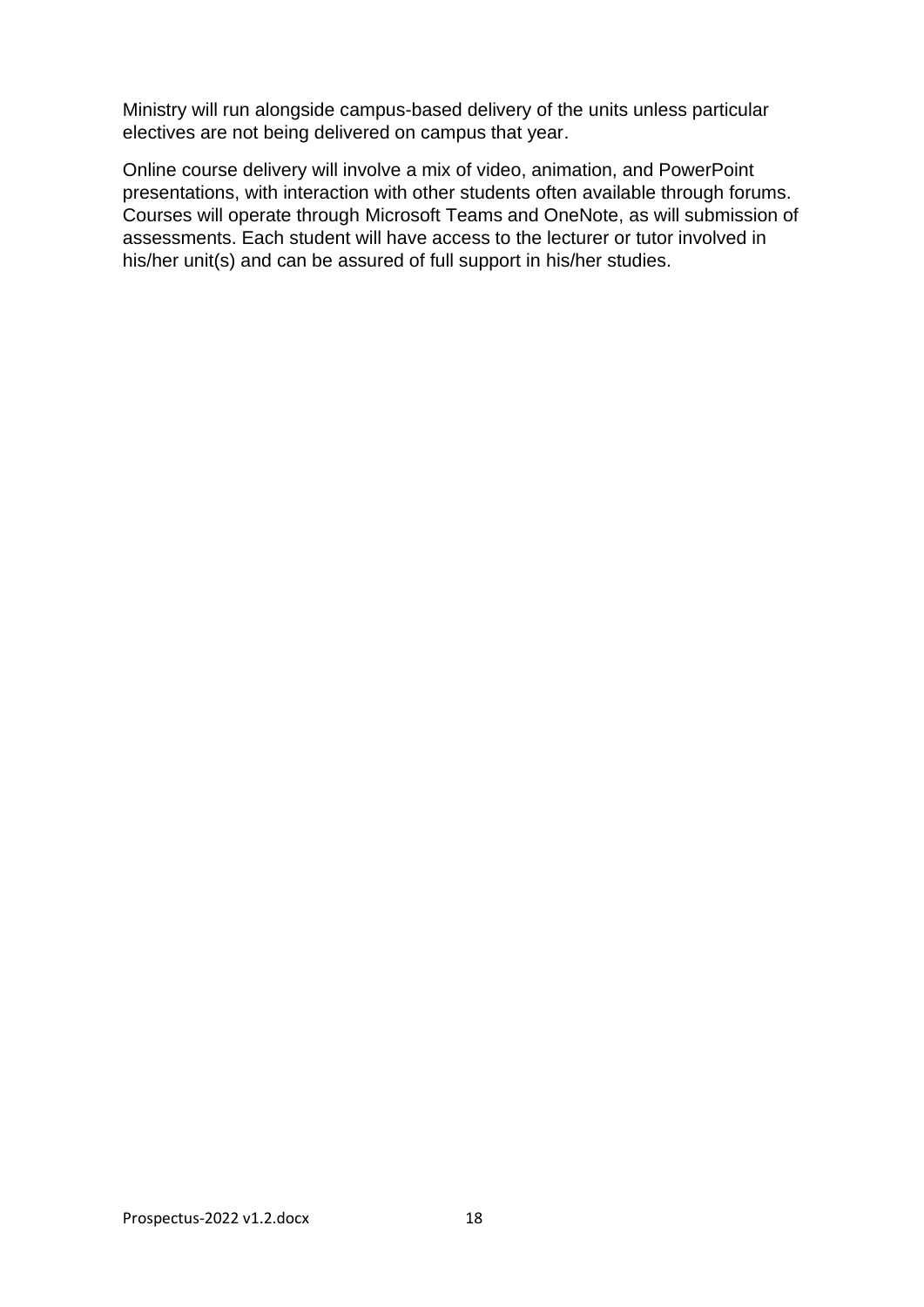# USUAL DAILY TIMETABLE FOR FULLTIME COURSES

# <span id="page-18-0"></span>Certificate IV in Catholic Ministry (11012NAT)

| Time  | Tuesday   | Wednesday   | Thursday  |
|-------|-----------|-------------|-----------|
| 9:00  | Prayer    | <b>Mass</b> | Prayer    |
| 10:00 | Lecture 1 | Lecture 1   | Lecture 1 |
| 1:00  | Lunch     | Lunch       | Lunch     |
| 2:00  | Lecture 2 | Lecture 2   | Lecture 2 |
| 5:00  | Close     | Close       | Close     |

# Diploma of Catholic Youth Ministry (11013NAT)

| Time            | Monday    | Tuesday   | Wednesday   | Thursday                          |
|-----------------|-----------|-----------|-------------|-----------------------------------|
| 9:00            | Prayer    | Prayer    | <b>Mass</b> | Ministry*                         |
| 10:00           | Lecture 1 | Lecture 1 | Lecture 1   |                                   |
| 1:00            | Lunch     | Lunch     | Lunch       |                                   |
| 2:00            | Lecture 2 | Lecture 2 | Lecture 2   |                                   |
| 5:00            | Close     | Close     | Close       |                                   |
| $8:00 - 9:30**$ |           |           |             | **Life in the<br>Spirit, T 1 only |

• Ministry will generally be scheduled for Thursday and Friday, with students rostered to assist in school ministry retreats with 24:7 school ministry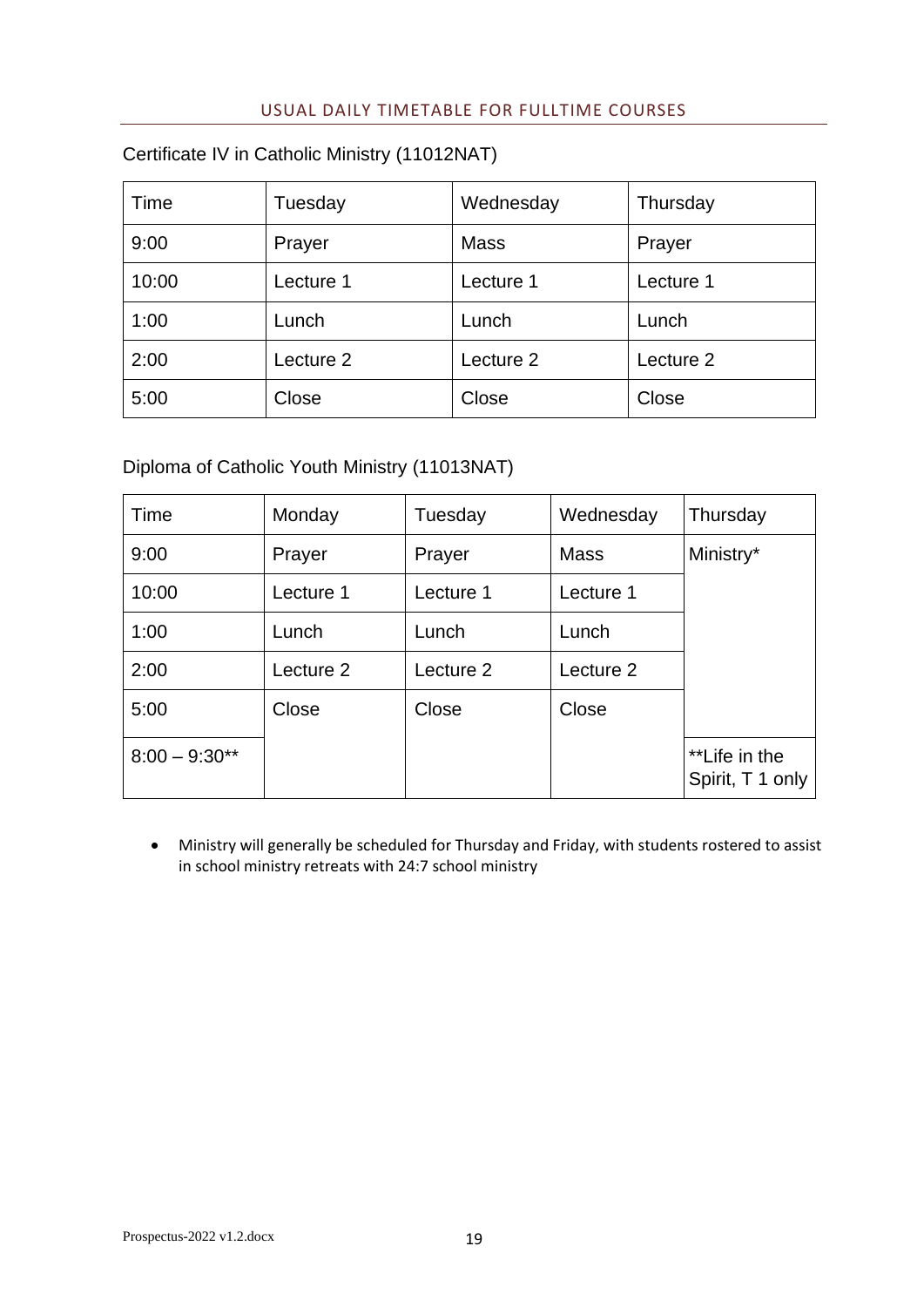# <span id="page-19-0"></span>WORKING WITH CATHOLIC SECONDARY COLLEGES

#### **COURSES**

<span id="page-19-1"></span>Acts2CoME has been working with Catholic colleges since 2012 to develop and implement two courses that allow these colleges to recognise the significant work by students throughout their secondary schooling in the areas of service, ministry, and leadership development. In 2015, we introduced an internship for senior college students (years 10-12) within colleges and parishes where 24:7 Youth Ministry operated. In 2019, Servite College won a major award from CEWA as a result of this youth ministry program.

Certificate II in Active Volunteering (CHC24015) introduces students to basic work and volunteering skills, as well as work health and safety. Should the Catholic College require or be involved in the internship program, the course can be tailored to contain electives to train students in youth ministry. These units lead into, and are credited towards, the Certificate III program.

The Certificate III in Catholic Youth Ministry and Leadership (11011NAT) allows specialisation through choice of electives, depending on the emphasis for developing students within the senior college years.

Initially, partnerships with Colleges were based around training and assessment being done by and within the Secondary College. The existing workloads on secondary staff proved problematic in progressing this and interest was expressed in online courses that did not require more work for the colleges. This has now been achieved for these programs, although auspice options are still available if that is the preferred model. In addition, the Schools Curriculum and Standards Authority (SC&SA) has approved Acts 2 College and the Certificate programs at level II-III as eligible courses towards WACE.

# PARTNERING OPTIONS

<span id="page-19-2"></span>There are three options available for secondary colleges –

- 1. Students enrol for online training on a fee-for-service basis with Acts 2 College.
- 2. The Secondary College enters into an auspice partnership with Acts 2 College
- 3. Where the Secondary College is an RTO, the Certificate III in Catholic Youth Ministry and Leadership may be licensed to the College to deliver and assess.

# **1. Fee for Service**

Students enrol with Acts 2 College and undertake study online, with all training and assessment undertaken by Acts 2 College staff. The secondary college would provide supervision of online training and sign off on any practical work completed at the college.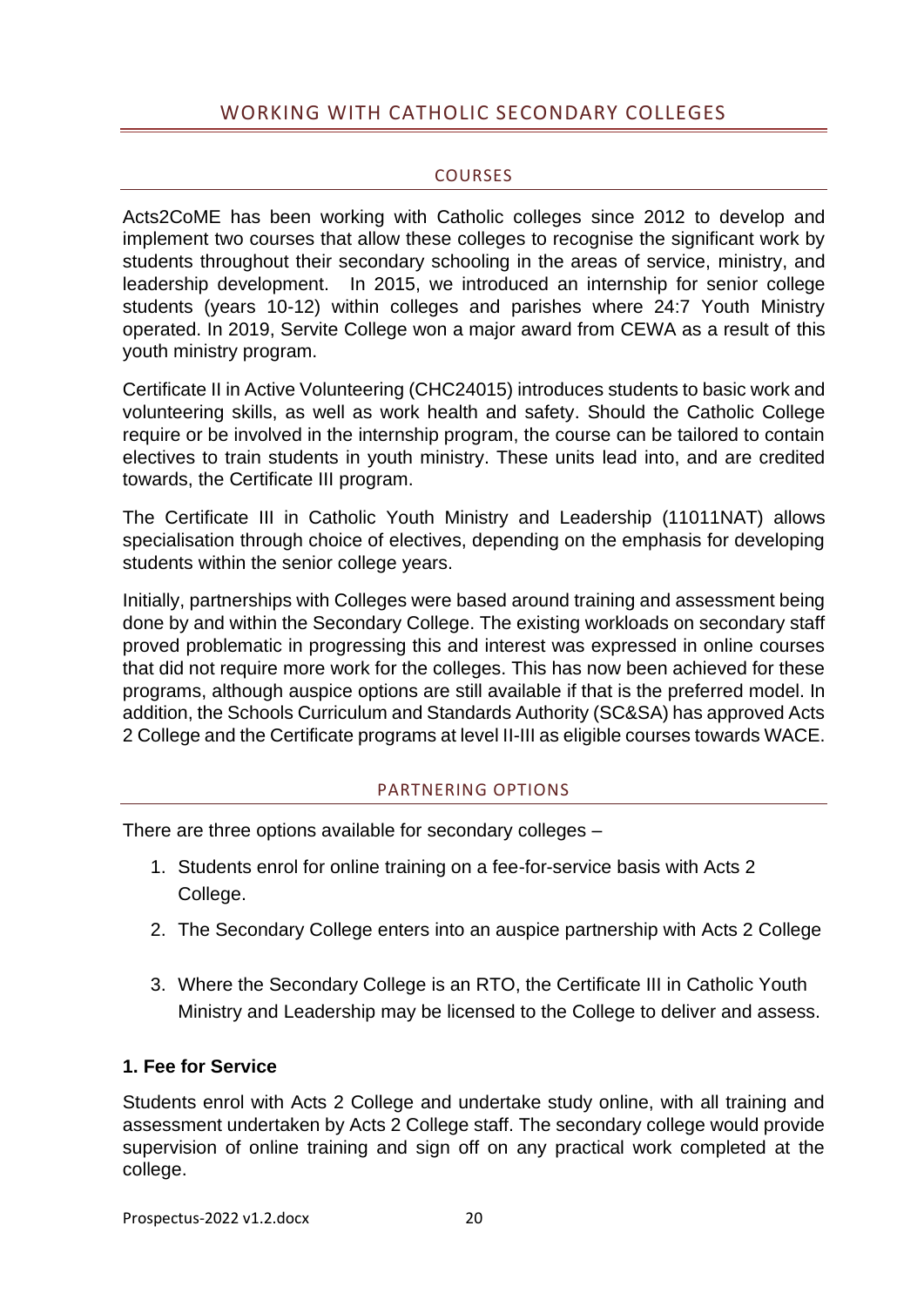| Certificate I in Active Volunteering (CHC14015)                      | \$500  |
|----------------------------------------------------------------------|--------|
| Certificate II in Active Volunteering (CHC24015)                     | \$750  |
| Certificate III in Catholic Youth Ministry and Leadership (11011NAT) | \$2100 |

Where there are over five students enrolled from one college, a discount will be negotiated with the college.

# **2. Auspice Partnership**

In each program, qualified staff from the relevant Catholic College undertakes training and assessment. Qualification for staff requires the current VET qualification (TAE40116 or TAE40110) supported by vocational competency in the units being taught. Where colleges are still developing the VET qualifications of staff, staff that hold the Enterprise Trainer Skills Set and have relevant vocational competencies, may undertake training under the supervision of a VET-trained staff member.

Given the different requirements of secondary colleges, a range of auspice options has been developed. These follow, along with associated costs. In both options, there is an initial auspice partnership fee of \$2000 per year.

- 1. Where the school maps out existing training against units of competency and develops material for training and assessment covering any gaps, there is a per head administrative fee of \$50 per annum.
- 2. Where the school requires full training and assessment material from Acts 2 College, which would then be delivered and assessed by staff at that school, the cost per student is \$100 per annum

An invoice for the full amount will be issued at the commencement of the auspice contract. If final student numbers are not known, the invoice will be initially issued for the auspice fee and per student fees will be invoiced once numbers are finalised.

# **3. Licensing**

Acts2CoME is open to licensing our accredited course should a college feel it provides them with more flexibility. In this case, the training and assessment would be undertaken by the college using either its own registration as a training organisation, or that of the local Catholic Education organisation or the Diocese/Archdiocese.

# **Contact**

Any College interested in this program is invited to contact the Principal, Jane Borg, on 0401 692 690, or at principal@acts2come.wa.edu.au. We would be happy to visit you and discuss how Acts2CoME can assist you in value-adding the education you provide to your students.

# <span id="page-20-0"></span>CERTIFICATE I IN ACTIVE VOLUNTEERING (CHC14015)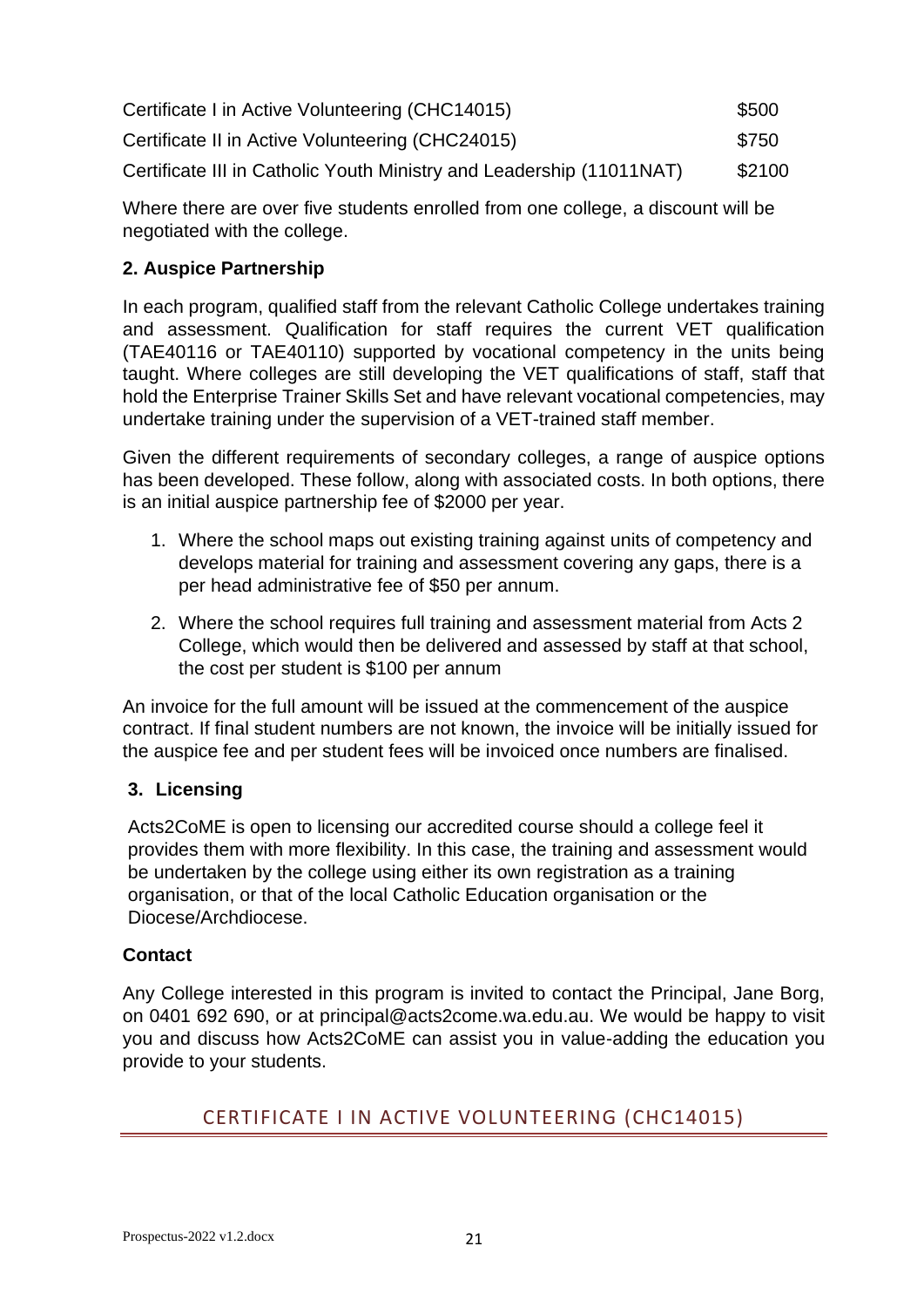This certificate program is drawn from the Community Services Training Package Release 3.0 and aims to deliver new skills to those who volunteer in various organisations. The course is largely assessed within a work context and the training delivered to complement the volunteer work being undertaken.

This certificate has three core and two elective units. Several electives are available. Should there be specific electives applicable to your volunteering that you wish to include in your training, please discuss your requirements with the College staff and we will do our best to support your needs.

This course will be delivered in online study mode and applicants can choose to receive training in either a secular or Christian ministry context.

#### CORE UNITS:

<span id="page-21-1"></span><span id="page-21-0"></span>

| CHCDIV001 | Work with diverse people                   |
|-----------|--------------------------------------------|
| CHCVOL001 | Be an effective volunteer                  |
| HLTWHS001 | Participate in workplace health and safety |

#### ELECTIVE UNITS:

| BSBCMM211 | Apply communication skills               |
|-----------|------------------------------------------|
| FSKOCM007 | Interact effectively with others at work |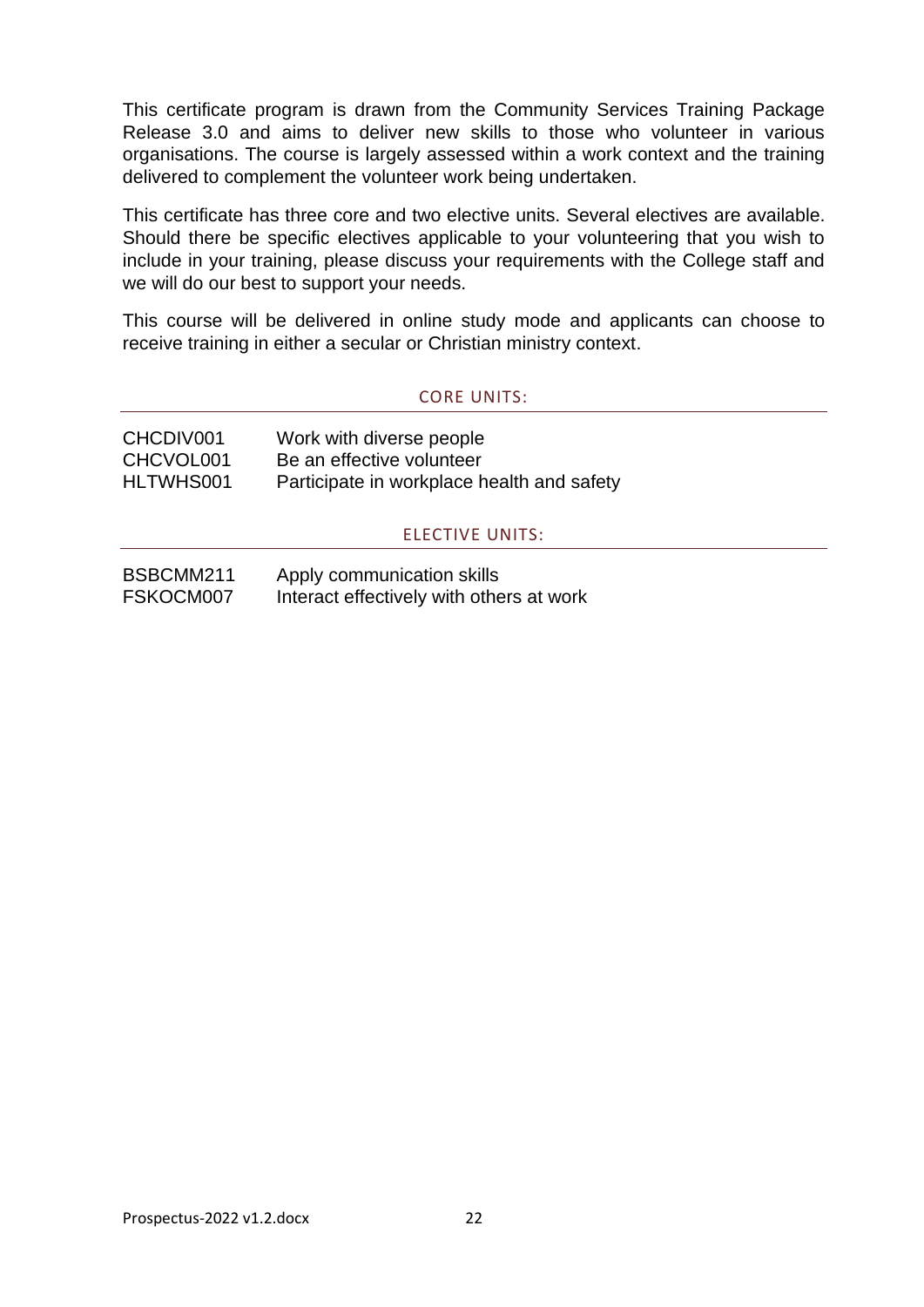# CERTIFICATE II IN ACTIVE VOLUNTEERING (CHC24015)

<span id="page-22-0"></span>This certificate program is drawn from the Community Services Training Package Release 3.0 and aims to deliver new skills to those who volunteer in various organisations. It builds on the Certificate I, with students starting to take more responsibility for their own work output. Both the Certificate I and II in Active Volunteering provide pathways to other vocational training and establish strong work skills that are transportable into a number or work or ministry contexts.

The Certificate II program comprises four core and three elective units. Organisations or individuals may choose from any of the current units offered by Acts2CoME or may request other electives if they are consistent with the rules set out for this qualification within the Community Services Training Package. Where possible we will work to meet your requirements.

This course in approved by the Western Australian Schools Curriculum and Standards Authority to contribute to WACE. To meet this requirement, electives should be chosen such that the total number of nominal hours is equal to or exceeds 220 hours. We can assist you to structure your course to achieve this requirement. The requirements in other States and Territories vary and we are happy to discuss your requirements.

#### CORE UNITS:

<span id="page-22-1"></span>

| CHCDIV001 | Work with diverse people                   |
|-----------|--------------------------------------------|
| CHCVOL001 | Be an effective volunteer                  |
| HLTWHS001 | Participate in workplace health and safety |
| BSBCMM211 | Apply communication skills                 |

#### ELECTIVE UNITS:

<span id="page-22-2"></span>Three electives,

| CHCYTH001 | Engage respectfully with young people    |
|-----------|------------------------------------------|
| FSKOCM007 | Interact effectively with others at work |
| BSBTWK201 | Work effectively with others             |

Other electives may be made available. Please enquire if you have specific electives required in your industry.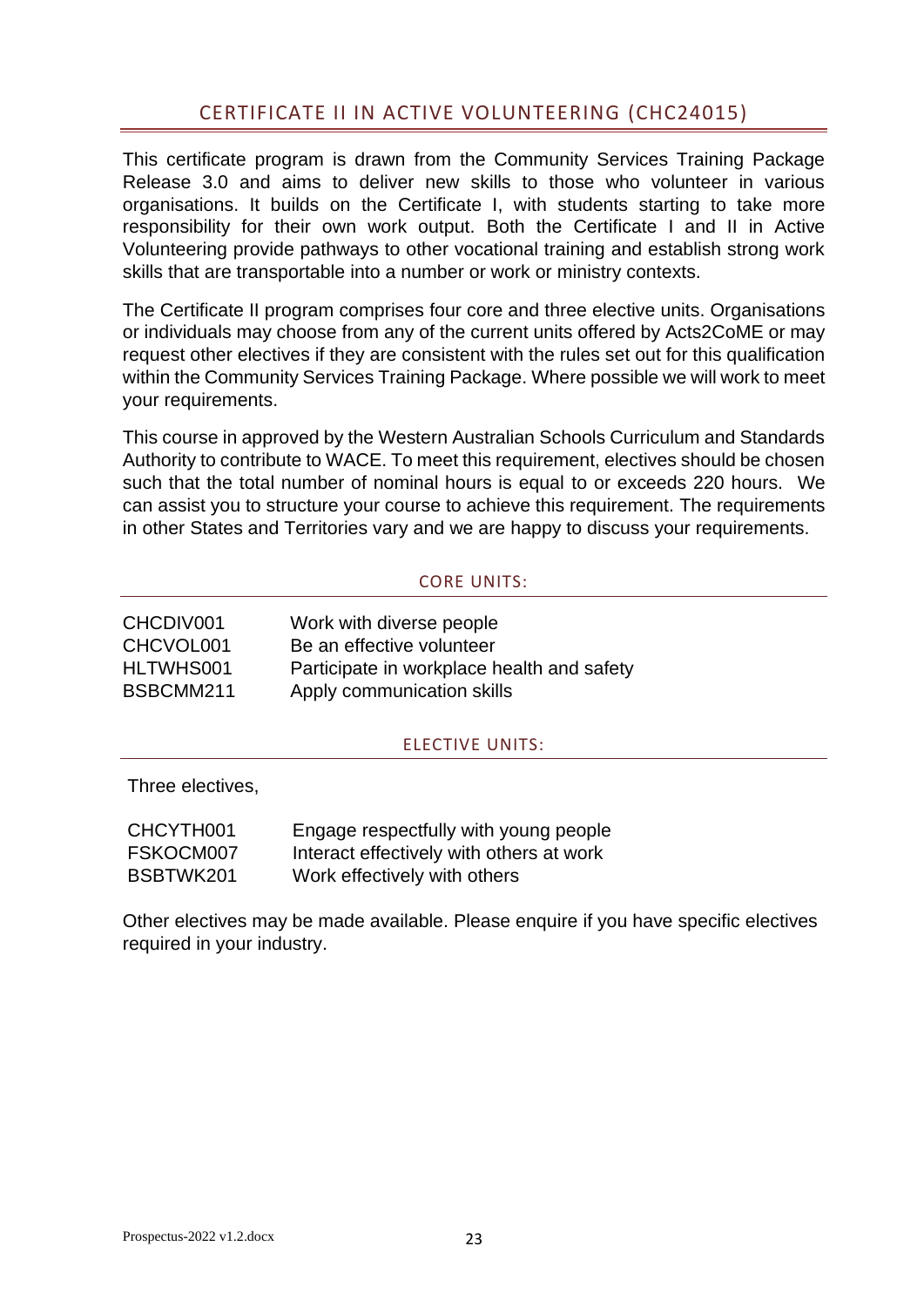# <span id="page-23-0"></span>CERTIFICATE III IN CATHOLIC YOUTH MINISTRY AND LEADERSHIP (11011NAT)

Our Certificate III program aims to provide the knowledge and skills for people to grow in Catholic leadership and youth ministry. It builds solid foundations in the Catholic faith, as well as developing practical leadership and ministry skills that would be transportable to many secular positions that students may hold.

The course comprises four core units and five electives. Where units are co-taught with the Certificate IV program, this course can be studied on campus, with remaining units being completed via online study. Alternatively, the course can be studied completely online. Completion would take a minimum of twelve months to incorporate required ministry component.

#### CORE UNITS:

<span id="page-23-1"></span>

| <b>Unit Title</b>                                      |
|--------------------------------------------------------|
| Develop Christian leadership skills                    |
| Promote the Catholic faith in interactions with others |
| Develop spiritual life plans                           |
| Apply communication skills                             |
|                                                        |

#### ELECTIVE UNITS:

<span id="page-23-2"></span>Five electives, selected from those below:

| Unit code   | <b>Unit Title</b>                            |
|-------------|----------------------------------------------|
| BSBCMM411   | Make presentations                           |
| FSKOCM007   | Interact effectively with others at work     |
| CHCVOL001   | Be an effective volunteer                    |
| NAT11011004 | Mentor a young person in their faith journey |
| HLTWHS001   | Participate in workplace health and safety   |
| NAT11011005 | Participate in Christian event management    |
| BSBTWK201   | Work effectively with others                 |
| CHCYTH001   | Engage respectfully with young people        |
|             |                                              |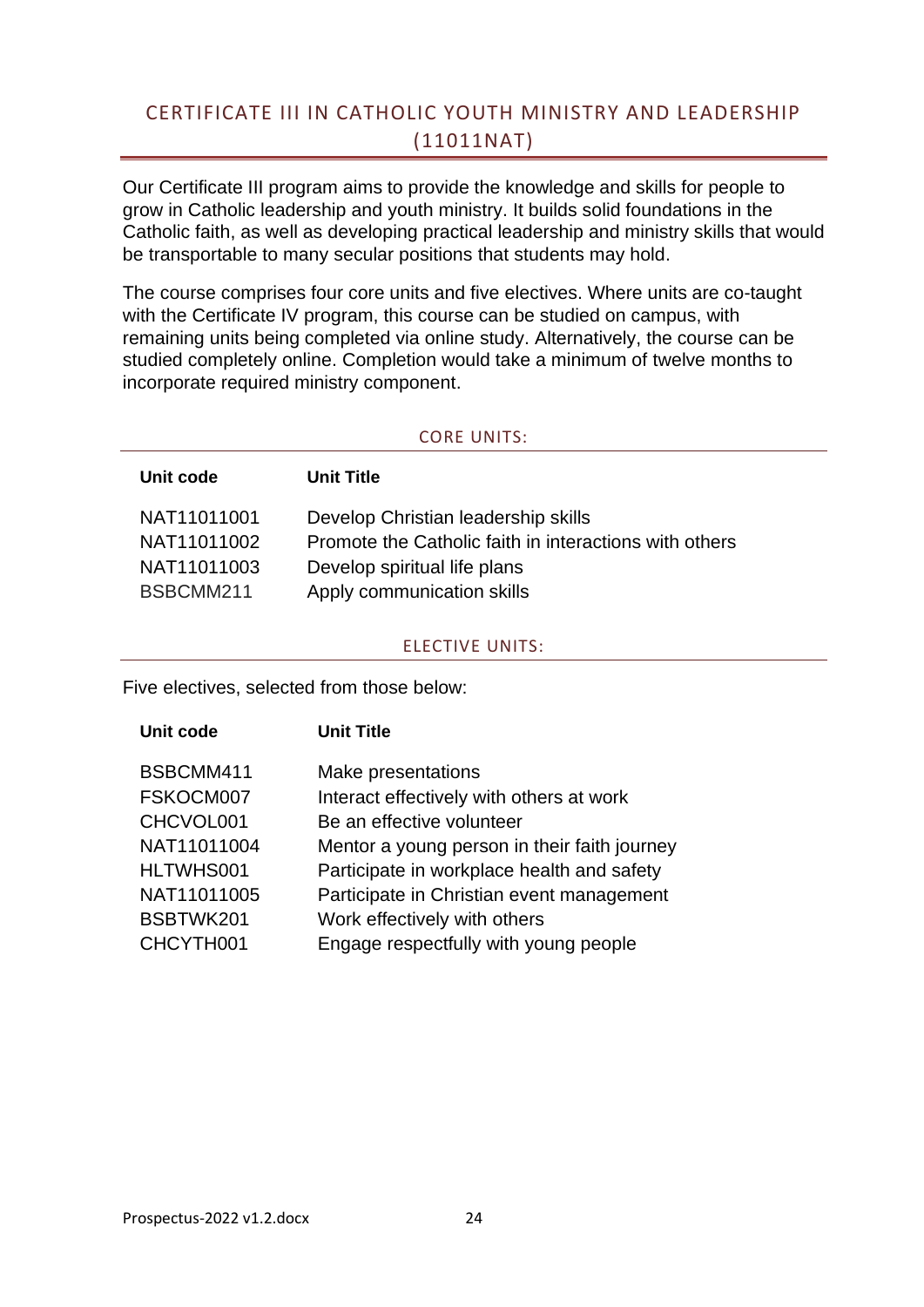# CERTIFICATE IV IN CATHOLIC MINISTRY (11012NAT)

<span id="page-24-0"></span>Our Certificate IV in Catholic Ministry has been developed to provide students with tailored training in a range of ministry skills as well as foundational formation in scripture, church history and catechism from a Catholic perspective. This is a generic Catholic ministry qualification.

There are four core units and five elective units, which may be drawn from those listed below. In addition, there is a practicum of 54 hours of Ministy.

#### CORE UNITS:

<span id="page-24-1"></span>

| <b>Unit code</b> | <b>Unit Title</b>                                                       |
|------------------|-------------------------------------------------------------------------|
|                  | NAT11011001 Develop Christian leadership skills                         |
|                  | NAT11011002 Promote the Catholic faith in interactions with others      |
|                  | NAT11012002 Analyse and apply spiritual lessons from the Apostolic era  |
|                  | NAT11012001 Communicate the life and messages of Jesus Christ to others |

#### ELECTIVE UNITS:

<span id="page-24-2"></span>Five electives, selected from those below:

| Unit code   | <b>Unit Title</b>                             |
|-------------|-----------------------------------------------|
|             |                                               |
| BSBTWK201   | Work effectively with others                  |
| CHCVOL001   | Be an effective volunteer                     |
| HLTWHS001   | Participate in workplace health and safety    |
| NAT11011003 | Develop spiritual life plans                  |
| NAT11012003 | Present liturgy in a Catholic context         |
| NAT11012004 | Plan and implement an evangelisation strategy |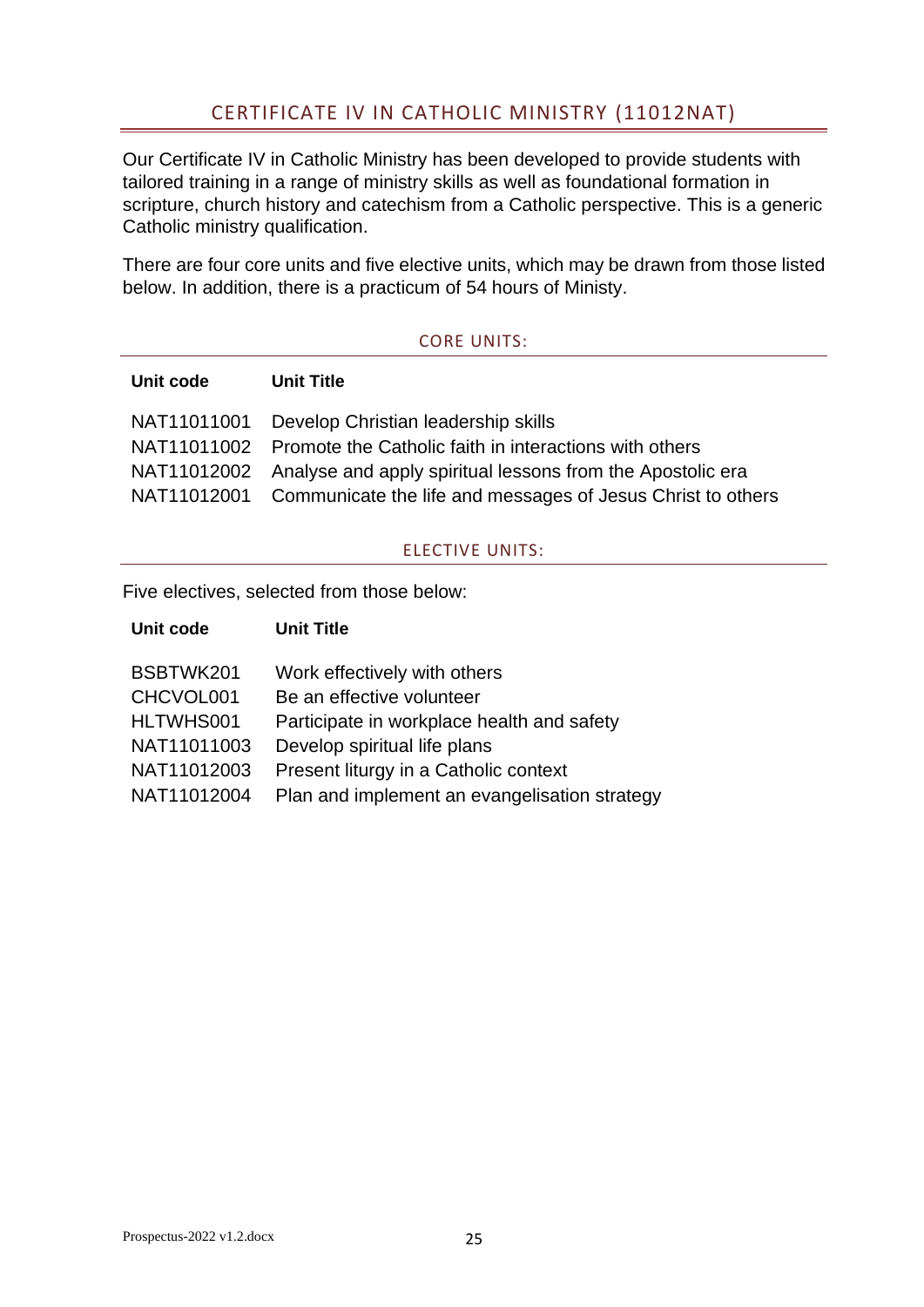<span id="page-25-0"></span>This qualification reflects the role of chaplains and/or pastoral and spiritual care workers who provide ongoing ethical, moral, and spiritual support to clients using a person-centred approach.

Work may take place in a range of contexts, including schools, community outreach and local churches in a paid or volunteer capacity. Work in these roles may also require commissioning from a recognised religious institution.

The course comprises 13 units of competency: nine core units and four electives. The electives have been chosen to support implementation within the Catholic schooling system. This qualification has extensive practical work (100 hours) associated with its pastoral care units.

# CORE UNITS:

<span id="page-25-1"></span>

| Unit code | <b>Unit Title</b>                                     |
|-----------|-------------------------------------------------------|
| CHCCOM002 | Use communication to build relationships              |
| CHCDIV001 | Work with diverse people                              |
| CHCPRP003 | Reflect on and improve own professional practice      |
| CHCCCS016 | Respond to client needs                               |
| CHCCCS017 | Provide loss and grief support                        |
| CHCMHS001 | Work with people with mental health issues            |
| CHCLEG001 | Work legally and ethically                            |
| CHCPAS001 | Plan for the provision of pastoral and spiritual care |
| CHCPAS002 | Provide pastoral and spiritual care                   |

# ELECTIVE UNITS:

<span id="page-25-2"></span>Four electives, selected from those below:

| Unit code   | Unit Title                                                   |
|-------------|--------------------------------------------------------------|
| CHCYTH001   | Engage respectfully with young people                        |
| CHCYTH002   | Work effectively with young people in the youth work context |
| CHCYTH003   | Support young people to create opportunities in their lives  |
| NAT11011003 | Develop spiritual life plans                                 |
| NAT11012003 | Present liturgy in a Catholic context                        |

We are working on developing a range of other electives however these may not be available in 2022.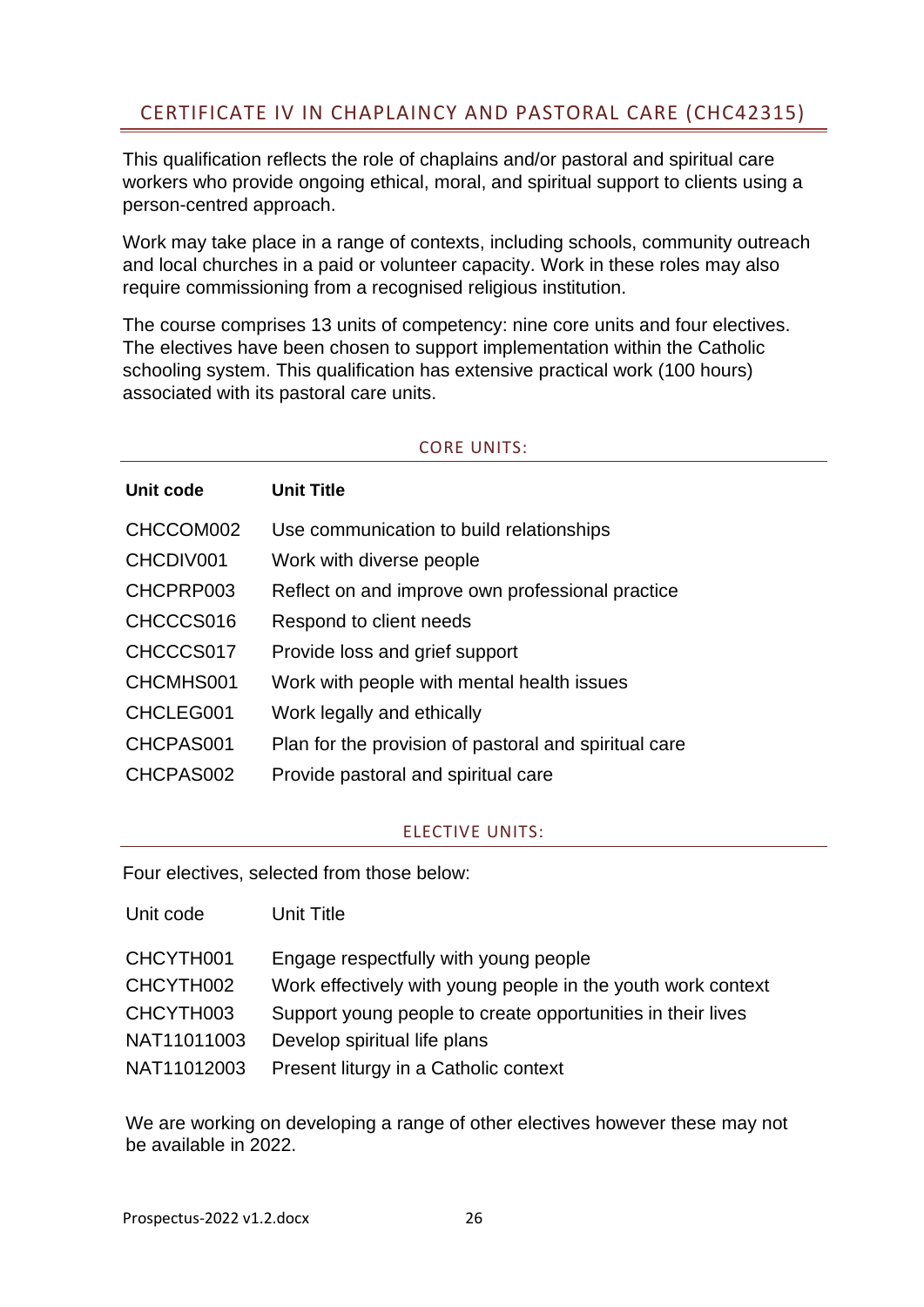<span id="page-26-0"></span>This course is designed to form Catholics to be able to work within youth ministry within the Church and within wider Christian organisations that have the Catholic faith as their foundation.

The Diploma of Catholic Youth Ministry provides specialised training in youth ministry. Training and assessment are conducted within an active youth ministry context, with students undertaking on average six hours a week in ministry in conjunction with classroom training.

The course comprises six core units and eight electives. These are delivered and assessed across four terms and require a minimum 220-hour practicum across the period of the course.

#### CORE UNITS:

<span id="page-26-1"></span>

| Unit code   | <b>Unit Title</b>                                          |
|-------------|------------------------------------------------------------|
| NAT11013001 | Interpret biblical passages and apply to contemporary life |
| NAT11013002 | Present the Catholic faith to others                       |
| NAT11013004 | Operate legally in Catholic ministry leadership            |
| NAT11013005 | Plan a strategy for Catholic youth ministry                |
| CHCCOM002   | Use communication to build relationships                   |
| CHCYTH001   | Engage respectfully with young people                      |

# ELECTIVE UNITS:

<span id="page-26-2"></span>Eight electives, as listed below:

| Unit code   | <b>Unit Title</b>                                          |
|-------------|------------------------------------------------------------|
| CHCYTH009   | Support youth programs                                     |
| NAT11012002 | Analyse and apply spiritual lessons from the Apostolic era |
| NAT11012004 | Plan and implement an evangelisation strategy              |
| NAT11012003 | Present liturgy in a Catholic context                      |
| NAT11013003 | Engage in spiritual development                            |
| BSBPEF401   | Manage personal health and wellbeing                       |
| HLTWHS001   | Participate in workplace health and safety                 |
| BSBCMM411   | Make presentations                                         |

These competencies will be addressed through completion of Orientation and twelve subjects across four terms. In addition to attending lectures, each student must participate in the corporate prayer life of the College, complete a Life in the Spirit seminar (unless one has been completed within the previous 12 months) and a 220 hour practicum. These requirements contribute to the completion of competencies listed above.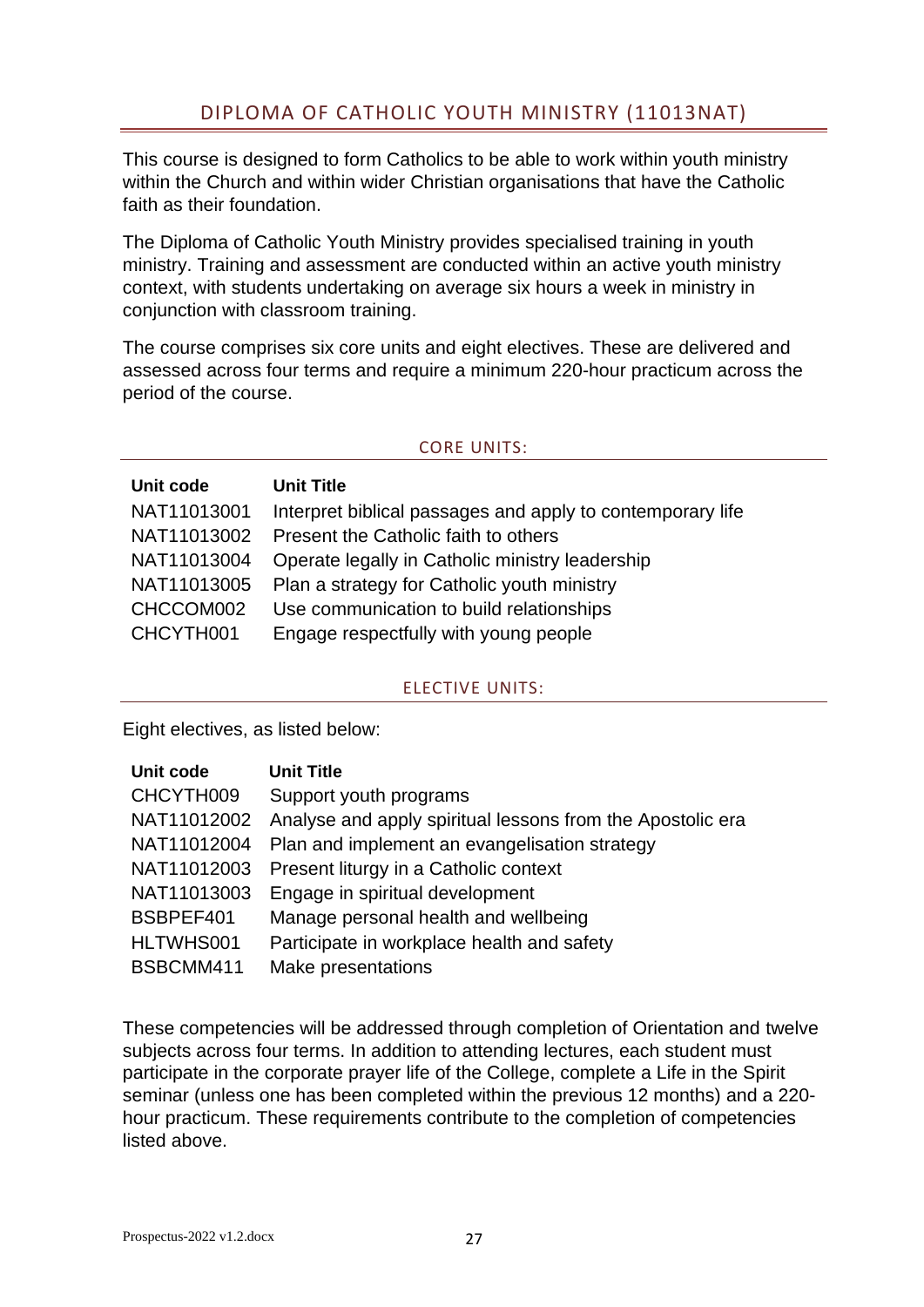# **TIMETABLES**

# CLASSES – CERTIFICATE IV IN CATHOLIC MINISTRY

# <span id="page-27-1"></span><span id="page-27-0"></span>**Classes**

| Term           | AM/PM     | Tuesday              | Wednesday                    | Thursday                                               |
|----------------|-----------|----------------------|------------------------------|--------------------------------------------------------|
| $\mathbf{1}$   | AM        | Volunteering         | <b>Study Hall</b>            | Catholic Beliefs in<br>Action / Biblical<br>Leadership |
|                | PM        | WHS / Study Hall     | Growing in the Spirit        | <b>Gospel of Matthew</b>                               |
| $\overline{2}$ | AM        | <b>Study Hall</b>    | Liturgy                      | Catholic Beliefs in<br>Action / Biblical<br>Leadership |
|                | <b>PM</b> | Acts of the Apostles | <b>Evangelisation Skills</b> | <b>Study Hall</b>                                      |

Acts2CoME reserves the right to alter the program according to availability of the lecturers and enrolment of a minimum number of students. Part time students should confirm course availability prior to each term commencing.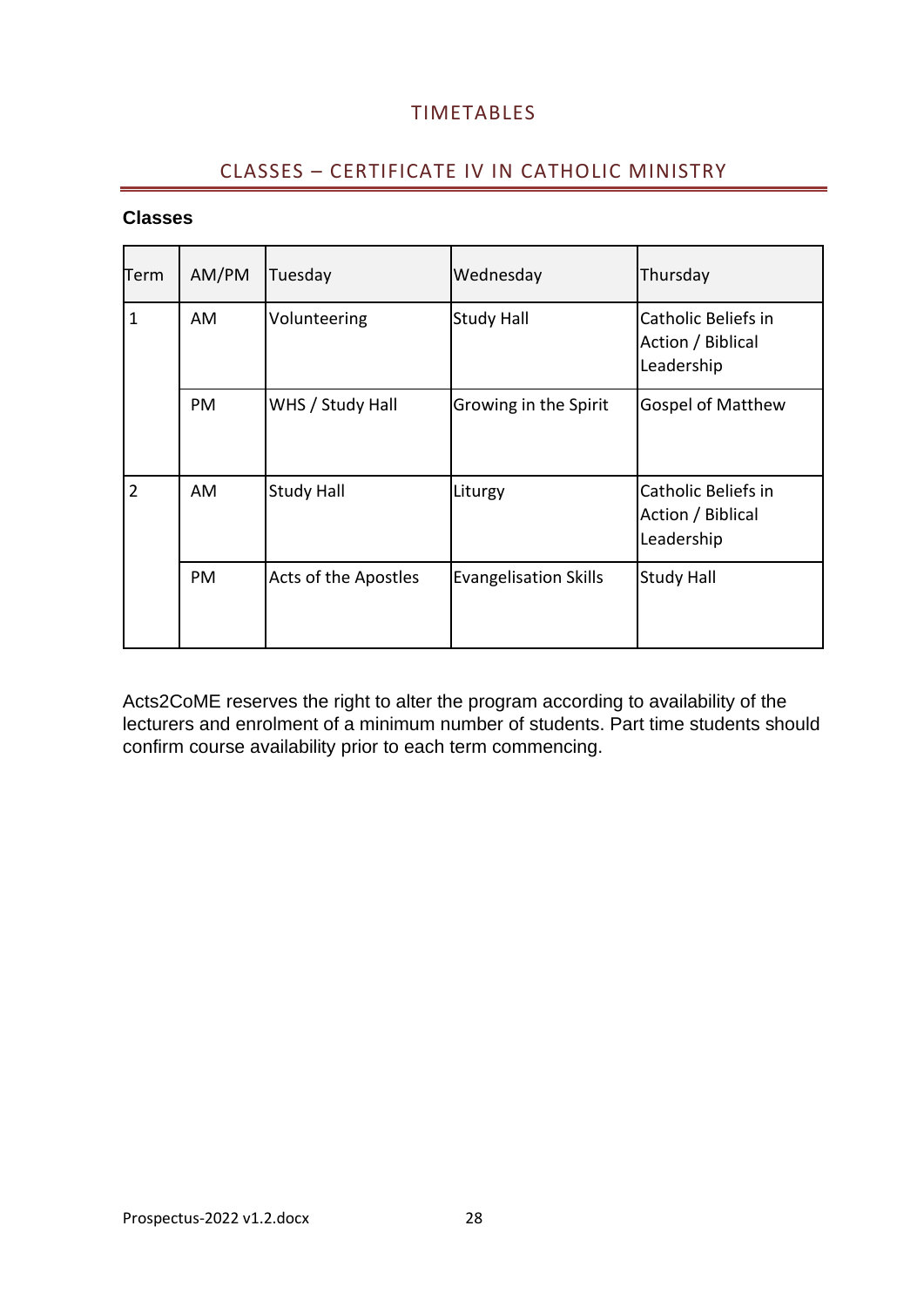# CLASSES – DIPLOMA OF CATHOLIC YOUTH MINISTRY

# <span id="page-28-0"></span>**Day Classes**

| Term           | AM/PM | Monday                     | Tuesday                                    | Wednesday                               |
|----------------|-------|----------------------------|--------------------------------------------|-----------------------------------------|
| $\mathbf{1}$   | AM    | Salvation History 1        | Catechism of the<br>Catholic Church (CCC1) | <b>Catholic Youth Ministry</b><br>(CYM) |
|                | PM    | Legal & Ethical            | <b>WHS</b>                                 | Personal Leadership                     |
| $\overline{2}$ | AM    | <b>Salvation History 2</b> | (CCC2)                                     | Liturgy                                 |
|                | PM    | Personal Leadership        | Acts of the Apostles                       | <b>Evangelisation Skills</b>            |
| 3              | AM    | <b>Salvation History 3</b> | (CCC3)                                     | Events                                  |
|                | PM    | Personal Leadership        | Communicating in<br>Ministry               | Working with Youth                      |
| 4              | AM    | <b>Salvation History 4</b> | (CCC4)                                     | Events                                  |
|                | PM    | Personal Leadership        | <b>Study Hall</b>                          | <b>Study Hall</b>                       |

# **Evening Classes**

| Term | Time          | Thursday (Usually held in Term 1, but sometimes Term 2 or 3) |
|------|---------------|--------------------------------------------------------------|
|      | $8 - 9:30$ pm | Life in the Spirit Seminar (LiSS);                           |

Acts2CoME reserves the right to alter the program according to availability of the lecturers and enrolment of a minimum number of students. Part time students should confirm course availability prior to each term commencing.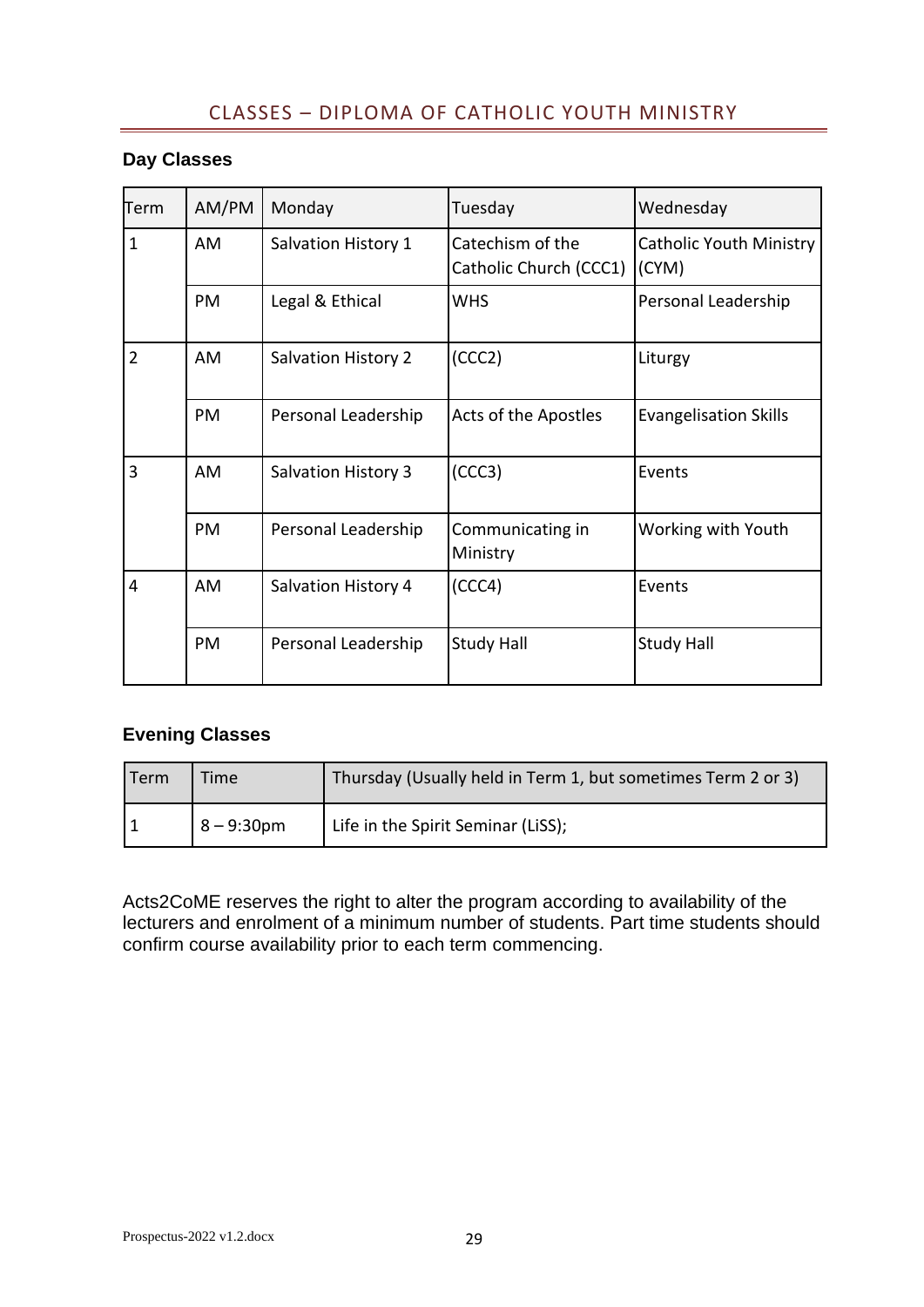# <span id="page-29-0"></span>SUBJECT OUTLINES – CERTIFICATE III IN CATHOLIC YOUTH MINISTRY AND LEADERSHIP

# **Note: The code(s) in brackets after subject name refer to the units of competency sitting underneath these subjects**

# **Biblical Leadership** (NAT11011001)

This unit describes the performance outcomes, skills and knowledge required to develop Christian leadership skills. It requires the ability for the student to reflect on his/her own leadership skills, draw leadership lessons from Biblical leaders and apply those lessons in his/her life and ministry.

# **Catholic Beliefs in Action** (NAT11011002)

This unit describes the performance outcomes, skills and knowledge required to identify theological issues in contemporary life that raise questions and apply rationale to these issues in the context of the Catholic faith. It requires the ability to investigate what the Catholic Church teaches on articles of faith, along with responses to moral and ethical issues, and then the ability to present and contextualise this information for others.

# **Growing in the Spirit** (NAT11011003)

This unit describes the performance outcomes, skills and knowledge that will empower students to live a more effective and authentic Christian life. The unit covers a range of personal and spiritual exercises that will allow students to discover their personal and spiritual gifts. It requires the student to engage in spiritual development and through that prepare a spiritual life plan, incorporating strategies for implementing a range of life skills that flow from that plan.

# **Introduction to Communication** (BSBCMM211 and FSKOCM007)

This unit describes the skills and knowledge required to communicate effectively in a ministry situation. It includes the communications skills required in a group ministry setting. It enables students to communicate effectively with ministry participants and leaders; collaborate within the ministry team; know when to report issues to ministry leader; complete workplace correspondence and documentation; and to participate in a ministry group.

# **Presentation Skills** (BSBCMM411)

This unit covers the skills and knowledge required to prepare, deliver, and review a presentation to a target audience. This unit applies to individuals who may be expected to make presentations for a range of purposes, such as marketing, training, and promotions (although our training material is in a youth ministry context). They contribute well-developed communication skills in presenting a range of concepts and ideas.

Students will be able to prepare and deliver a presentation related to occupation or area of interest using aids to support the presentation; review presentation and document any changes which would improve future presentations; identify regulatory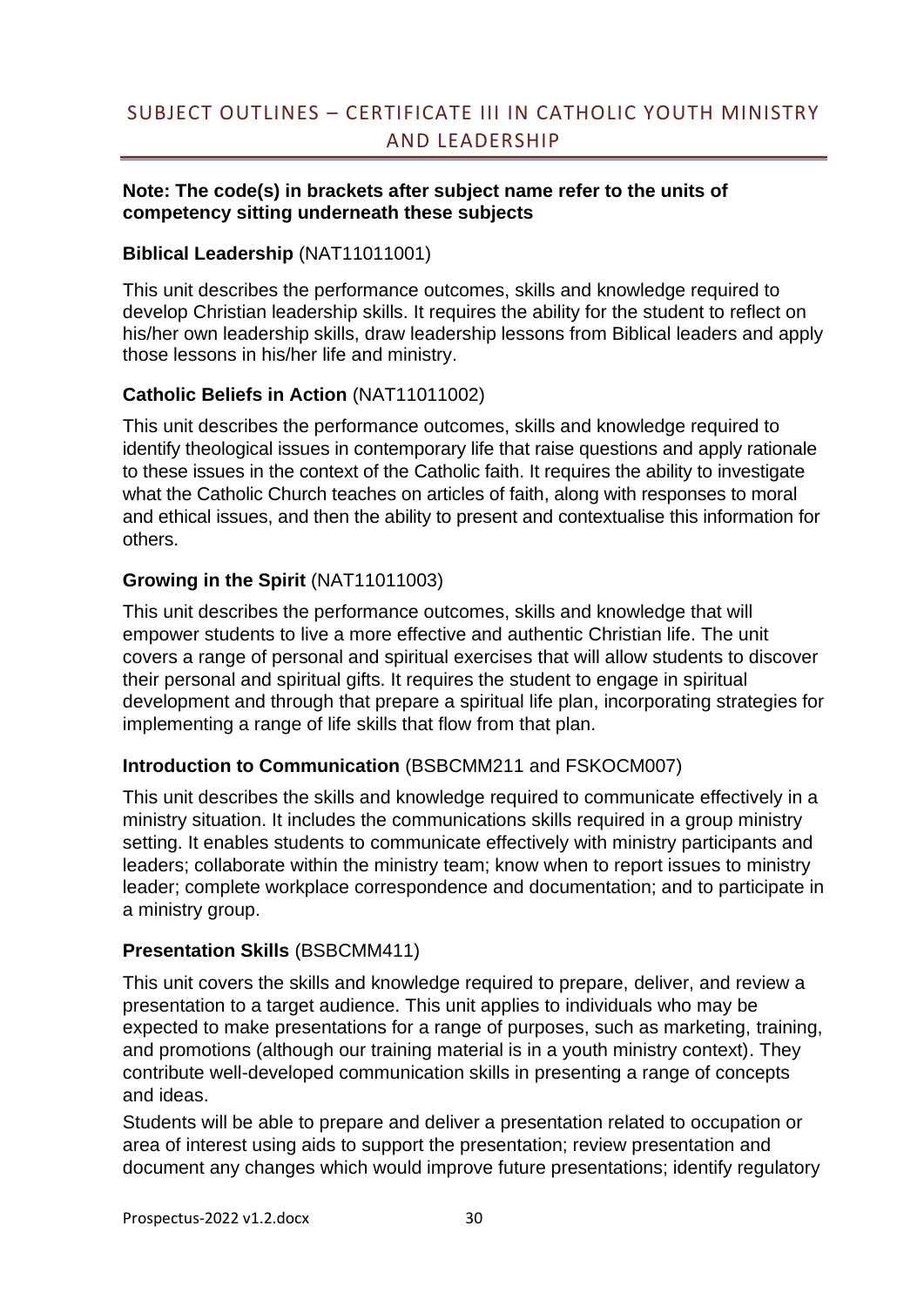and organisational obligations and requirements relevant to presentations; and to describe the range of presentation aids and materials available to support presentations.

# **Work Health and Safety** (HLTWHS001)

This unit describes the skills and knowledge required for workers to participate in safe work practices to ensure their own health and safety, and that of others.

The unit applies to all workers who require knowledge of workplace health and safety (WHS) to carry out their own work, either under direct supervision or with some individual responsibility. This unit is presented in the context of Christian ministry.

# **Be an Effective Volunteer** (CHCVOL001)

This unit describes the skills and knowledge required to work effectively as a volunteer in a variety of capacities and contexts. By completion students will be able to prepare for volunteer work and work as a volunteer; to check and complete work in consultation with supervisor; to identify how a volunteer fits into the organisation; to work as part of team and complete delegated tasks and to seek and receive feedback.

# **Mentoring Youth** (NAT11011004)

This unit describes the performance outcomes, skills and knowledge required to mentor young people in their Christian journey amidst competing calls on their lives. It provides the mentor with knowledge on youth culture and its implications, the main life issues facing youth of today, and the framework of Scriptures, Church teachings and faith practices that provide guidance for living a moral life.

It requires the mentor to be able to guide the young person within the Christian life and within the context of the mentoring relationship, to plan and develop strategies that need to be implemented.

# **Working with Youth** (CHCYTH001)

This unit describes the skills and knowledge required to communicate effectively with young people (aged 12 to 25 years) in work roles with a specific focus on young people.

<span id="page-30-0"></span>This unit applies to work undertaken in work roles where the young person is the primary client. Training material will aim at those working with young people rather than the young people themselves.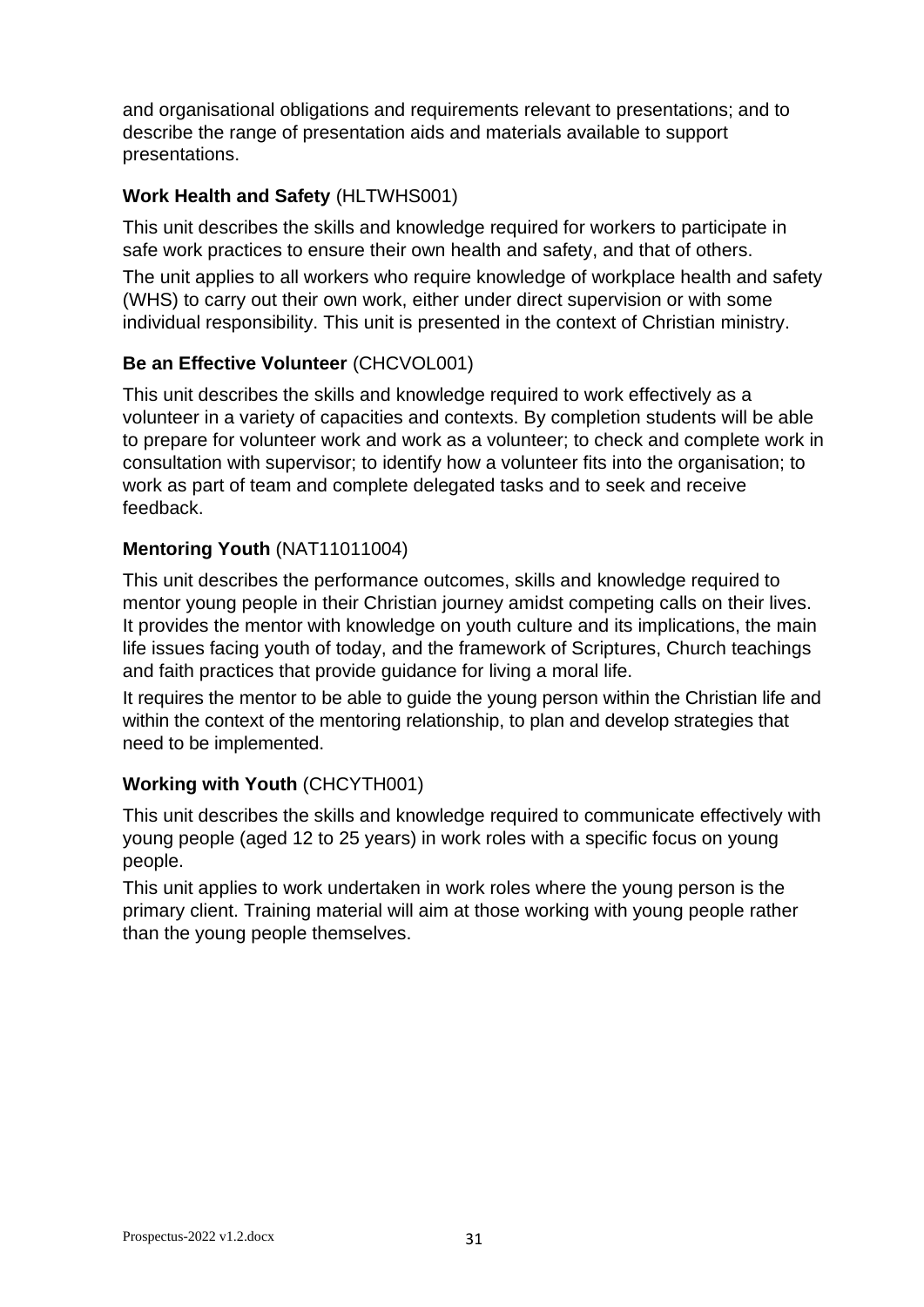# SUBJECT OUTLINES – CERTIFICATE IV IN CATHOLIC MINISTRY

# TERM 1

# <span id="page-31-0"></span>**Note: The code(s) in brackets after subject name refer to the units of competency sitting underneath these subjects**

# **Volunteering** (CHCVOL001)

This unit describes the skills and knowledge required to work effectively as a volunteer in a variety of capacities and contexts. By completion students will be able to prepare for volunteer work and work as a volunteer; to check and complete work in consultation with supervisor; to identify how a volunteer fits into the organisation; to work as part of team and complete delegated tasks and to seek and receive feedback.

# **Work Health and Safety** (HLTWHS001)

This unit describes the skills and knowledge required for workers to participate in safe work practices to ensure their own health and safety, and that of others.

The unit applies to all workers who require knowledge of workplace health and safety (WHS) to carry out their own work, either under direct supervision or with some individual responsibility. This unit is presented in the context of Christian ministry.

# **Growing in the Spirit** (NAT11011003)

This unit describes the performance outcomes, skills and knowledge that will empower students to live a more effective and authentic Christian life. The unit covers a range of personal and spiritual exercises that will allow students to discover their personal and spiritual gifts. It requires the student to engage in spiritual development and through that prepare a spiritual life plan, incorporating strategies for implementing a range of life skills that flow from that plan.

# **Catholic Beliefs in Action** (NAT11011002)

This unit describes the performance outcomes, skills and knowledge required to identify theological issues in contemporary life that raise questions and apply rationale to these issues in the context of the Catholic faith. It requires the ability to investigate what the Catholic Church teaches on articles of faith, along with responses to moral and ethical issues, and then the ability to present and contextualise this information for others.

# **Biblical Leadership** (NAT11011001)

This unit describes the performance outcomes, skills and knowledge required to develop Christian leadership skills. It requires the ability for the student to reflect on his/her own leadership skills, draw leadership lessons from Biblical leaders and apply those lessons in his/her life and ministry.

# **Gospel of Matthew** (NAT11012001)

Prospectus-2022 v1.2.docx 32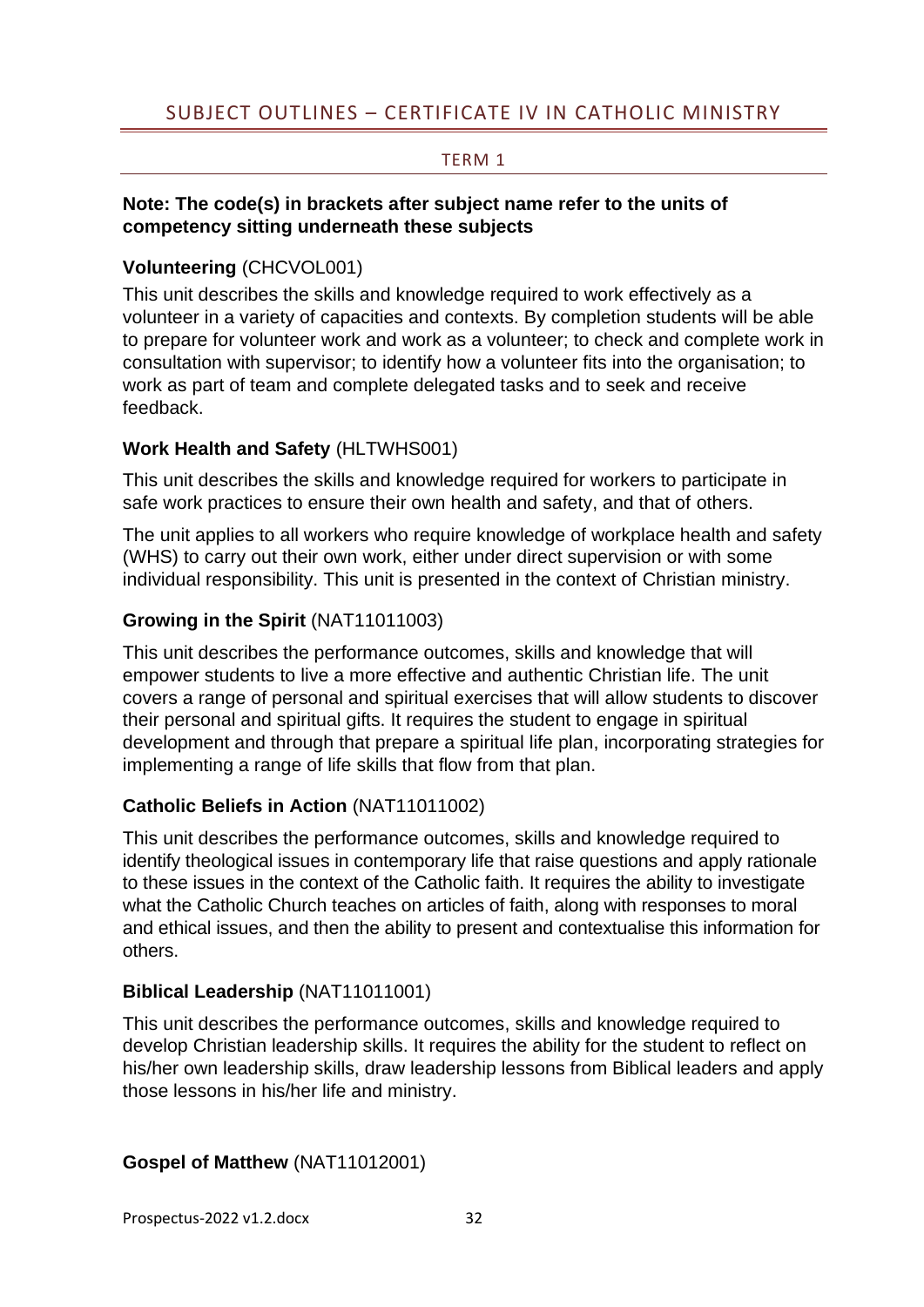Introduces the Gospel of Matthew as one of the four gospels in which the reader can encounter the person of Jesus Christ, his life and mission. Explores how the Gospel of Matthew was written to demonstrate to the Jewish people that Jesus fulfills the Old Testament typology as the new Moses, David, Solomon, Temple, Israel, and Jonah.

#### <span id="page-32-0"></span>TERM 2

# **Acts of the Apostles** (NAT11012002)

Studies the development of the early Church through the Book of Acts, tracing the key characters and events and examining the movements of the Spirit as He empowered the evangelistic efforts of early Christians. This same Holy Spirit works within us today in the Church.

# **Liturgy** (NAT11012003)

Examines various types of liturgies within the Catholic Church, giving attention to the Eucharist. It considers the Biblical basis and historical development for liturgical practices. Practical activities will enable students to prepare and facilitate various liturgical celebrations they may encounter in ministry settings.

# **Evangelisation Skills** (NAT11012004)

Examines the basic principles of evangelisation, including how to effectively present a summary of the Christian message (four-point Gospel message) and how to share one's personal experience of Christ. Explores a range of approaches to evangelising in a variety of contexts. Also explores and allows practice of techniques to convey the message of Jesus Christ to a variety of audiences in a variety of methods.

# **Catholic Beliefs in Action** (NAT11011002)

Continued from Term 1.

# **Christian Leadership Skills** (NAT11011001)

Continued from Term 1.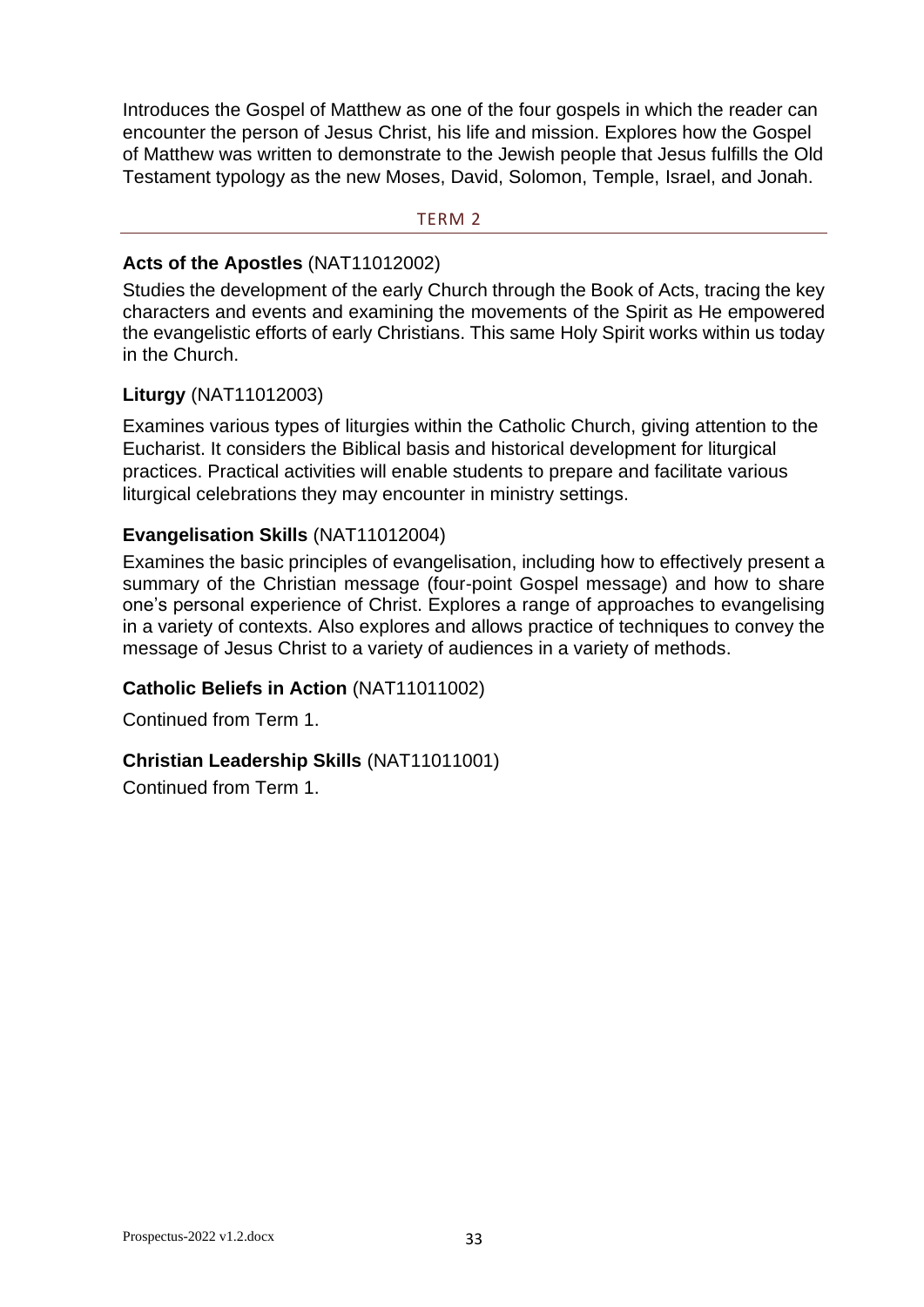#### TERM 1

# <span id="page-33-1"></span><span id="page-33-0"></span>**Salvation History** (NAT11013001)

Uses the narrative books of the Old Testament to explore the chronological story of salvation history. Explains how God's plan unfolded through the forging of a series of covenants with his chosen people—from Adam to the People of Israel. Uses the Gospels and the Acts of the Apostles to explore the chronological development of the New Testament from John the Baptist through to the preaching of Saint Paul in Rome. Explains how God's plan unfolds through His New Covenant in Jesus Christ with the Church, with concrete linking of the Old and New Testaments. Briefly examines New Testament letters to gain insight for discipleship in today's world. Introduces practical approaches to reading the Scriptures and provides direction for reflecting on and praying with the scriptures.

# **Operate Legally in Catholic Ministry Leadership** (NAT11013004)

Examines the legal and ethical environment within which ministry sits and provides guidance for developing good practice within youth ministry. Evidence for this unit is collected throughout the student's youth ministry experience whilst studying.

# **Catechism** (NAT11013002 & NAT11013003)

Examines core Catholic beliefs including the existence of God, the Holy Trinity, Jesus Christ as True God and True Man, Salvation, Scripture and Tradition, the Pope and the Magisterium, and the last things (heaven, purgatory, and hell). Delves into Biblical basis for these beliefs, supported by the writings from the heart of the Church – Magisterium, Church Fathers, Saints. Introduces the moral life and the need for virtues in the Christian life, looks at person and social sin, and the grace of salvation. Briefly examines Saint Pope John Paul II's Theology of the Body. Works through the Ten Commandments as core to our moral life. Examines the Catechism's teachings on Sacrament and prayer. Looks at the Biblical basis for, and the liturgical aspects of, the seven Sacraments and examines the various types of prayer used within the Church.

# **Work Health and Safety** (HLTWHS001)

This unit describes the skills and knowledge required for workers to participate in safe work practices to ensure their own health and safety, and that of others.

The unit applies to all workers who require knowledge of workplace health and safety (WHS) to carry out their own work, either under direct supervision or with some individual responsibility. This unit is presented in the context of Christian ministry.

# **Catholic Youth Ministry** (NAT11013005)

Examines Youth ministry in the Catholic Church from a strategic view. Covers the five key aspects in ministering to young people today. Students discover strategies that help to evangelise youth, how to provide opportunities for fellowship & discipleship as well as how to lead young people into worship. We will also investigate how to engage young people in active ministry to their peers.

# **Personal Leadership** (BSBPEF401)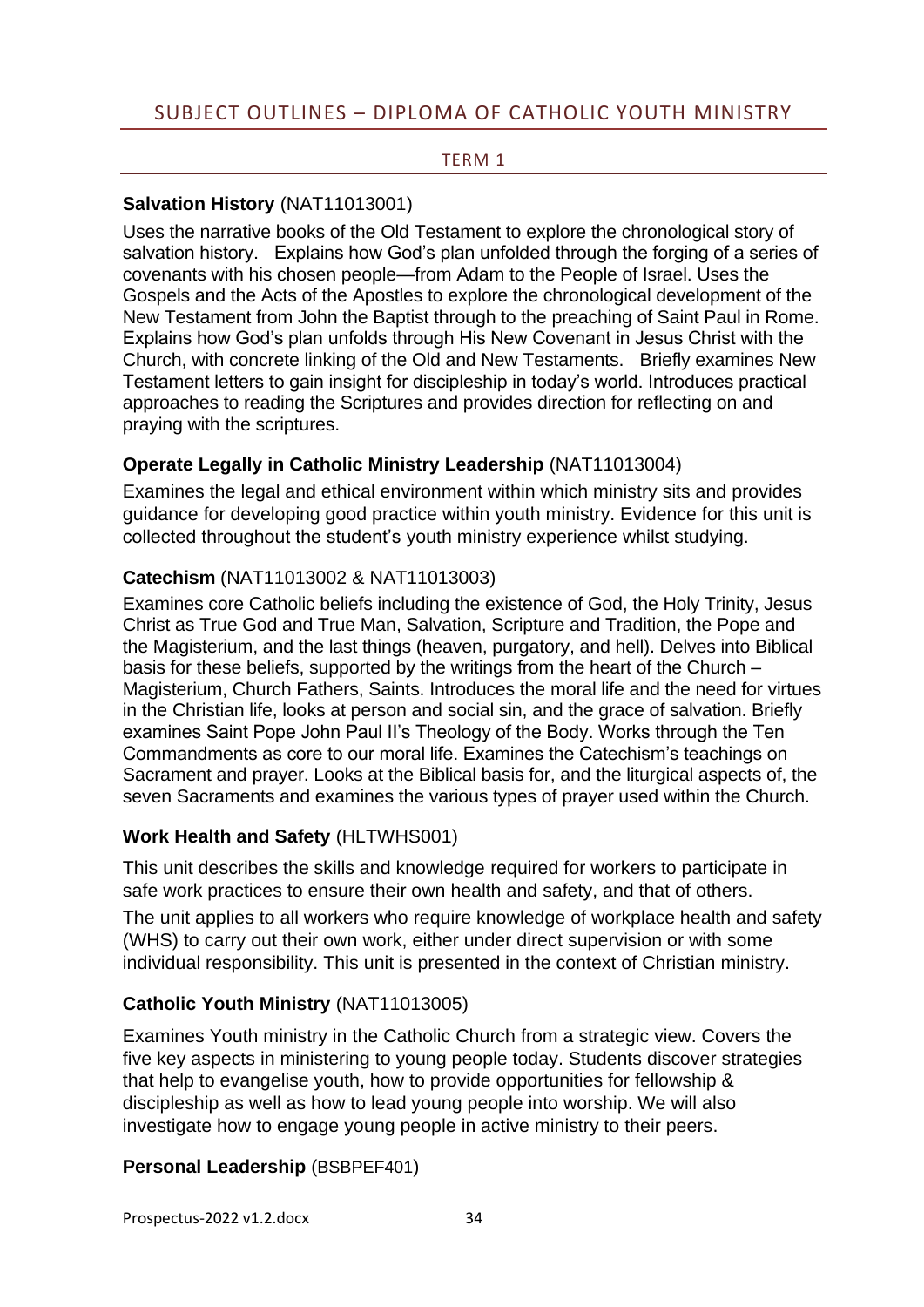Students will examine a range of issues influencing their lives and develop skills to manage them. They will look at what signs and sources of strain exist with respect to personal health and wellbeing (both physical and mental) both inside and outside ministry. This course will stretch across the year so that students have the opportunity to develop personal leadership skills that will integrate into their lives.

#### TERM 2

<span id="page-34-0"></span>**Salvation History** (NAT11013001) Continued from Term 1.

#### **Personal Leadership (BSBPEF401)**

Continued from Term 1.

**Catechism** (NAT11013002 & NAT11013003)

Continued from Term 1.

# **Acts of the Apostles** (NAT11012002)

Studies the development of the early Church through the Book of Acts, tracing the key characters and events and examining the movements of the Spirit as He empowered the evangelistic efforts of early Christians. This same Holy Spirit works within us today in the Church.

#### **Liturgy** (NAT11012003)

Examines various types of liturgies within the Catholic Church, giving attention to the Eucharist. It considers the Biblical basis and historical development for liturgical practices. Practical activities will enable students to prepare and facilitate various liturgical celebrations they may encounter in ministry settings.

#### **Evangelisation Skills** (NAT11012004)

Examines the basic principles of evangelisation, including how to effectively present a summary of the Christian message (four-point Gospel message) and how to share one's personal experience of Christ. Explores a range of approaches to evangelising in a variety of contexts. Also explores and allows practice of techniques to convey the message of Jesus Christ to a variety of audiences in a variety of methods.

#### TERM 3

<span id="page-34-1"></span>**Salvation History** (NAT11013001) Continued from Term 2.

# **Personal Leadership** (BSBPEF401)

Continued from Term 2.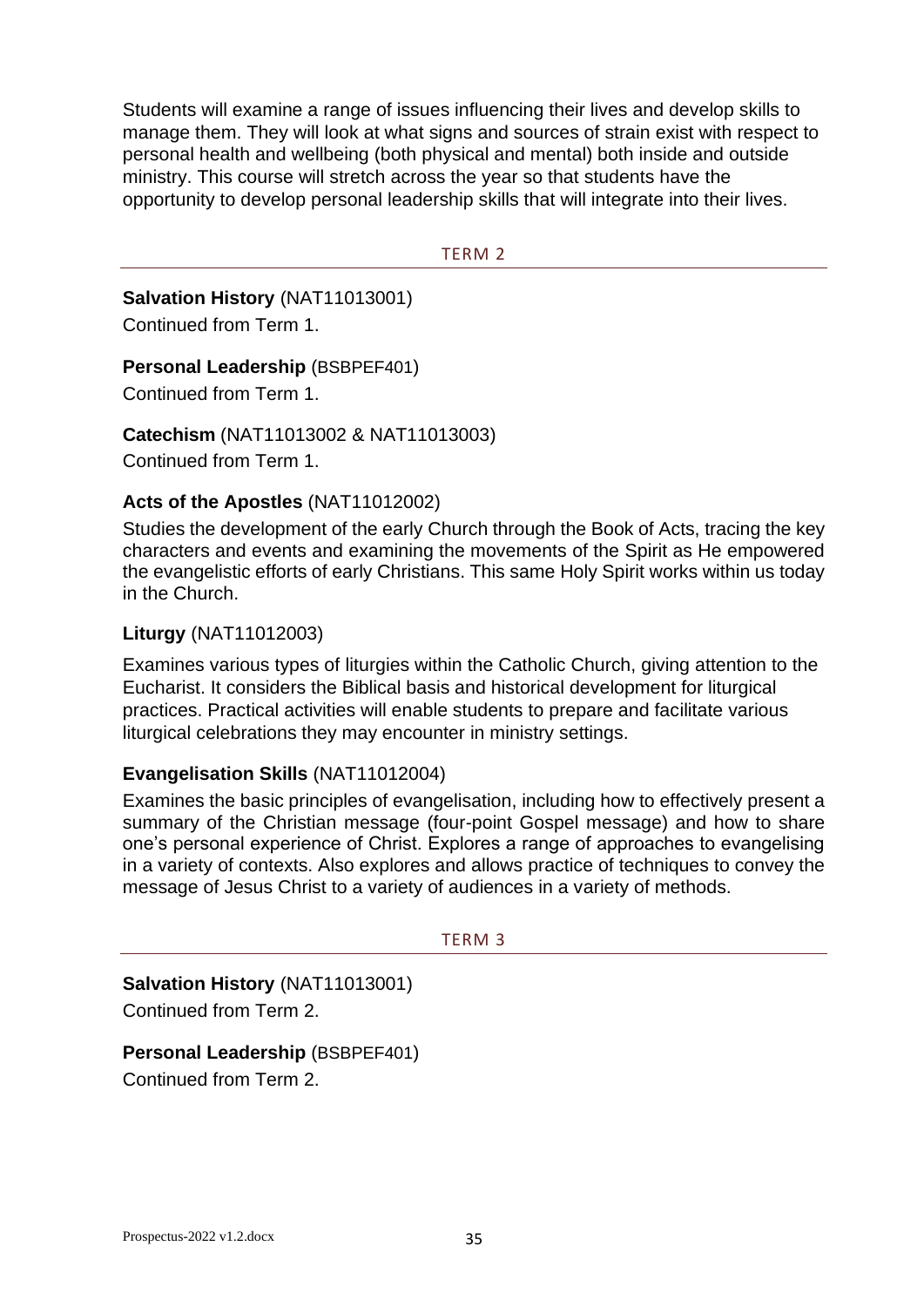# **Catechism** (NAT11013002 & NAT11013003)

Continued from Term 2.

# **Communicating in Ministry** (CHCCOM002)

Provides students with good communication skills, conflict management skills and handling of grievances. We will look at our culture and the impact this has on our communications. We will also cover a range of communication strategies, including the development of key meeting skills.

# **Events Management** (CHCYTH009)

Examines the logistics of presenting the Christian message in different ministry settings. Covers all aspects from planning, implementation through to review; including publicity, music, environment, drama, and liturgy. Also looks at requirements of copyright and work health & safety legislation as applied in ministry situations.

# **Working With Youth** (CHCYTH001)

Looks at the holistic environment within which youth live – their culture and the flow on responses they make to this culture or cultures within the wider society. We introduce how youth ministry fits into this picture. Important ministry requirements such as legislative framework, communication and mental health are examined.

#### TERM 4

# <span id="page-35-0"></span>**Salvation History** (NAT11013001)

Continued from Term 3.

# **Personal Leadership (BSBPEF401)**

Continued from Term 3.

**Catechism** (NAT11013002 & NAT11013003) Continued from Term 3.

# **Events Management** (CHCYTH009)

Continued from Term 3.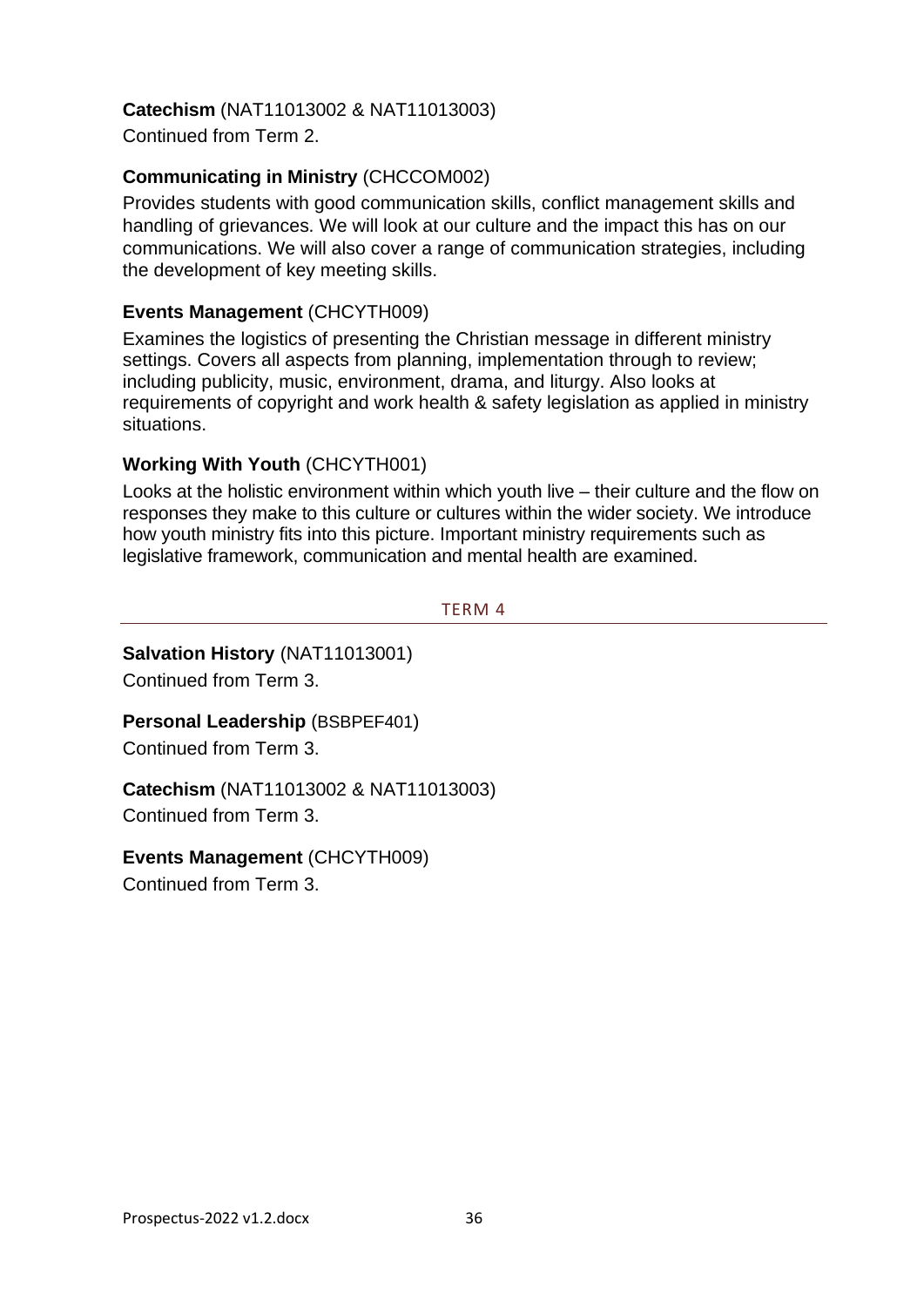<span id="page-36-0"></span>The certificate and diploma programs are designed for any adult who wants to learn and grow in their relationship with God.

The curricula for the certificate I-III programs aims at senior college students, however, is suitable for young adults or those working with young people.

Full time students in the Certificate IV in Catholic Ministry should be at least 16 years of age and have year 11 equivalent. Access to this course part time over two years may be given to year 10 students or less qualified adults on a case-by-case basis. This course has a 54 hour-hour practicum associated.

The Chaplaincy course presumes some life experience and hence would not be suitable for new school leavers. It also requires access to chaplaincy work experience for the completion of practicum and some assessments.

The diploma is available to students in year 12 or older. It requires access to youth ministry leadership opportunities in order to complete practicum.

All students should be aware of requirements under the government mandates associated with COVID-19 as this may impact their ability to complete any required practicum.

The College welcomes young people who have just left high school or who are looking for a break from their university or TAFE studies, or from their employment. It also welcomes people of other ages and life situations — we have older singles, married couples, parents, and retired people who attend on a full or part-time basis.

As the College does not have CRICOS status, a person cannot enrol in the College unless they are an Australian citizen, permanent resident or on a visa that does not forbid study.

# LANGUAGE, LITERACY AND NUMERACY (LLN) REQUIREMENTS

<span id="page-36-1"></span>Sound communication skills are integral to effective ministry. A proficiency in the spoken and written use of English is essential. ESL students should have competency at IELTS level 6.

All applicants are required to sit a short LLN test. Tests are available on the College website (Prospective students/How to Apply) and applicants should submit the test appropriate to the level of qualification as indicated. Some gap training in study and literacy skills will be available to students. This will be compulsory for those students who demonstrate a need in this area.

# ETHOS OF THE COLLEGE

<span id="page-36-3"></span><span id="page-36-2"></span>Students must demonstrate support for the Catholic ethos.

#### HEALTH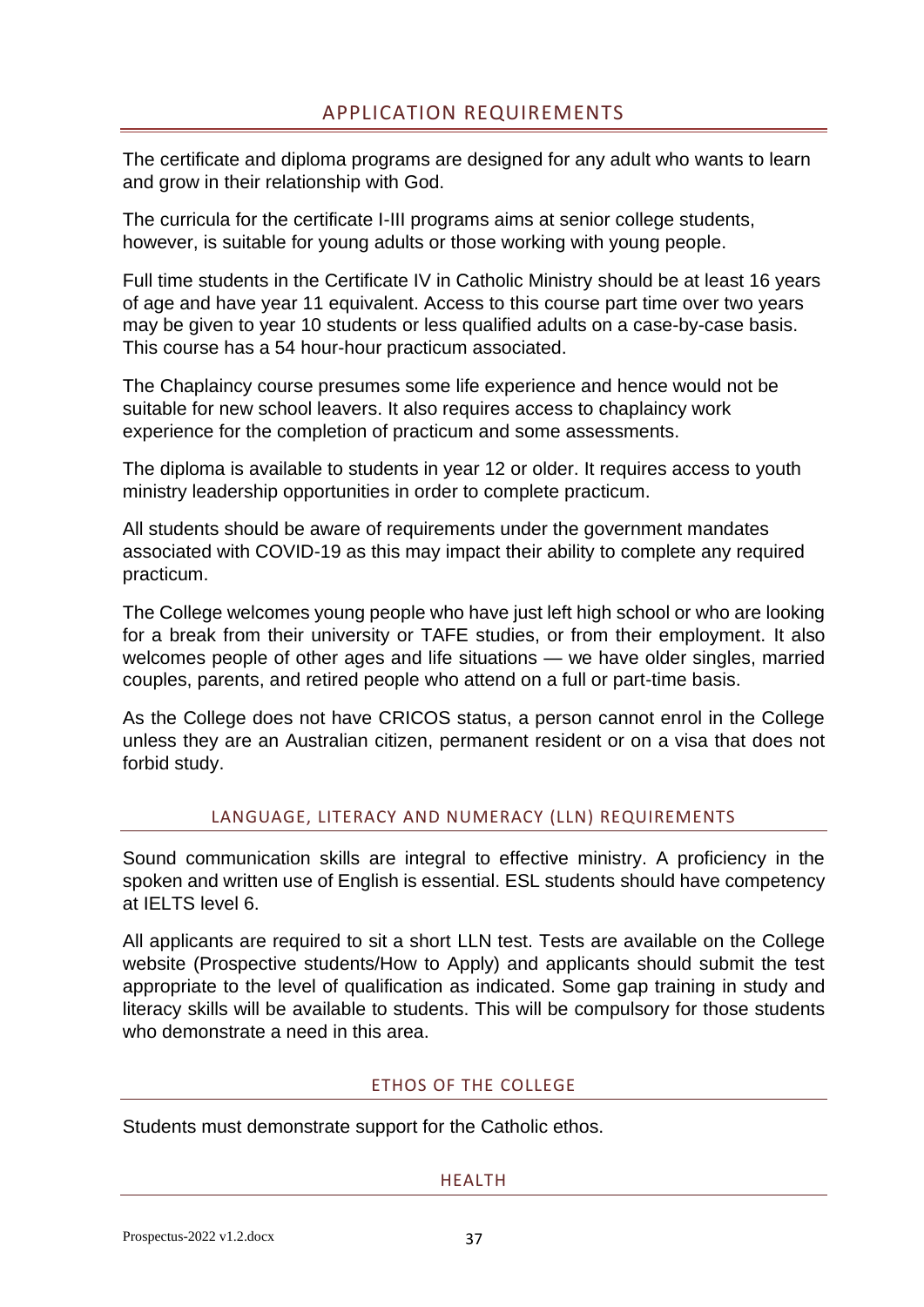Applicants must advise us of any health concerns or disability they have which may affect their studies or relationships with others.

# DISCRIMINATION

<span id="page-37-0"></span>The College does not discriminate against the enrolment of any prospective student based on sex, race, colour, national origin, denomination, or physical disability. should be noted however that none of these issues can be used as an excuse to avoid the requirements of study.

# APPLICATION PROCESS

<span id="page-37-1"></span>On advice of meeting the LLN requirements of the relevant course, potential students at Acts2CoME should complete an application form (a copy can be obtained from our website or from the College) and submit it to the College along with the Application Fee.

Student interviews are held each January and at other times as necessary. On receipt of an application, the student will be contacted to arrange an interview. At this interview, each will be asked to discuss his/her reasons for wanting to enrol at Acts2CoME, be enrolled in relevant courses/subjects, and arrangements made for payment of course fees.

# UNIQUE STUDENT IDENTIFIER (USI)

<span id="page-37-2"></span>From 1 January 2015, all students engaged in vocational study at Registered Training Organisations are required to hold a Unique Student Identifier (USI). The USI is a reference number that will allow students to see all completed training results and qualifications. It is available online and at no cost. If you do not have a USI, you can apply to have one issued at <http://www.usi.gov.au/Students/Pages/default.aspx> or [https://www.usi.gov.au/students/get-a-usi.](https://www.usi.gov.au/students/get-a-usi)

# RECOGNITION OF OTHER QUALIFICATIONS

<span id="page-37-3"></span>Acts2CoME recognises the Statements of Attainment/Academic Records and qualifications issued by other Registered Training Organisations. Should these be relevant to their application to attend Acts2CoME, an applicant should bring the original document(s) to the enrolment interview to be sighted by the Principal.

# RECOGNITION OF PRIOR LEARNING

<span id="page-37-4"></span>On application for enrolment, students may apply for Recognition of Prior Learning (RPL). RPL involves the assessment of previously unrecognised skills and knowledge that students have achieved outside formal education and training and determination of the extent to which required learning outcomes or competencies have been achieved. Credit may also be given for a competency where a student has undertaken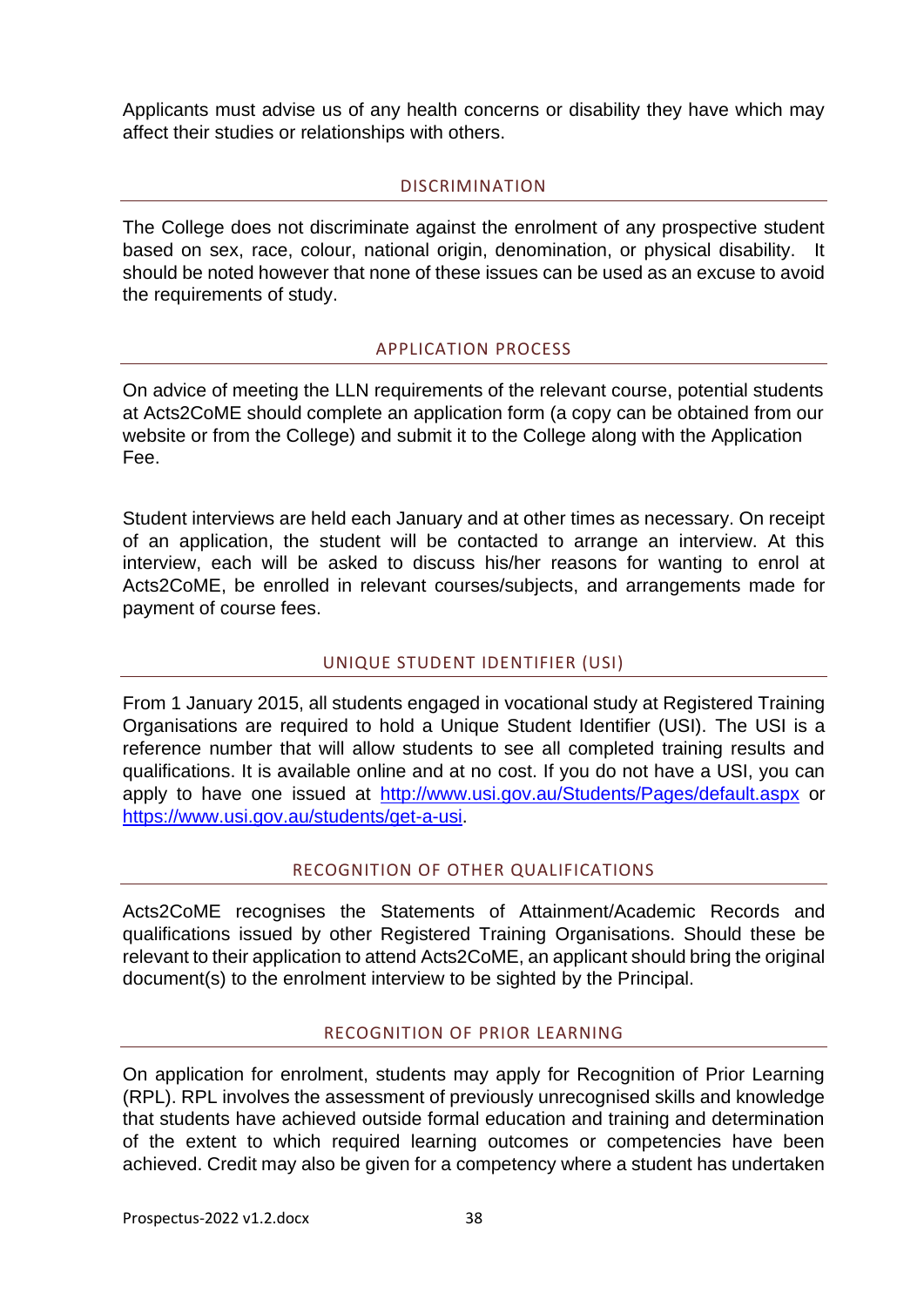studies at another institution that are equivalent to the outcomes of a subject/unit at Acts2CoME.

Students are required to submit originals of academic transcripts and details (in English) of contents of subjects/units that they wish to use as the basis for their request for credit. Applications for RPL can usually only be made at the time of enrolling in an Acts2CoME course. An administration fee (non-refundable) of \$150 **+** the 'per unit fee' for each unit the student is wishing to be exempted from must accompany the application for RPL. If RPL is awarded, course fees and course duration is revised to reflect the extent of RPL granted. RPL exemptions are granted across all subjects.

#### GRADUATION

<span id="page-38-0"></span>To graduate, students must complete all competencies in the course for which they are enrolled, including completion of Practicum; have no outstanding debt with the College; and have returned all library books. Graduation will usually occur early in the following academic year.

#### CHANGING SUBJECTS/WITHDRAWING

<span id="page-38-1"></span>Students may change subjects/course or withdraw without penalty within the first two weeks of each term; however, they are encouraged to seek counsel from their pastoral carer or the Principal before making such a change. A change in course would need to occur within the first two weeks of Term 1 to ensure correct core and electives are undertaken. A change in course later in the year would require the student to enrol in the following year to complete missed units or to study them online.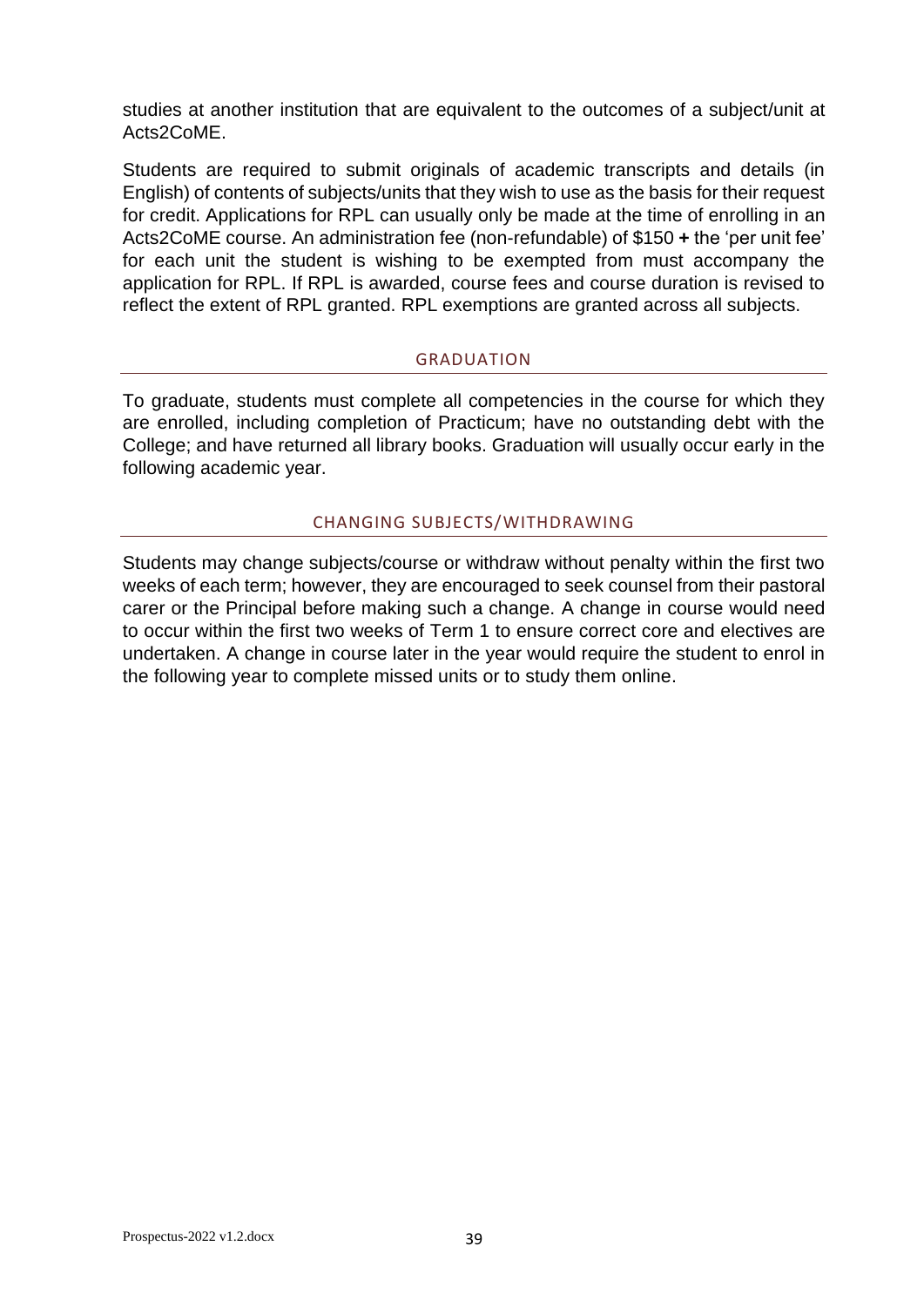# COURSE FEES

#### ACADEMIC FEES

#### <span id="page-39-2"></span><span id="page-39-1"></span><span id="page-39-0"></span>APPLICATION FEE

Full-time students are required to pay a one-off, non-refundable fee of \$55, to be submitted with their enrolment application form. Part-time fees are to be paid in full at the commencement of the subject or unit.

<span id="page-39-3"></span>

| <b>TUITION FEES</b>                        |                               |
|--------------------------------------------|-------------------------------|
| Certificate I in Active Volunteering       | \$500 whole course            |
| Certificate II in Active Volunteering      | \$750 whole course online     |
|                                            | \$1500 whole course on campus |
|                                            | \$300 per unit                |
| Certificate III in Catholic Youth Ministry | \$2100 whole course           |
| and Leadership                             | \$350 per unit                |
| Certificate IV in Catholic Ministry        | \$2800 six-months full time   |
|                                            | \$350 per unit                |
| Certificate IV in Chaplaincy and Pastoral  | \$4000 one-year full time     |
| Care                                       | \$350 per unit                |
| Diploma of Catholic Youth Ministry         | \$5000 full time              |
|                                            | \$450 per unit                |

Fees are to be paid in advance per term. Fulltime students not paying term fees in advance will be required to enter a Fees-contract (usually by fortnightly or monthly installments). Fees-contracts are not available to part-time students.

Discounts are available where five or more students are being enrolled from a single organisation.

Acts2CoME aims to be as flexible as practicable with fees payments. Please discuss your situation with the Principal.

<span id="page-39-4"></span>RPL FEE

<span id="page-39-5"></span>There is an application fee of \$150 + the 'per unit fee' for each unit of competency for which RPL is sought. These fees must be paid at the time of application unless an arrangement has been made with the Principal.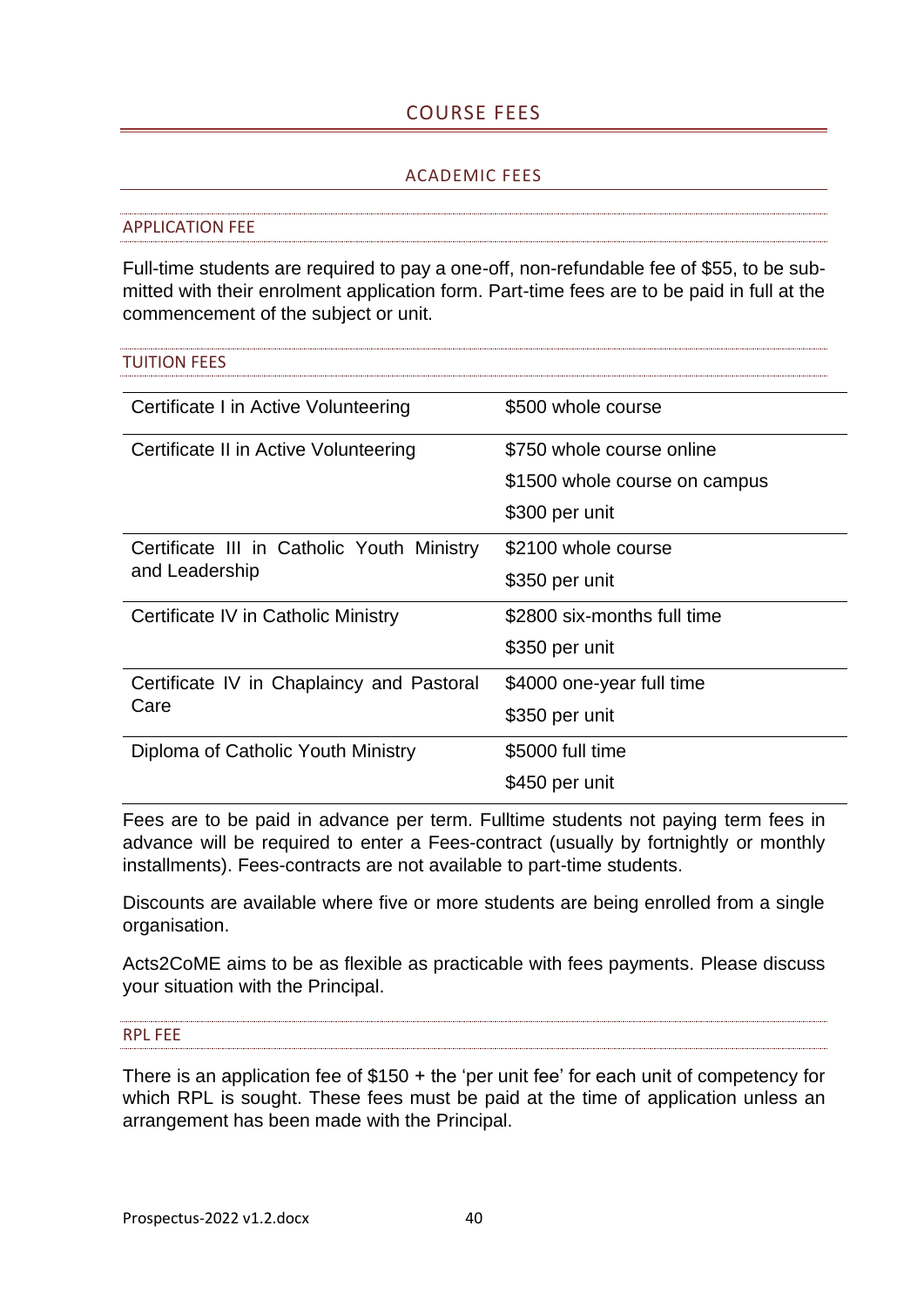#### TEXTBOOKS

There are several texts that each student is required to have. For Campus-based students, these will be invoiced at the commencement of each term. Those studying online may acquire texts themselves. Only key texts will be required to be owned; other supporting texts and references are available in the Acts2CoME library.

#### PERSONAL DEVELOPMENT COURSES

<span id="page-40-0"></span>Where courses/units are taken for personal development, a reduced fee of \$200 + GST (\$220) per unit for the full term applies. This fee must be paid at the commencement of the unit or course.

#### **SCHOLARSHIPS**

<span id="page-40-1"></span>The College aims to offer a range of scholarships and bursaries for a limited number of students who meet the criteria. Details of these scholarships are available from the College or our website. The value of each scholarship is dependent on circumstances but can be for the full fee. It does not cover books.

Scholarships are drawn from a tax-deductible fund. Should anyone feel able to support the education of students in this way, please contact the Principal.

<span id="page-40-2"></span>Several other Catholic organisations have funds available to assist students. Some of these are listed on our website and you are encouraged to seek their support.

#### REFUND POLICY

If the College is for any reason unable to complete the delivery of a subject for which a student has paid fees, the full fees paid for that subject will be refunded within 14 days of the cessation of the delivery of that subject.

Any fees paid for a course that is not delivered (eg. because of insufficient enrolments) will be fully refunded.

Where a student withdraws prior to commencement of a course of study or within the first two weeks of study, the full fee paid minus an administration fee of \$55 will be refunded to the student. Where the student commences study, but withdraws after the second week, there will be no refund for those courses in the current term, however if fees have been paid for future terms, these will be refunded in full.

If a student is suspended or dismissed because of excessive absenteeism or unsatisfactory conduct or attitude, or failure to follow the College's policies and rules, then no refund will be given of the application fee or the current term's fee.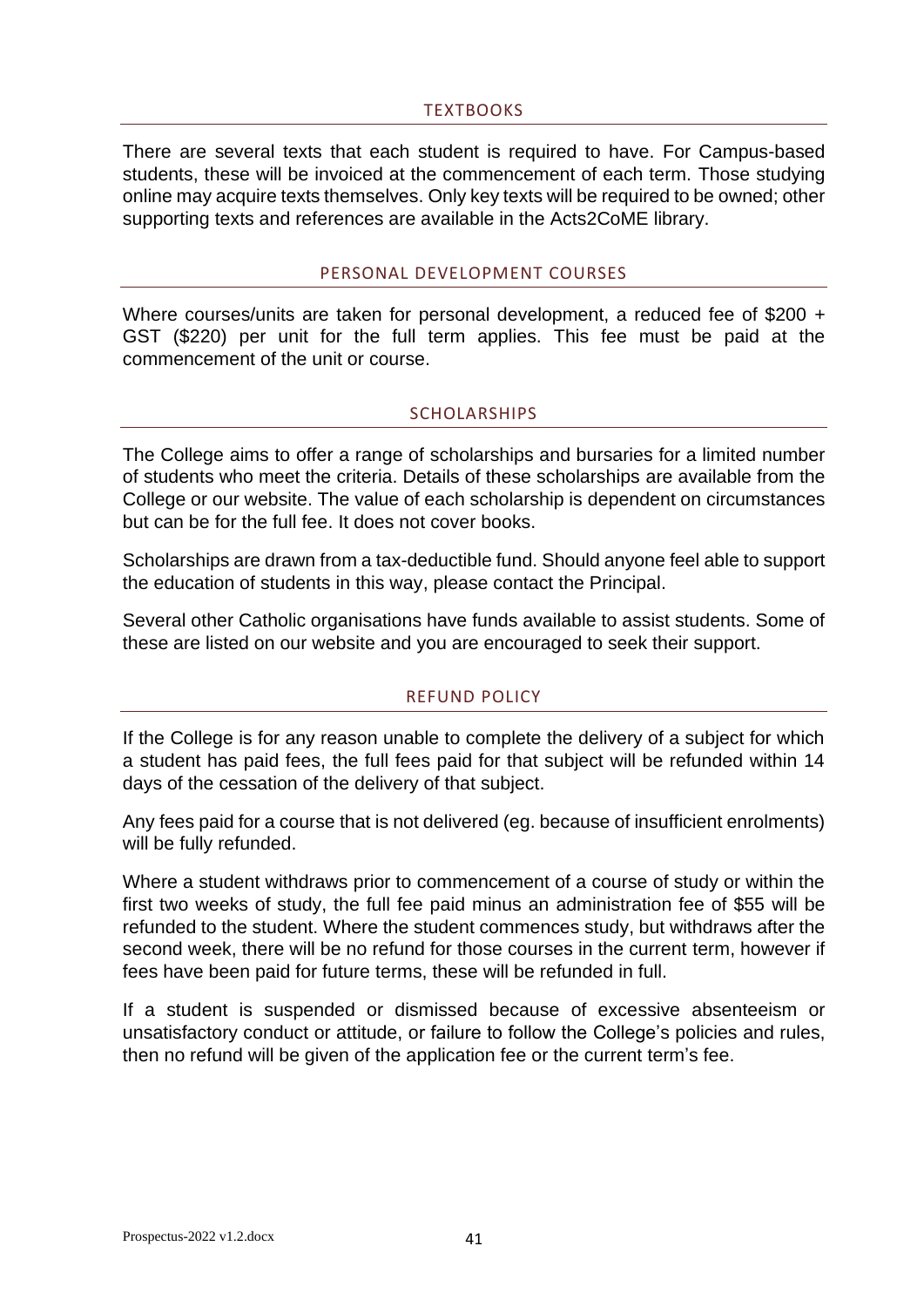#### YOUTH ALLOWANCE/AUSTUDY/ABSTUDY

<span id="page-41-0"></span>Fulltime students for the Certificate IV courses may be eligible to apply for Youth Allowance, Austudy, or Abstudy through Centrelink. To do so, you require a letter from the College confirming your enrolment. Please request this at your admission interview. It will be up to you then to approach Centrelink and to meet their requirements.

# STANDARD OF CONDUCT

<span id="page-41-1"></span>Acts2CoME is an environment for developing people's relationship with Jesus Christ and for training them for ministry. We therefore require students to comply joyfully with the College regulations set out in the student handbook, which student can access through their online learning system.

# LIFE-CONTROLLING SUBSTANCES

<span id="page-41-3"></span><span id="page-41-2"></span>Students are expected to abstain from drugs whilst enrolled at Acts2CoME and not to attend College under the influence of alcohol. Acts2CoME is a smoke-free campus.

#### RELATIONSHIPS

Acts2CoME adheres strongly to all aspects of Catholic teaching; consequently, students are expected to abstain from illicit relationships (e.g., homosexuality, fornication, adultery, etc), pornography or any habits inconsistent with Catholic Christian life.

#### **DRESS**

<span id="page-41-4"></span>Out of respect for Our Lord and others attending or working at Acts2CoME, students should wear tidy, modest clothing whilst on campus. For safety reasons, bare feet are not permitted on campus. Items of Acts2CoME merchandise (e.g., t-shirts, jumpers, hoodies etc) are available for purchase in a range of styles and prices.

#### ATTENDANCE (CAMPUS STUDENTS)

<span id="page-41-5"></span>Mass and prayer are compulsory and will be monitored, as will attendance at classes. Student's attendance record will form a part of his or her assessment in each subject. Any student unable to attend class should make application on an Absence Application Form at least one week in advance. If absence is unforeseen, the student should advise either the Lecturer or Principal prior to the commencement of the class and an application should be completed as soon as possible after the student's return to college.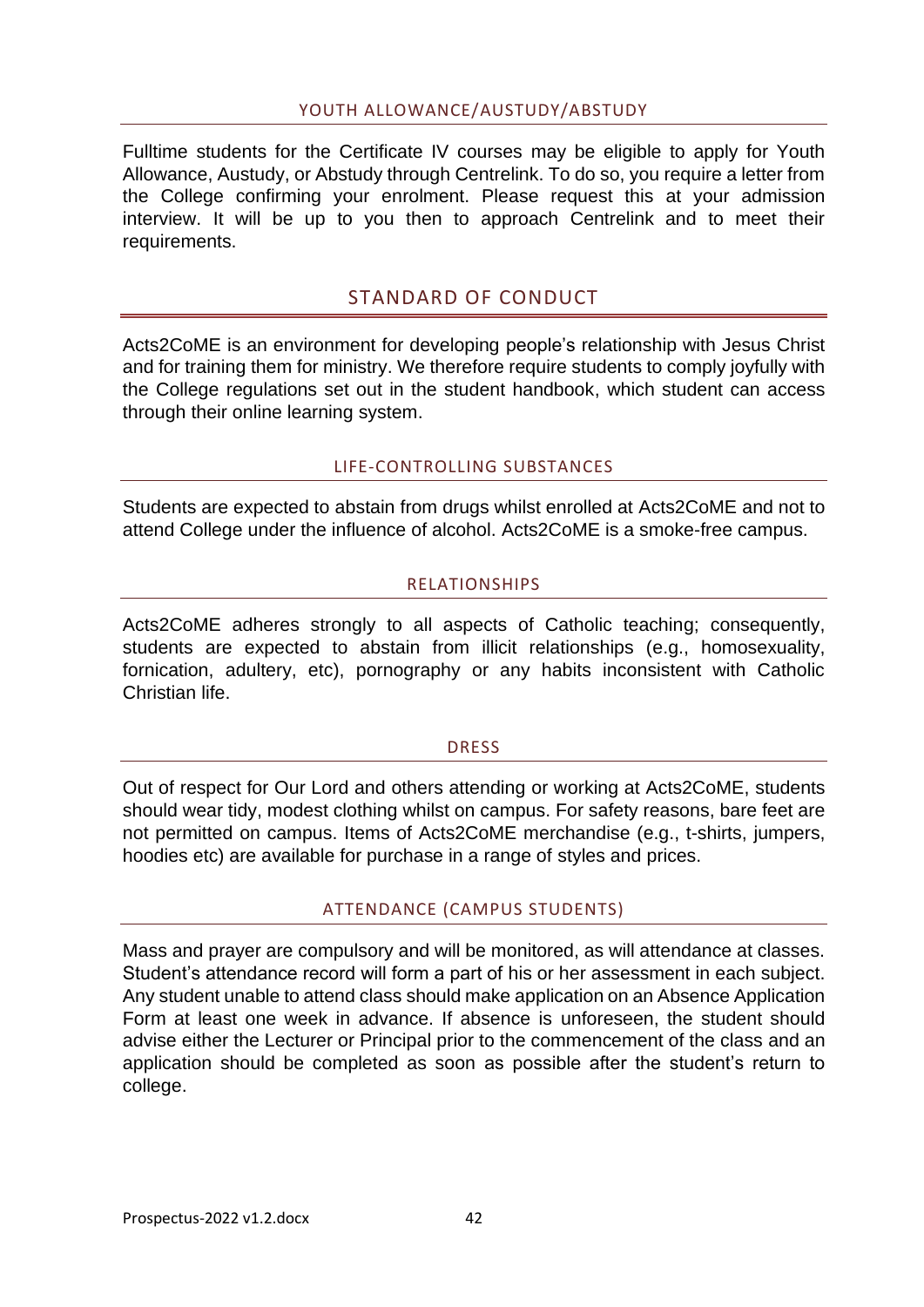#### PUNCTUALITY

<span id="page-42-0"></span>Punctuality at Mass, lectures and prayer is expected always. If a student is more than 10 minutes late for any class or session, they will be marked absent for that class. Consistent tardiness will be considered when results are being compiled.

#### COMPUTER USE

<span id="page-42-1"></span>Students are required to provide their own laptop or device and will be given access to the Internet. Usage will be monitored, and any access of inappropriate sites will trigger the disciplinary policy and multiple offences may result in the student's removal from the College.

#### GENERAL BEHAVIOUR

<span id="page-42-2"></span>Students are expected to show due respect and cooperation to staff, teachers and other students. Inappropriate behaviour will result in counselling and persistent poor behaviour may result in a student being suspended or removed from the course.

#### DECLARATION

<span id="page-42-3"></span>All students are expected to sign a declaration of adherence to Acts2CoME's standards of conduct at the time of enrolment.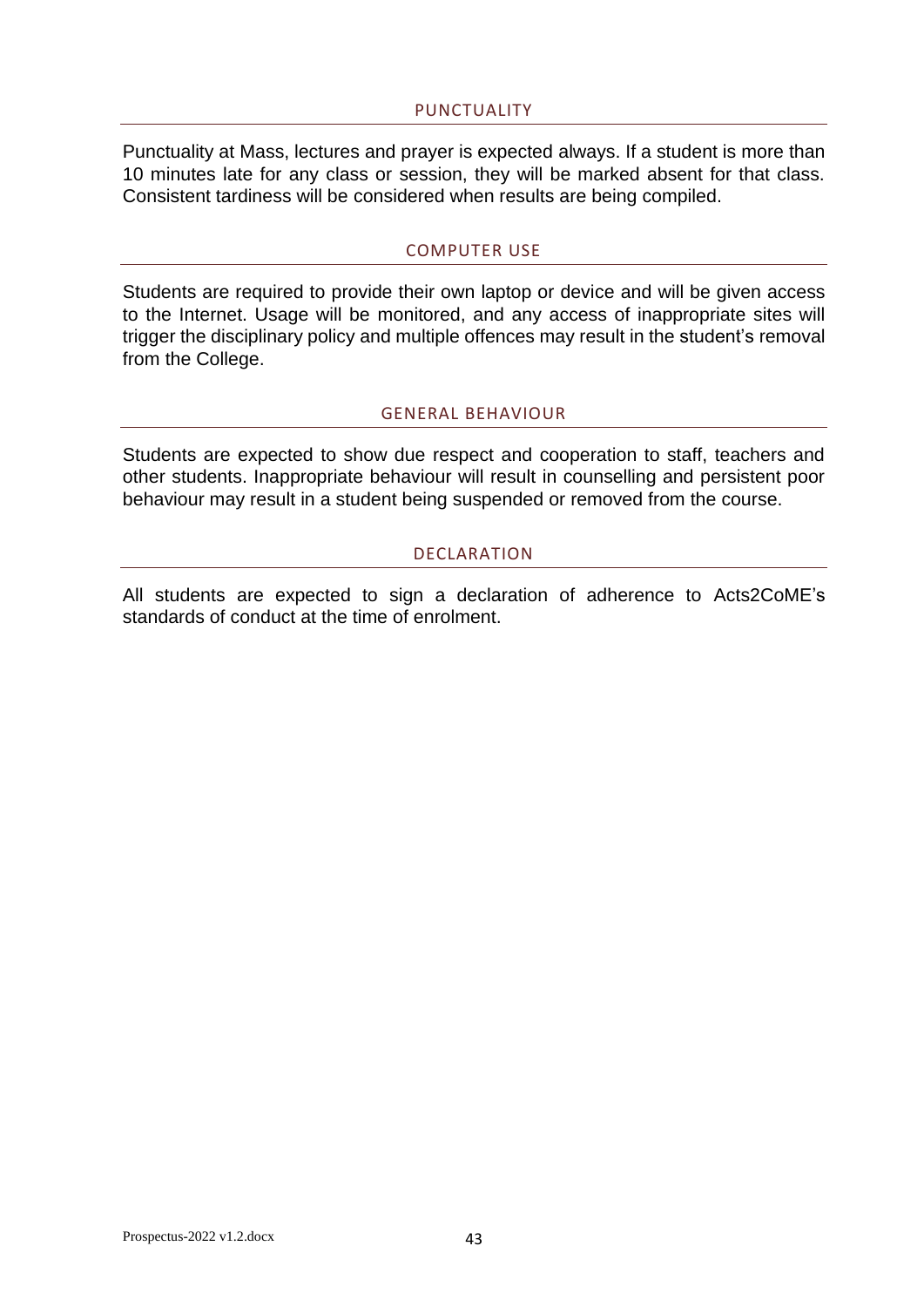# STATEMENT OF FAITH

<span id="page-43-0"></span>The Catholic faith is summed up in the Nicene Creed. The fundamentals of our faith are expanded upon and explained in the Catechism of the Catholic Church, which is a key reference for our College.

# *NICENE CREED*

*I believe in one God, the Father almighty, maker of heaven and earth, of all things visible and invisible.*

*I believe in one Lord Jesus Christ, the Only Begotten Son of God, born of the Father before all ages.*

*God from God, Light from Light, true God from true God, begotten, not made, consubstantial with the Father; through him all things were made.*

*For us men and for our salvation he came down from heaven, and by the Holy Spirit was incarnate of the Virgin Mary and became man.*

*For our sake he was crucified under Pontius Pilate, he suffered death and was buried, and rose again on the third day in accordance with the scriptures.*

*He ascended into heaven and is seated at the right hand of the Father.*

*He will come again in glory to judge the living and the dead and his kingdom will have no end.*

*I believe in the Holy Spirit, the Lord, the giver of life, who proceeds from the Father and the Son, who with the Father and the Son is adored and glorified, who has spoken through the prophets.*

*I believe in one, holy, catholic, and apostolic Church.*

*I confess one baptism for the forgiveness of sins, and I look forward to the resurrection of the dead and the life of the world to come.*

*Amen.*

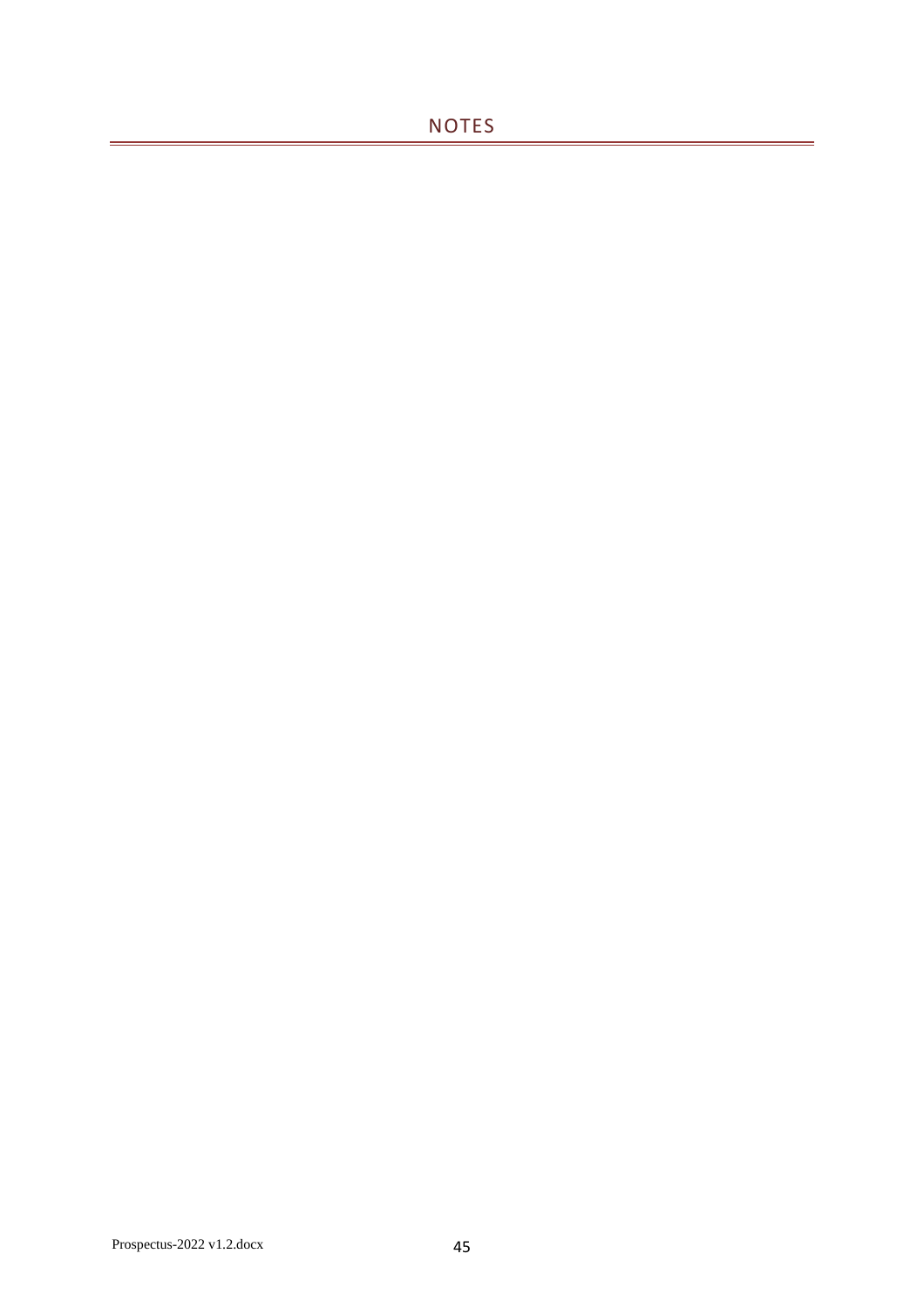